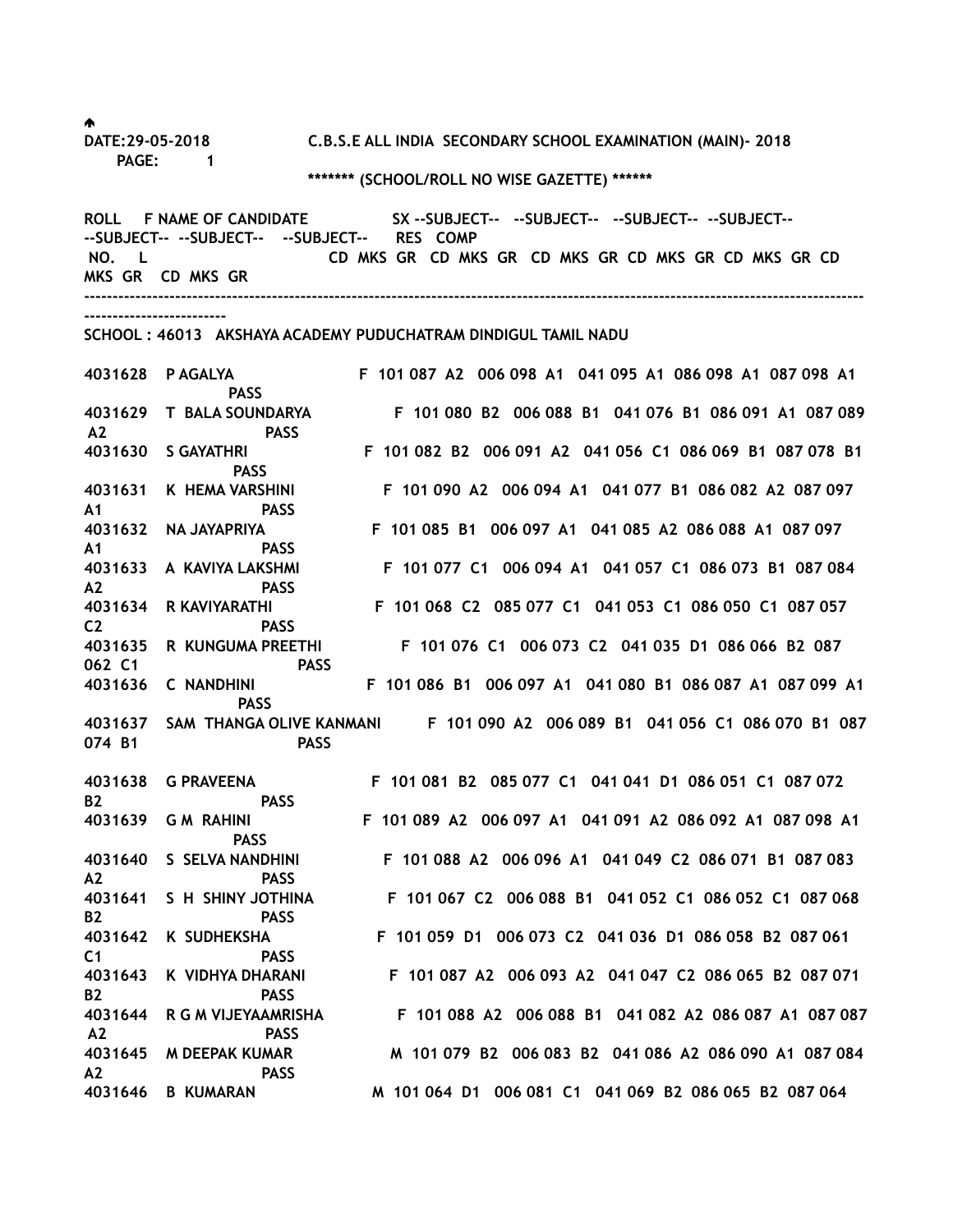**C1 PASS B2 PASS PASS PASS B2 PASS C1 PASS PASS A1 PASS A1 PASS A2 PASS PASS PASS C1 PASS A1 PASS C2 PASS A2 PASS PASS 082 A2 PASS A2 PASS 099 A1 PASS PASS A1 PASS A1 PASS PASS** 

**4031647 P MOHAN RAJ M 101 084 B1 006 092 A2 041 054 C1 086 064 B2 087 068** 

**4031648 R MUTHU M 101 087 A2 006 093 A2 041 072 B1 086 085 A2 087 094 A1 4031649 P NAVEEN M 101 090 A2 006 092 A2 041 091 A2 086 082 A2 087 093 A1 4031650 M PARTHASARATHI M 101 078 B2 006 092 A2 041 058 C1 086 066 B2 087 066 4031651 P PRADEEP M 101 062 D1 006 070 D1 041 053 C1 086 060 B2 087 060 4031652 V RANJITH M 101 077 C1 006 088 B1 041 066 B2 086 067 B1 087 080 B1 4031653 R SARANRAJ M 101 083 B1 006 096 A1 041 065 B2 086 087 A1 087 096 4031654 S SIDDHARTH M 101 090 A2 006 095 A1 041 097 A1 086 096 A1 087 095 4031655 S SIVAKUMAR M 101 083 B1 006 092 A2 041 082 A2 086 084 A2 087 087 4031656 P SUBHASH M 101 078 B2 006 087 B1 041 063 B2 086 085 A2 087 081 B1 4031657 S VIGNESH M 101 060 D1 006 082 C1 041 056 C1 086 057 C1 087 070 B2**

**4031658 B SRI YOGA SABARI M 101 075 C1 006 083 B2 041 033 D2 086 041 C2 087 064 4031659 K THILAK RAJ M 101 079 B2 006 085 B2 041 069 B2 086 083 A2 087 090 4031660 M PRAGADISH M 101 070 C2 006 081 C1 041 043 C2 086 038 D1 087 057 4031661 K SELVA KUMAR M 101 083 B1 006 093 A2 041 080 B1 086 085 A2 087 088 4031662 M P VIPIN M 101 096 A1 006 098 A1 041 099 A1 086 097 A1 087 095 A1 4031663 K VIKASH KUMARAN M 101 079 B2 006 085 B2 041 069 B2 086 081 A2 087 4031664 P VIGNESH KUMAR M 101 082 B2 006 088 B1 041 083 A2 086 076 A2 087 089 4031665 T SANTHOSH KUMAR M 101 083 B1 006 086 B2 041 093 A1 086 088 A1 087 4031666 M P NITHIN M 101 094 A1 006 095 A1 041 098 A1 086 096 A1 087 100 A1 4031667 M RITHICK RAJ M 101 087 A2 006 094 A1 041 096 A1 086 093 A1 087 098** 

**4031668 P NITHISH KUMAR M 101 088 A2 006 091 A2 041 096 A1 086 099 A1 087 100 4031669 T PRADEEP M 101 076 C1 006 091 A2 041 044 C2 086 077 A2 087 080 B1 4031670 T NAGASABAREESH M 101 087 A2 006 093 A2 041 093 A1 086 094 A1 087 096**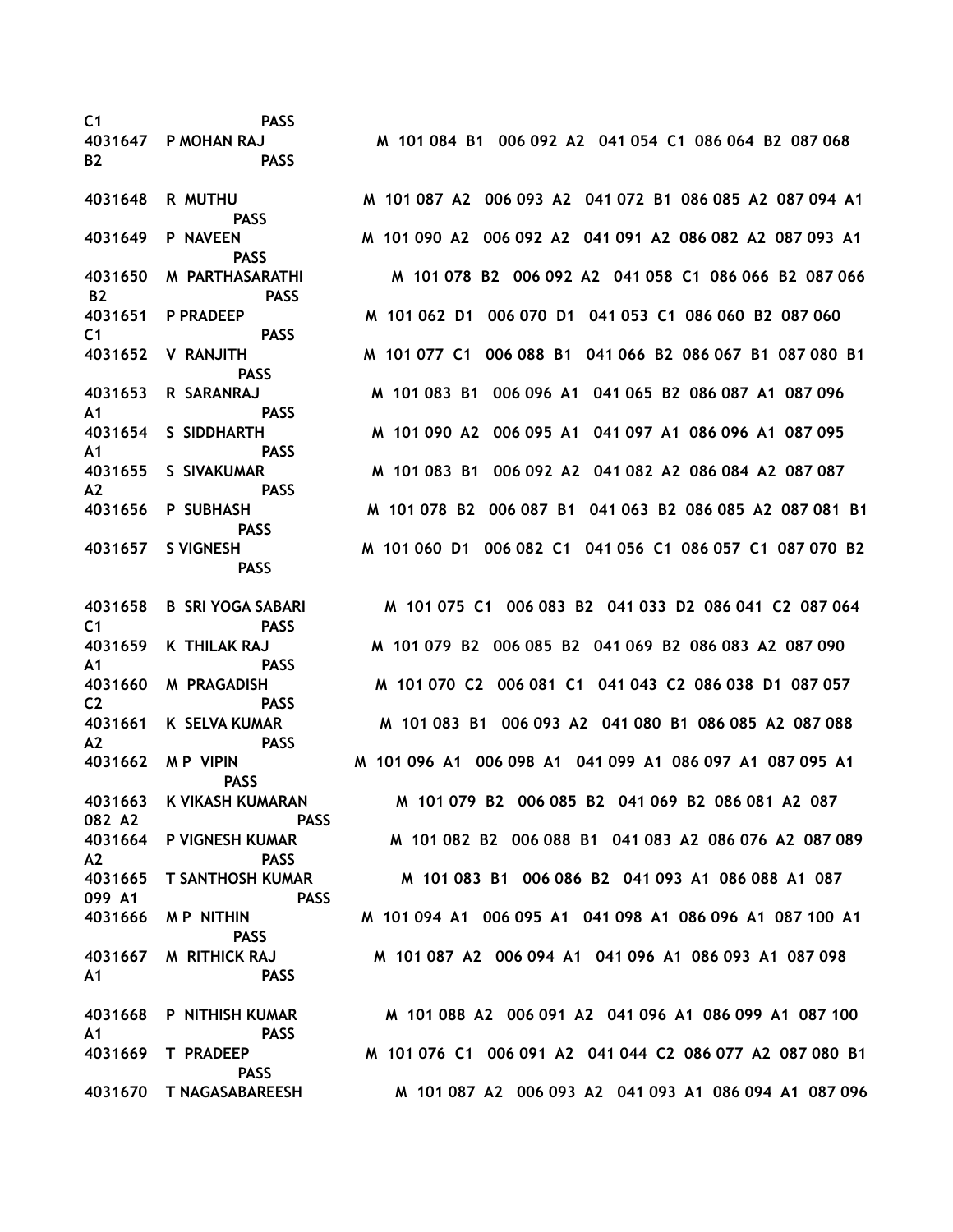**A1 PASS 4031671 R MUTHU ROGHINTH M 101 074 C1 006 072 D1 041 067 B2 086 077 A2 087 061 C1 PASS 4031672 D GOKUL M 101 083 B1 006 087 B1 041 063 B2 086 064 B2 087 086 A2 PASS 4031673 K DHANANJAYAN M 101 062 D1 006 080 C1 041 056 C1 086 046 C2 087 062 C1 PASS 4031674 K DHANUSH VARDDHAN M 101 086 B1 006 095 A1 041 094 A1 086 092 A1 087 096 A1 PASS 4031675 S ASWIN M 101 085 B1 006 096 A1 041 086 A2 086 081 A2 087 099 A1 PASS 4031676 S PRITHIVE KUMAR M 101 063 D1 006 074 C2 041 035 D1 086 044 C2 087 064 C1 PASS 4031677 U BALAJI M 101 057 D1 006 080 C1 041 044 C2 086 046 C2 087 059 C1 PASS 4031678 V JEYA KEERTHIKHA F 101 079 B2 006 096 A1 041 067 B2 086 068 B1 087 097 A1 PASS 4031679 C HARSHINI SRI F 101 086 B1 006 096 A1 041 085 A2 086 082 A2 087 091 A1 PASS 4031680 U ABINAYA F 101 084 B1 006 097 A1 041 054 C1 086 070 B1 087 083 A2 PASS DATE:29-05-2018 C.B.S.E ALL INDIA SECONDARY SCHOOL EXAMINATION (MAIN)- 2018 PAGE: 2 \*\*\*\*\*\*\* (SCHOOL/ROLL NO WISE GAZETTE) \*\*\*\*\*\* ROLL F NAME OF CANDIDATE SX --SUBJECT-- --SUBJECT-- --SUBJECT-- --SUBJECT-- --SUBJECT-- --SUBJECT-- --SUBJECT-- RES COMP NO. L CD MKS GR CD MKS GR CD MKS GR CD MKS GR CD MKS GR CD MKS GR CD MKS GR -----------------------------------------------------------------------------------------------------------------------------------------**

**-------------------------**

#### **SCHOOL : 46013 AKSHAYA ACADEMY PUDUCHATRAM DINDIGUL TAMIL NADU**

|         | 4031681 AT ATHITHYA<br><b>PASS</b> | F 101 085 B1 006 097 A1 041 092 A1 086 088 A1 087 094 A1 |
|---------|------------------------------------|----------------------------------------------------------|
| 4031682 | M VAISHNAVI<br><b>PASS</b>         | F 101 077 C1 006 091 A2 041 056 C1 086 075 B1 087 087 A2 |
| 4031683 | <b>G SHRUTHI</b><br><b>PASS</b>    | F 101 069 C2 006 094 A1 041 062 B2 086 078 A2 087 071 B2 |
| 4031684 | J SOUNDHARYA LAKSHMI               | F 101 086 B1 006 093 A2 041 084 A2 086 084 A2 087        |
| 095 A1  | <b>PASS</b>                        |                                                          |
| 4031685 | P SARITHRA<br><b>PASS</b>          | F 101 090 A2 006 095 A1 041 095 A1 086 095 A1 087 098 A1 |
|         | 4031686 VS ROSHINI<br><b>PASS</b>  | F 101 078 B2 006 097 A1 041 066 B2 086 084 A2 087 087 A2 |
|         | 4031687 C M PAVITHRA               | F 101 085 B1 006 096 A1 041 063 B2 086 084 A2 087 090    |
| A1      | <b>PASS</b>                        |                                                          |
| 4031688 | J MATHANKI                         | F 101 085 B1 006 095 A1 041 072 B1 086 086 A2 087 091 A1 |

 **PASS**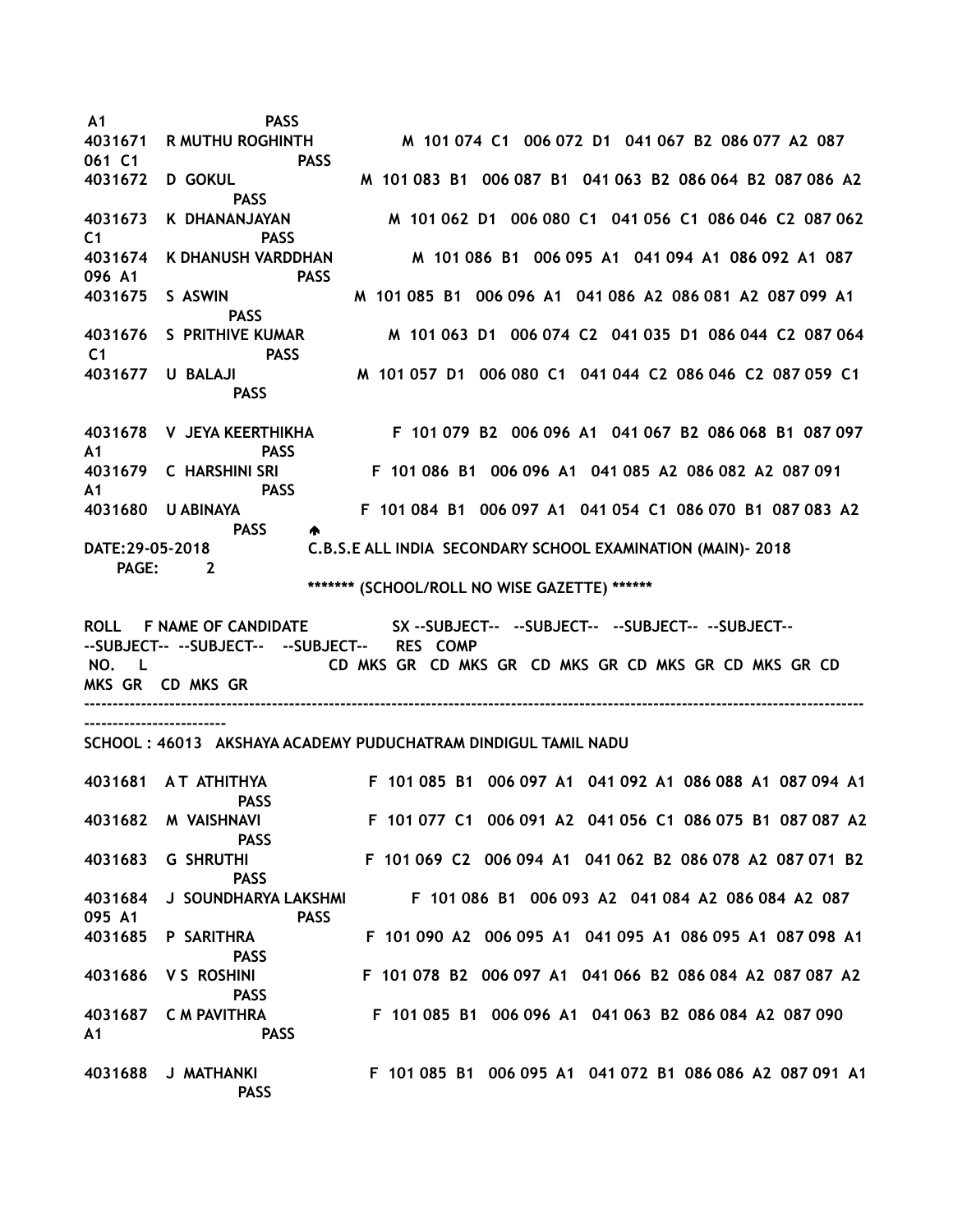**4031689 S KAVIYA F 101 074 C1 006 094 A1 041 037 D1 086 049 C1 087 073 B2 PASS 4031690 T JANANI F 101 087 A2 006 098 A1 041 093 A1 086 089 A1 087 097 A1 PASS 4031691 DEEPIKA T F 101 088 A2 006 098 A1 041 071 B1 086 090 A1 087 090 A1 PASS 4031692 ARVIND KUMAR S M 101 081 B2 006 086 B2 041 089 A2 086 073 B1 087 076 B1 PASS 4031693 SWETHA N F 101 080 B2 006 094 A1 041 041 D1 086 058 B2 087 077 B1 PASS 4031694 MADHAN PRASATH S M M 101 087 A2 006 092 A2 041 078 B1 086 083 A2 087 095 A1 PASS 4031695 HARESH S M 101 072 C2 006 087 B1 041 052 C1 086 051 C1 087 073 B2 PASS 4031696 S SELWIN MATHEW M 101 088 A2 006 093 A2 041 094 A1 086 088 A1 087 098 A1 PASS TOTAL NO. OF CANDIDATES: 69 PASS: 69 COMPARTMENT: 0 FAIL: 0**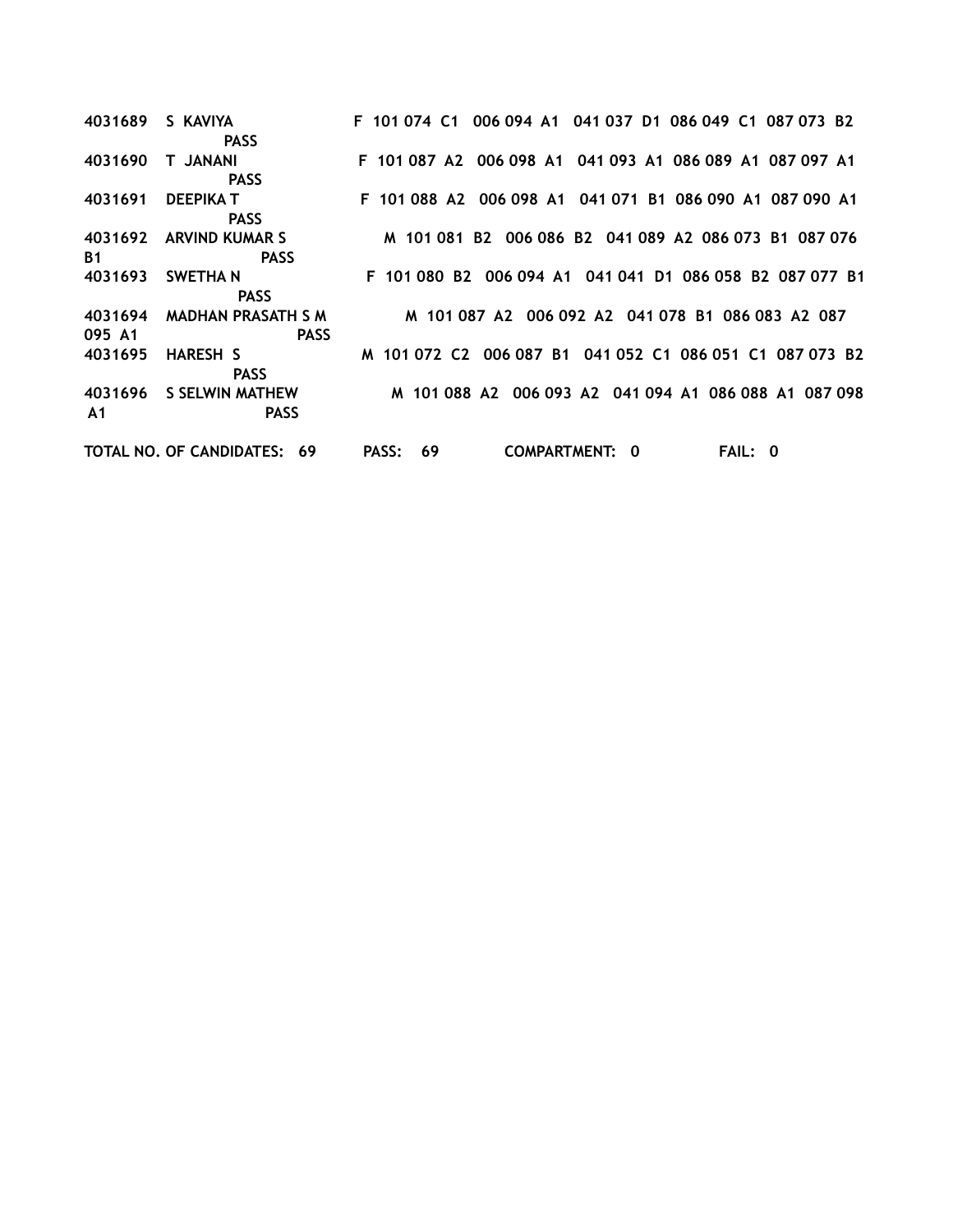♠.

078 B2 PASS

DATE:- 06/05/2019 C.B.S.E. - ALL INDIA SECONDARY SCHOOL EXAMINATION (MAIN)-2019 REGION: CHENNAI PAGE:- 1 \*\*\*\*\* (SCHOOL / ROLL NO WISE GAZETTE) \*\*\*\*\*

-------------------------------------------------------------------------------------------------------------------------------------------- ---- ROLL F S NAME OF CANDIDATE ---SUBJECT---SUBJECT----SUBJECT----SUBJECT----SUBJECT----SUBJECT- --SUBJECT- RES COMP NO LX CD MKS GR CD MKS GR CD MKS GR CD MKS GR CD MKS GR CD MKS GR CD MKS GR CD MKS GR CD MKS GR SUB -------------------------------------------------------------------------------------------------------------------------------------------- ---- SCHOOL : - 46013 AKSHAYA ACADEMY PUDUCHATRAM DINDIGUL TAMIL NADU 4034876 F N K GOKILAVARSHINI 101 093 A1 006 098 A1 041 098 A1 086 097 A1 087 100 A1 402 099 A1 PASS 4034877 F S GUNARANJANI 101 052 D2 006 059 D2 041 036 D2 086 046 C2 087 057 C2 402 079 B2 PASS 4034878 F S HARINI 101 095 A1 006 095 A1 041 097 A1 086 095 A1 087 100 A1 402 092 A2 PASS 4034879 F A INDUMATHI 101 069 C2 006 082 C1 041 075 B1 086 068 B2 087 077 B2 402 080 B2 PASS 4034880 F M JAYASHREE 101 096 A1 006 098 A1 041 100 A1 086 097 A1 087 100 A1 402 097 A1 PASS 4034881 F S R KIRUBA 101 080 B2 006 087 B2 041 070 B2 086 061 C1 087 092 A2 402 081 B2 PASS 4034882 F A MALINI PREETHIKA 101 078 C1 006 093 A2 041 075 B1 086 085 A2 087 100 A1 402 091 A2 PASS 4034883 F N NITHISHA 101 071 C2 006 070 D1 041 064 B2 086 053 C1 087 070 C1 402 090 A2 PASS 4034884 F S NIVETHA 101 089 A2 006 090 B1 041 066 B2 086 088 A2 087 097 A1 402 098 A1 PASS 4034885 F N REVATHI 101 057 D1 006 090 B1 041 053 C1 086 045 C2 087 055 D1 402 090 A2 PASS 4034886 F M SANGEETHA 101 075 C1 006 091 B1 041 079 B1 086 084 A2 087 095 A1 402 092 A2 PASS 4034887 F V C SHARMILA DEVI 101 091 A2 006 097 A1 041 095 A1 086 091 A2 087 100 A1 402 094 A2 PASS 4034888 M DHANUSH BABU 101 086 B1 006 093 A2 041 079 B1 086 078 B1 087 091 A2 402 090 A2 PASS 4034889 M V GOKUL PRASATH 101 061 D1 006 088 B2 041 093 A2 086 059 C1 087 080 B2 402 082 B2 PASS 4034890 M M HARIHARAN 101 081 B2 006 085 B2 041 071 B1 086 084 A2 087 095 A1 402 094 A2 PASS

4034891 M P HARIVASAN 101 044 D2 006 065 D2 041 047 C2 086 033 D2 087 045 D2 402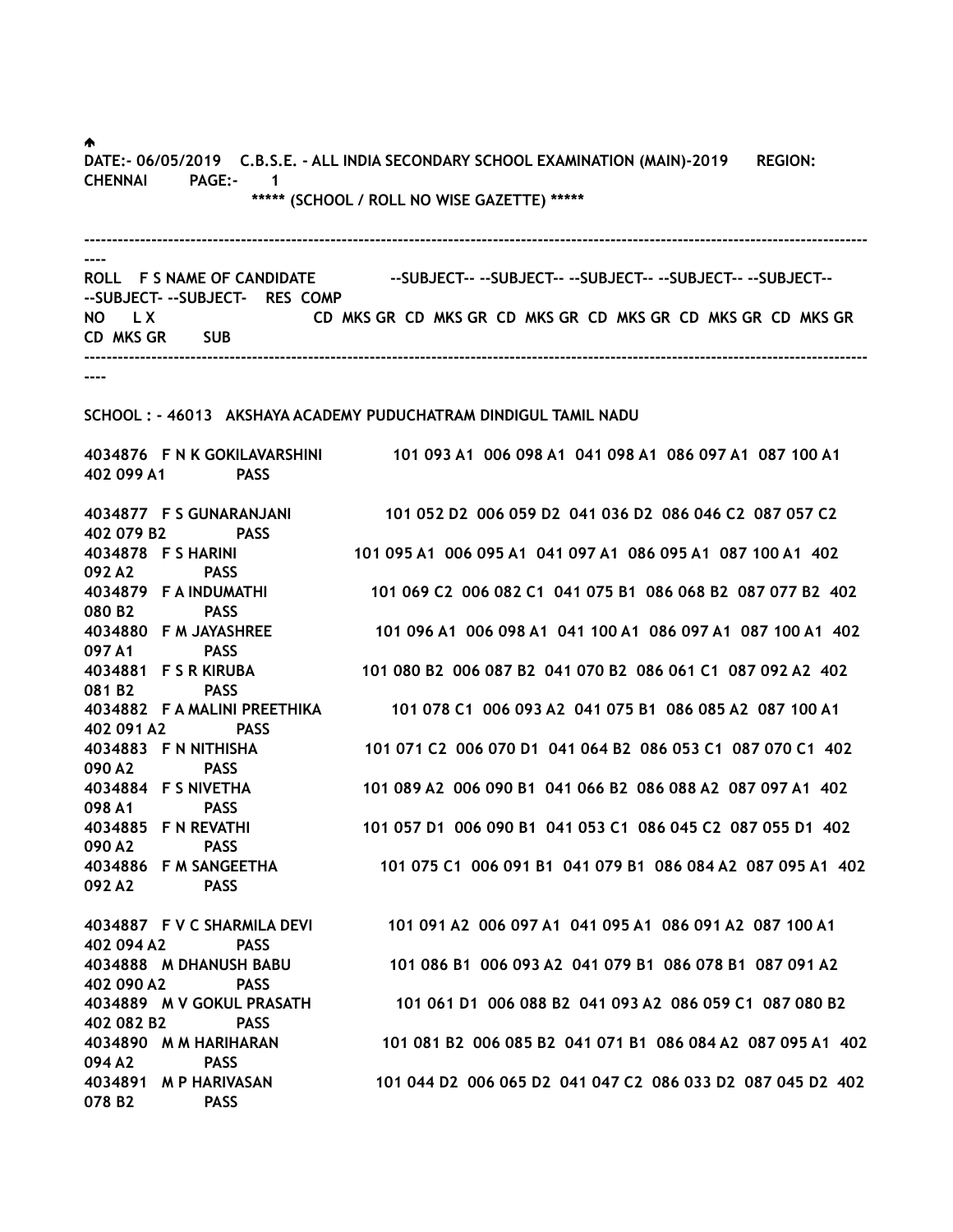098 A1 PASS 402 094 A2 PASS 402 086 B1 PASS 402 085 B1 PASS 402 075 C1 PASS

402 078 B2 PASS 087 B1 PASS 077 C1 PASS 402 097 A1 PASS 081 B2 PASS 088 B1 PASS 402 082 B2 PASS 086 B1 PASS 095 A2 PASS 097 A1 PASS

402 096 A1 PASS 086 B1 PASS 094 A2 PASS 092 A2 PASS 402 095 A2 PASS B1 PASS 092 A2 PASS 097 A1 PASS 073 C1 PASS

4034892 M L KAVIN 101 076 C1 006 082 C1 041 076 B1 086 080 B1 087 095 A1 402 4034893 M B KEERTHI VASAN 101 092 A2 006 097 A1 041 095 A1 086 095 A1 087 100 A1 4034894 M K MADHAVAN 101 055 D1 006 070 D1 041 057 C1 086 056 C1 087 064 C2 4034895 M A MOHAMMED AASHIK 101 080 B2 006 091 B1 041 055 C1 086 063 B2 087 095 A1 4034896 M G NAMASHIVAYAM 101 071 C2 006 071 D1 041 049 C2 086 043 D1 087 065 C1

4034897 M S PRAVINKUMAR 101 050 D2 006 071 D1 041 052 C1 086 040 D1 087 058 C2 4034898 M R SAISARAN 101 081 B2 006 092 A2 041 073 B1 086 069 B2 087 088 B1 402 4034899 M M SELVARAJ 101 075 C1 006 068 D1 041 054 C1 086 060 C1 087 088 B1 402 4034900 M N SHYAM PRASATH 101 088 A2 006 095 A1 041 074 B1 086 069 B2 087 095 A1 4034901 M S SIDDHARTH 101 064 D1 006 068 D1 041 070 B2 086 053 C1 087 076 B2 402 4034902 M P SIVA SANKAR 101 078 C1 006 085 B2 041 075 B1 086 072 B1 087 081 B2 402 4034903 M P VENGATESH PRABHU 101 077 C1 006 090 B1 041 076 B1 086 061 C1 087 074 B2 4034904 F T ABINAYA 101 080 B2 006 086 B2 041 055 C1 086 049 C2 087 053 D1 402 4034905 F R AMIRTHAA 101 074 C1 006 087 B2 041 069 B2 086 081 A2 087 098 A1 402 4034906 F K ARCHANA 101 085 B1 006 094 A2 041 089 A2 086 092 A1 087 100 A1 402

4034907 F V A ARUTHRA LAKSHMI 101 094 A1 006 091 B1 041 059 C1 086 085 A2 087 092 A2 4034908 F M HARITHA 101 070 C2 006 067 D2 041 052 C1 086 050 C2 087 075 B2 402 4034909 F N JANANI 101 083 B2 006 091 B1 041 069 B2 086 079 B1 087 081 B2 402 4034910 F M LAVANYA 101 075 C1 006 084 C1 041 057 C1 086 060 C1 087 069 C1 402 4034911 F S MANIMEGALAI 101 067 C2 006 074 D1 041 045 C2 086 047 C2 087 076 B2 4034912 F I NEHA 101 080 B2 006 088 B2 041 076 B1 086 079 B1 087 084 B1 402 089 4034913 F P PRAHARSHA 101 066 C2 085 052 D2 041 068 B2 086 048 C2 087 070 C1 402 4034914 F K SAMUDRA 101 088 A2 006 098 A1 041 099 A1 086 100 A1 087 100 A1 402 4034915 F R P VAIBHAVI 101 067 C2 006 087 B2 041 060 C1 086 043 D1 087 078 B2 402 4034916 F M S VEENA 101 078 C1 006 088 B2 041 077 B1 086 066 B2 087 077 B2 402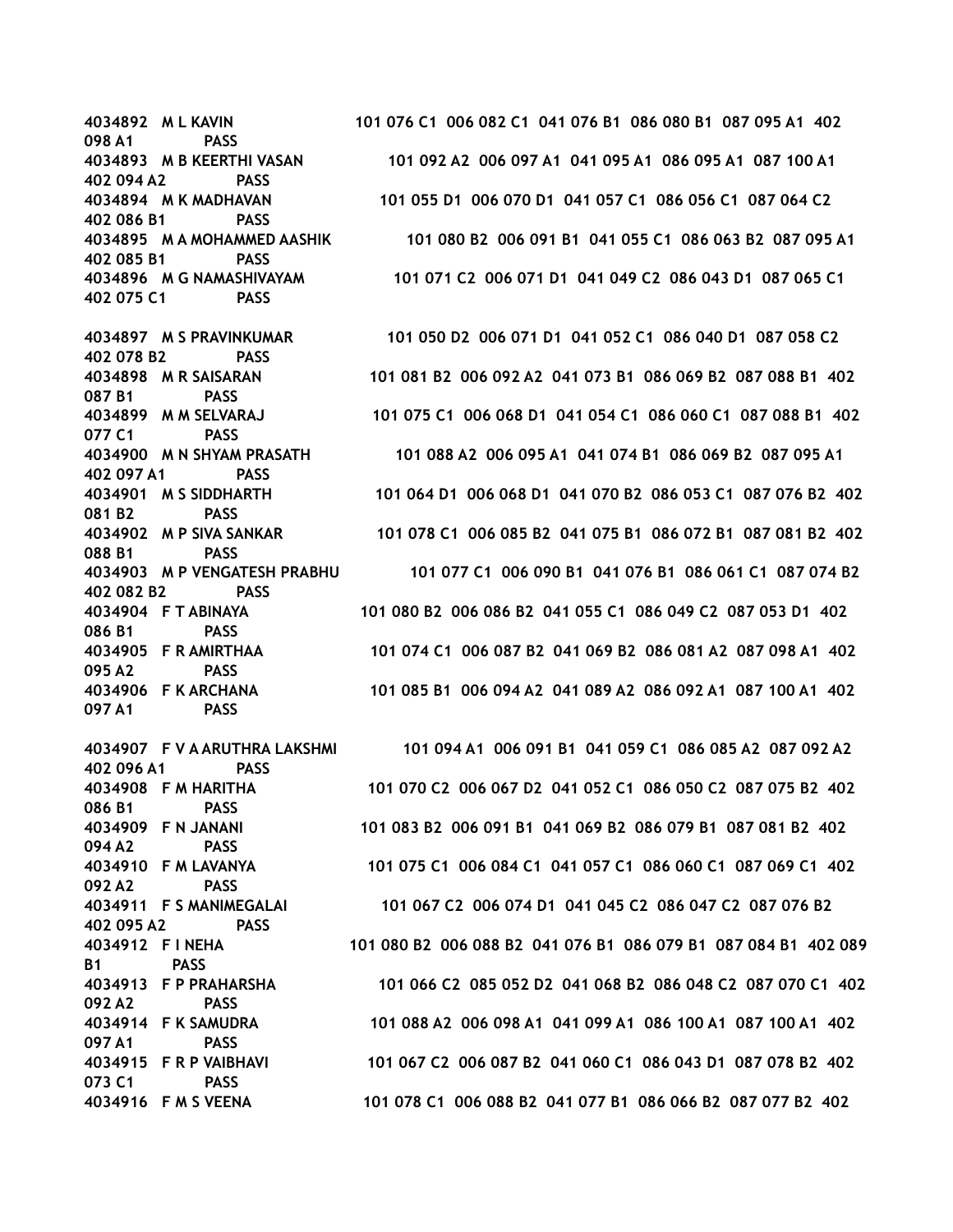096 A1 PASS

4034917 F M S VIDHYA 101 079 B2 006 090 B1 041 072 B1 086 079 B1 087 082 B1 402 094 A2 PASS 4034918 M N S ARUN NITHISH 101 075 C1 006 090 B1 041 086 A2 086 070 B2 087 088 B1 402 085 B1 PASS 4034919 M R M BALAJI 101 074 C1 006 076 C2 041 062 B2 086 047 C2 087 075 B2 402 094 A2 PASS 4034920 M J DHANANJAYAN 101 073 C1 006 080 C2 041 068 B2 086 064 B2 087 091 A2 402 097 A1 PASS ♠ DATE:- 06/05/2019 C.B.S.E. - ALL INDIA SECONDARY SCHOOL EXAMINATION (MAIN)-2019 REGION: CHENNAI PAGE:- 2 \*\*\*\*\* (SCHOOL / ROLL NO WISE GAZETTE) \*\*\*\*\* --------------------------------------------------------------------------------------------------------------------------------------------

---- ROLL F S NAME OF CANDIDATE ---SUBJECT----SUBJECT----SUBJECT----SUBJECT----SUBJECT----SUBJECT- --SUBJECT- RES COMP NO LX CD MKS GR CD MKS GR CD MKS GR CD MKS GR CD MKS GR CD MKS GR CD MKS GR CD MKS GR CD MKS GR SUB --------------------------------------------------------------------------------------------------------------------------------------------

----

SCHOOL : - 46013 AKSHAYA ACADEMY PUDUCHATRAM DINDIGUL TAMIL NADU

4034921 M B HATSUN REX 101 061 D1 006 072 D1 041 060 C1 086 054 C1 087 058 C2 402 089 B1 PASS 4034922 M R KAVINRAJA 101 059 D1 085 077 C1 041 049 C2 086 041 D1 087 054 D1 402 082 B2 PASS 4034923 M P MUTHUKANNAN 101 057 D1 006 068 D1 041 048 C2 086 034 D2 087 059 C2 402 072 C1 PASS 4034924 M M NITHYANANDAN 101 053 D2 006 065 D2 041 063 B2 086 042 D1 087 056 C2 402 081 B2 PASS 4034925 M R SANJAY 101 088 A2 006 094 A2 041 073 B1 086 075 B1 087 100 A1 402 095 A2 PASS 4034926 M A SIVASATHYAN 101 082 B2 006 088 B2 041 092 A2 086 092 A1 087 095 A1 402 091 A2 PASS 4034927 M B VEEBIN VARSHAN 101 066 C2 006 092 A2 041 061 B2 086 066 B2 087 073 C1 402 083 B2 PASS 4034928 M V VISHNUVARDHAN 101 083 B2 006 095 A1 041 081 B1 086 048 C2 087 079 B2 402 079 B2 PASS 4034929 M R S VISVA PRAVIN 101 063 D1 006 067 D2 041 055 C1 086 045 C2 087 064 C2 402 077 C1 PASS 4034930 F S ABINAYA 101 085 B1 006 096 A1 041 100 A1 086 095 A1 087 098 A1 402 099 A1 PASS 4034931 F A ANUSHYA 101 085 B1 006 081 C1 041 064 B2 086 045 C2 087 081 B2 402 081 B2 PASS 4034932 F S K ANUSREE 101 082 B2 006 089 B1 041 068 B2 086 070 B2 087 089 B1 402 079 B2 PASS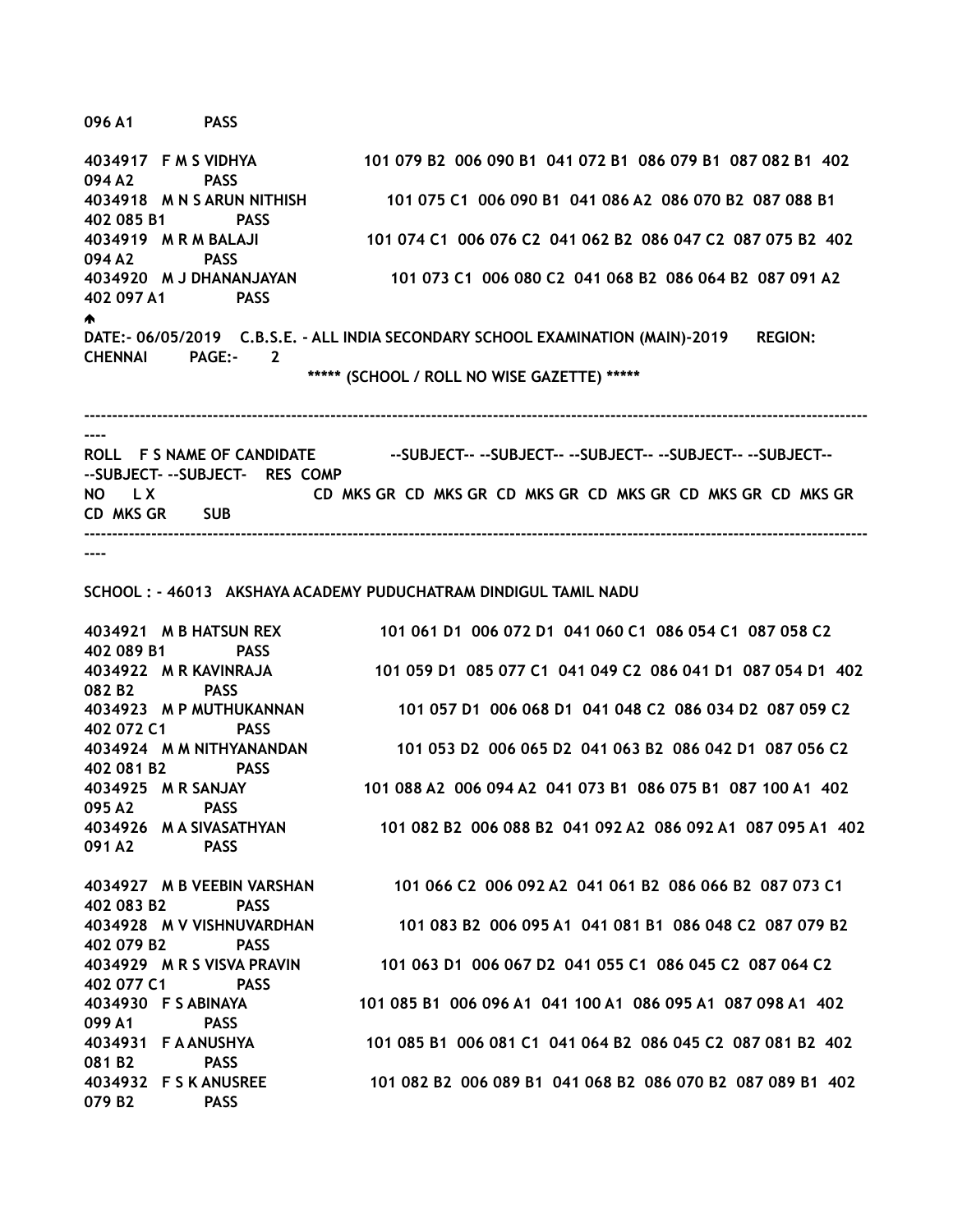402 086 B1 PASS 090 A2 PASS 402 094 A2 PASS 098 A1 PASS 402 072 C1 PASS 094 A2 PASS 091 A2 PASS 091 A2 PASS 092 A2 PASS 094 A2 PASS 095 A2 PASS 402 084 B1 PASS 402 095 A2 PASS 402 095 A2 PASS 402 092 A2 PASS 402 093 A2 PASS 081 B2 PASS 402 095 A2 PASS 402 088 B1 PASS 091 A2 PASS 091 A2 PASS 402 096 A1 PASS 093 A2 PASS 086 B1 PASS

4034933 F C ARUNTHATHI 101 064 D1 006 075 D1 041 051 C2 086 044 D1 087 072 C1 4034934 F D DHARANI 101 089 A2 006 093 A2 041 092 A2 086 075 B1 087 093 A2 402 4034935 F S DURGA NANDHINI 101 087 B1 006 090 B1 041 082 B1 086 090 A2 087 100 A1 4034936 F V KEERTHIMANI 101 090 A2 006 095 A1 041 097 A1 086 095 A1 087 098 A1 402

4034937 F P S MADHU ASMITHA 101 076 C1 006 074 D1 041 064 B2 086 051 C2 087 080 B2 4034938 F A MONIKA 101 087 B1 006 089 B1 041 080 B1 086 088 A2 087 095 A1 402 4034939 F M SHAMITA 101 080 B2 006 084 C1 041 088 A2 086 084 A2 087 092 A2 402 4034940 F P SIVAYAZHINI 101 089 A2 006 094 A2 041 093 A2 086 094 A1 087 095 A1 402 4034941 F K SRINITHI 101 081 B2 006 078 C2 041 069 B2 086 050 C2 087 079 B2 402 4034942 F M SWASTHIKA 101 088 A2 006 093 A2 041 097 A1 086 096 A1 087 095 A1 402 4034943 F U SWAASTHIKA 101 081 B2 006 090 B1 041 091 A2 086 087 A2 087 095 A1 402 4034944 F V S VIJEYA VAISHIKA 101 086 B1 006 088 B2 041 093 A2 086 083 A2 087 095 A1 4034945 F M VINUSHASHREE 101 082 B2 006 089 B1 041 080 B1 086 083 A2 087 094 A2 4034946 M N DEWA VARUN 101 090 A2 006 089 B1 041 095 A1 086 095 A1 087 096 A1

4034947 M S DHARUN VIGNESH 101 083 B2 006 088 B2 041 087 A2 086 086 A2 087 100 A1 4034948 M S JEGAPANDIAN 101 093 A1 006 093 A2 041 098 A1 086 098 A1 087 096 A1 4034949 M K KAVIN 101 076 C1 006 087 B2 041 057 C1 086 073 B1 087 075 B2 402 4034950 M S M LOKESWARAN 101 084 B1 006 091 B1 041 093 A2 086 093 A1 087 100 A1 4034951 M K NAVEENKUMAR 101 072 C2 006 086 B2 041 083 A2 086 064 B2 087 081 B2 4034952 M S PRANESH 101 089 A2 006 093 A2 041 094 A1 086 088 A2 087 095 A1 402 4034953 M K RAHUL 101 087 B1 006 094 A2 041 090 A2 086 090 A2 087 096 A1 402 4034954 M R ROSHAN KUMAR 101 077 C1 006 081 C1 041 070 B2 086 075 B1 087 071 C1 4034955 M M SANJAY 101 074 C1 006 088 B2 041 061 B2 086 083 A2 087 092 A2 402 4034956 M K SRI RAM 101 076 C1 006 084 C1 041 056 C1 086 063 B2 087 088 B1 402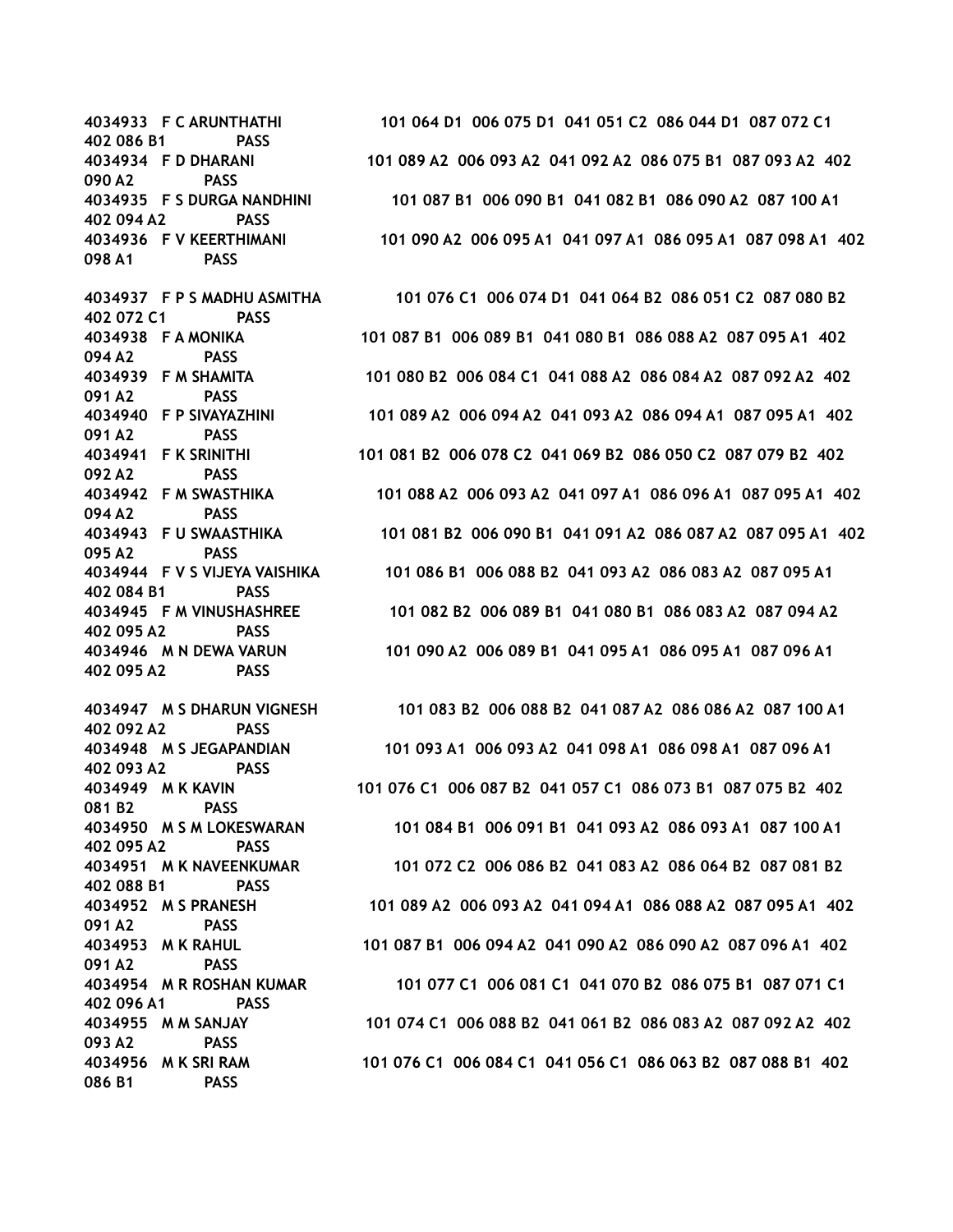4034957 M M VIKASHRAM 101 088 A2 006 090 B1 041 079 B1 086 085 A2 087 090 A2 402 094 A2 PASS 4034958 F SHASHI N 101 075 C1 015 069 D2 041 072 B1 086 063 B2 087 087 B1 402 087 B1 PASS 4034959 M SAKTHI SUGANTHAN S S 101 096 A1 006 089 B1 041 095 A1 086 093 A1 087 100 A1 402 093 A2 PASS 4034960 F MALARMITHA G 101 077 C1 006 091 B1 041 045 C2 086 046 C2 087 063 C2 402 089 B1 PASS

TOTAL CANDIDATES : 85 TOTAL PASS : 85 TOTAL COMPTT. : 0 TOTAL FAIL : 0 TOTAL ABSENT : 0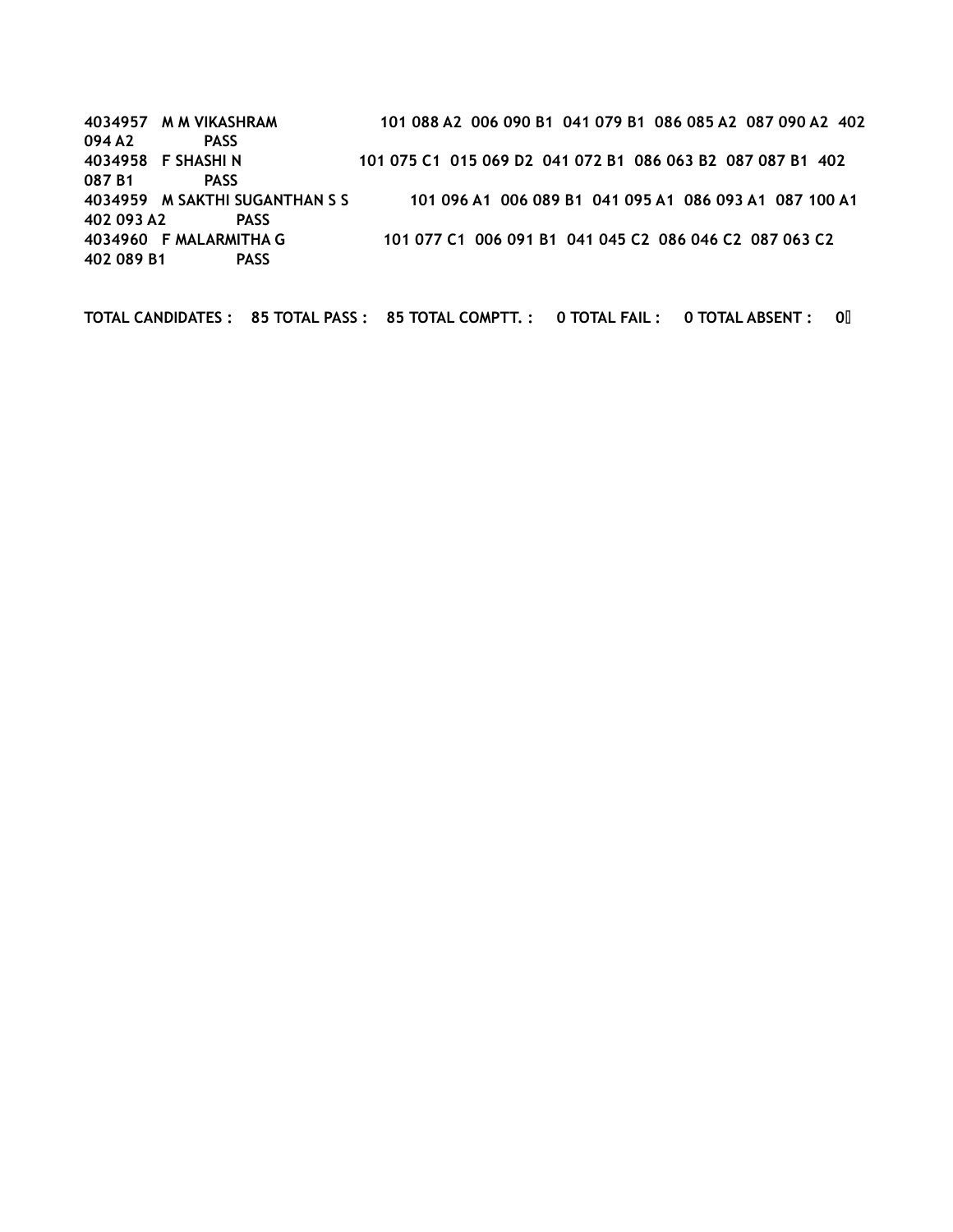♠. DATE:- 15/07/2020 C.B.S.E. - SECONDARY SCHOOL EXAMINATION (MAIN)-2020 REGION: CHENNAI PAGE:- 1 \*\*\*\*\* (SCHOOL / ROLL NO WISE GAZETTE) \*\*\*\*\* -------------------------------------------------------------------------------------------------------------------------------------------- ---------- ROLL F S NAME OF CANDIDATE ------------------------SUBJECTS----------------------- RESULT COMP NO LX SUB CD SUB CD SUB CD SUB CD SUB CD SUB CD SUB CD SUB CD SUB CD SUB CD SUB MKS GR MKS GR MKS GR MKS GR MKS GR MKS GR MKS GR -------------------------------------------------------------------------------------------------------------------------------------------- ---------- SCHOOL : - 55232 AKSHAYA ACADEMY PUDUCHATRAM DINDIGUL TAMIL NADU 20140033 F AARTHI S 184 006 041 086 087 402 PASS 089 A2 093 A2 092 A1 077 A2 098 A1 087 B1 20140034 F ABINAYA R 184 006 041 086 087 402 PASS 069 C1 069 D1 046 C2 044 C2 066 C2 073 C1 20140035 F ANNA ACHAMMA ABRAHAM 184 006 241 086 087 402 PASS 087 A2 091 B1 087 A2 075 A2 092 A2 088 A2 20140036 F BHAVADHARANI K 184 006 241 086 087 402 PASS 078 B2 091 B1 071 B1 051 C1 083 B1 078 B2 20140037 F DEEPIKA C 184 006 041 086 087 402 PASS 076 B2 095 A2 073 B1 071 B1 095 A1 087 B1 20140038 F DHARATHI C G 184 006 041 086 087 402 PASS 086 A2 098 A1 090 A2 090 A1 098 A1 096 A1 20140039 F DHARSHANA M 184 006 241 086 087 402 PASS 057 D1 061 D2 047 C2 043 C2 052 D1 069 C2 20140040 F DHARSHINI P 184 006 041 086 087 402 PASS 078 B2 095 A2 079 B1 071 B1 094 A2 087 B1 20140041 F KABINAYA K 184 006 041 086 087 402 PASS 078 B2 094 A2 097 A1 065 B2 095 A1 089 A2 20140042 F KANISHKA M 184 006 041 086 087 402 PASS 088 A2 094 A2 096 A1 087 A1 098 A1 092 A2 20140043 F KARTHIKA C 184 006 041 086 087 402 PASS 078 B2 094 A2 099 A1 081 A2 091 A2 089 A2 20140044 F LAKSHANA G 184 006 041 086 087 402 PASS 090 A2 097 A1 097 A1 087 A1 097 A1 093 A2 20140045 F MADHUMATHI J 184 006 041 086 087 402 PASS 084 B1 095 A2 100 A1 090 A1 095 A1 090 A2 20140046 F NAVINAA SHRI K 184 006 041 086 087 402 PASS 092 A1 096 A1 096 A1 087 A1 096 A1 096 A1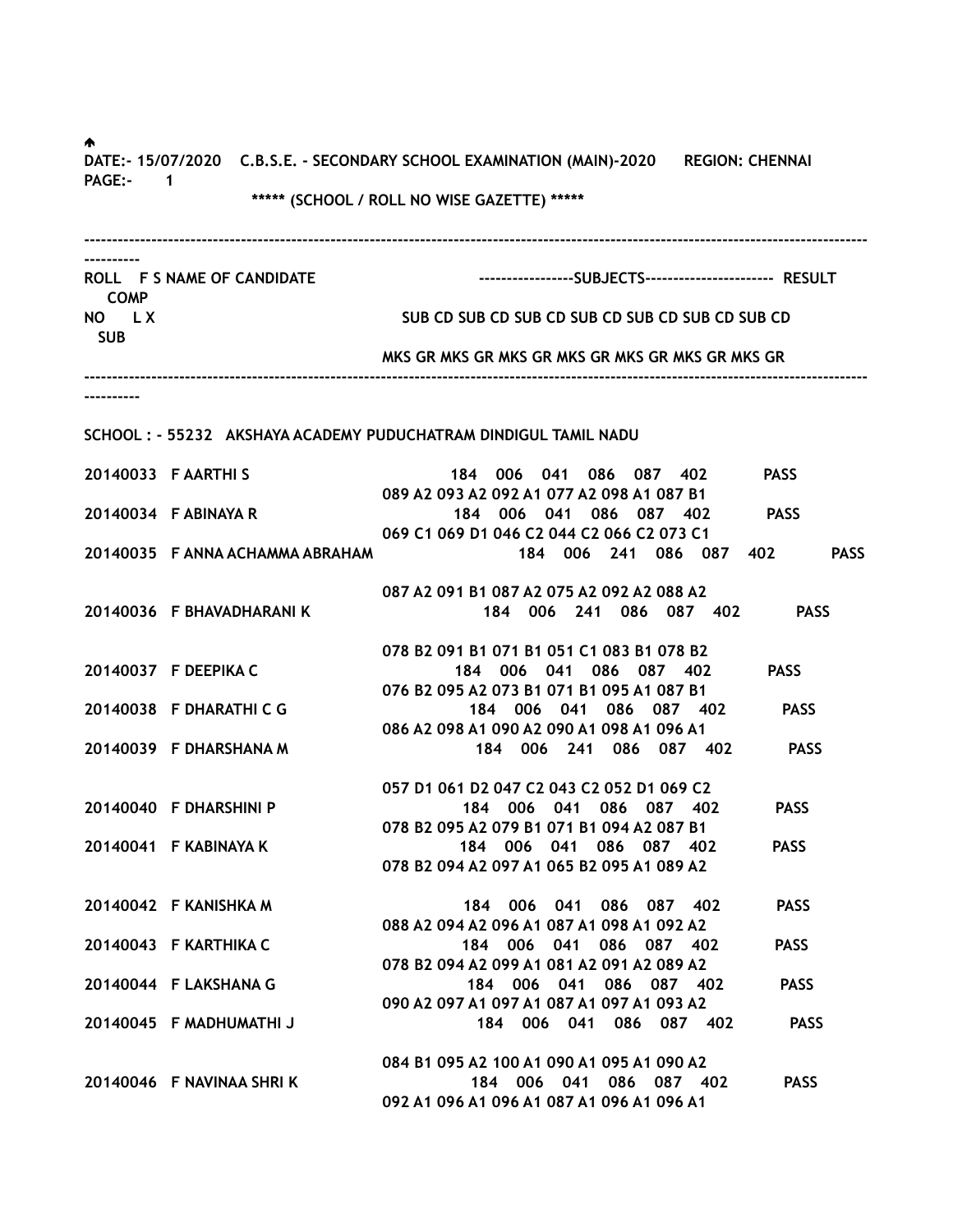|                     | 20140047 F NISHANTHI E     | 006 041 086 087 402<br><b>PASS</b><br>184                                                                                                                   |  |
|---------------------|----------------------------|-------------------------------------------------------------------------------------------------------------------------------------------------------------|--|
|                     | 20140048 F RAJASOUMYA M    | 068 C2 089 B1 058 C1 053 C1 059 C2 077 B2<br>184 006 041 086 087 402<br><b>PASS</b>                                                                         |  |
|                     | 20140049 F SHANMATHY S     | 078 B2 098 A1 096 A1 085 A1 096 A1 084 B1<br>184 006 241 086 087 402<br><b>PASS</b>                                                                         |  |
|                     | 20140050 F SIVA NANDHINI S | 087 A2 095 A2 065 B2 063 B2 089 A2 093 A2<br>184 006 041 086 087 402<br><b>PASS</b>                                                                         |  |
|                     | 20140051 F VAISHNAVI J     | 089 A2 096 A1 088 A2 085 A1 095 A1 093 A2<br><b>PASS</b><br>184 006 041 086 087 402<br>076 B2 087 B2 084 A2 082 A2 096 A1 085 B1                            |  |
|                     | 20140052 M AJAYKUMAR P     | <b>PASS</b><br>184 006 041 086 087 402                                                                                                                      |  |
|                     | 20140053 M AVANISH T       | 069 C1 096 A1 088 A2 072 B1 095 A1 086 B1<br>184 006 041 086 087 402<br><b>PASS</b><br>061 C2 062 D2 069 B2 048 C2 051 D1 078 B2                            |  |
|                     | 20140054 M CHANDRU R       | 184 006 241 086 087 402<br><b>PASS</b><br>060 D1 072 D1 053 C1 039 D1 061 C2 068 C2                                                                         |  |
|                     | 20140055 M MUTHURAM S      | 184 006 041 086 087 402<br><b>PASS</b>                                                                                                                      |  |
| <b>PAGE:-</b>       | $\overline{2}$             | 075 C1 087 B2 090 A2 072 B1 095 A1 089 A2<br>DATE:- 15/07/2020 C.B.S.E. - SECONDARY SCHOOL EXAMINATION (MAIN)-2020 REGION: CHENNAI                          |  |
|                     |                            | ***** (SCHOOL / ROLL NO WISE GAZETTE) *****                                                                                                                 |  |
| <b>COMP</b>         | ROLL F S NAME OF CANDIDATE |                                                                                                                                                             |  |
| NO LX<br><b>SUB</b> |                            | SUB CD SUB CD SUB CD SUB CD SUB CD SUB CD SUB CD                                                                                                            |  |
|                     |                            | MKS GR MKS GR MKS GR MKS GR MKS GR MKS GR MKS GR                                                                                                            |  |
|                     | 20140056 M NAVANEETHAN S   | SCHOOL: - 55232 AKSHAYA ACADEMY PUDUCHATRAM DINDIGUL TAMIL NADU<br>184 006 241 086 087 402<br><b>PASS</b>                                                   |  |
|                     | 20140057 M NITHISH KUMAR R | 045 D2 067 D1 047 C2 047 C2 057 D1 069 C2<br>184 006 241 086 087 402<br><b>PASS</b>                                                                         |  |
|                     | 20140058 M PRANESH KUMAR P | 061 C <sub>2</sub> 066 D <sub>1</sub> 060 B <sub>2</sub> 043 C <sub>2</sub> 060 C <sub>2</sub> 070 C <sub>2</sub><br>184 006 041 086 087 402<br><b>PASS</b> |  |
|                     | 20140059 M SANJAY KUMAR S  | 082 B1 092 B1 096 A1 080 A2 095 A1 088 A2<br>184 006 241 086 087 402<br><b>PASS</b>                                                                         |  |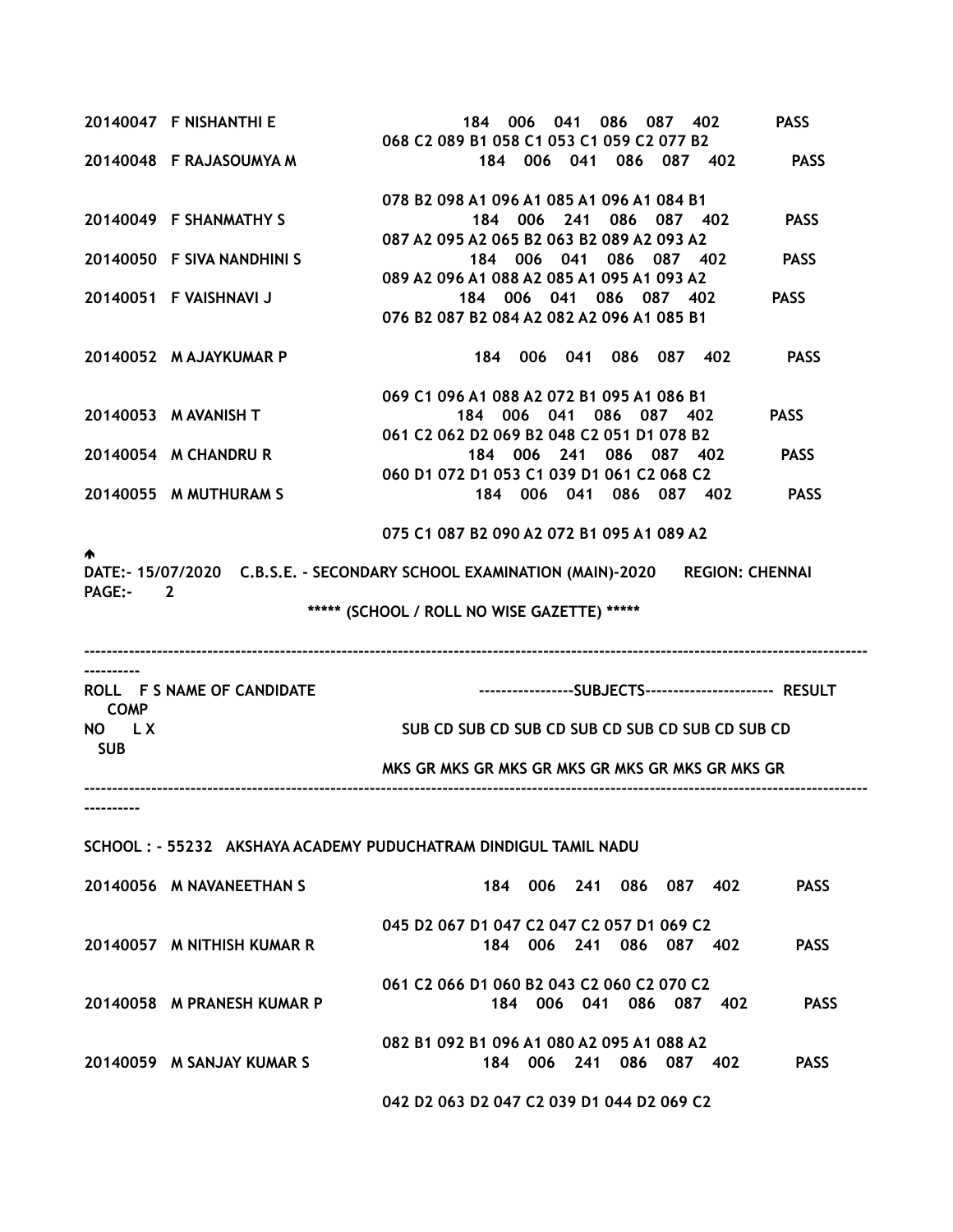| 20140060 M SANJAYVEDHATHRI A   | 184 006 041 086 087 402                                                                                                                                                                        | <b>PASS</b> |
|--------------------------------|------------------------------------------------------------------------------------------------------------------------------------------------------------------------------------------------|-------------|
| 20140061 M SANTHOSH K          | 075 C1 087 B2 087 A2 075 A2 095 A1 084 B1<br>184 006 041 086 087 402 PASS                                                                                                                      |             |
|                                | 089 A2 092 B1 097 A1 082 A2 096 A1 084 B1                                                                                                                                                      |             |
| 20140062 M SARAN REVANTH N     | 184 006 041 086 087 402 PASS                                                                                                                                                                   |             |
| 20140063 M SHARVESHWARAN B     | 084 B1 096 A1 100 A1 081 A2 091 A2 088 A2<br>184 006 041 086 087 402 PASS                                                                                                                      |             |
| 20140064 M SRIRAM S S          | 084 B1 095 A2 095 A1 084 A2 095 A1 088 A2<br>184 006 041 086 087 402 PASS<br>082 B1 097 A1 095 A1 087 A1 097 A1 086 B1                                                                         |             |
| 20140065 M UDAY ADITHYA S      | 184 006 041 086 087 402 PASS                                                                                                                                                                   |             |
| 20140066 F AKSHAYA G           | 062 C <sub>2</sub> 071 D <sub>1</sub> 074 B <sub>1</sub> 067 B <sub>1</sub> 081 B <sub>2</sub> 079 B <sub>2</sub><br>184 006 041 086 087 402 PASS<br>066 C2 073 C2 067 B2 064 B2 073 C1 083 B1 |             |
| 20140067 F ANGELIN VERONIKA D  | 184 006 041 086 087 402 PASS                                                                                                                                                                   |             |
| 20140068 FANGU ISWARYA S       | 077 B2 075 C2 045 C2 052 C1 076 B2 076 C1<br>184 006 041 086 087 402                                                                                                                           | <b>PASS</b> |
| 20140069 F DHARSHANA V         | 078 B2 097 A1 083 A2 074 B1 086 B1 088 A2<br>184 006 041 086 087 402                                                                                                                           | <b>PASS</b> |
| 20140070 F DHIVYASHREE V       | 081 B1 098 A1 078 B1 080 A2 095 A1 084 B1<br>184 006 041 086 087 402 PASS                                                                                                                      |             |
| 20140071 F HARINI K V          | 089 A2 096 A1 098 A1 088 A1 095 A1 094 A1<br>184 006 041 086 087 402<br>083 B1 096 A1 060 B2 068 B1 086 B1 079 B2                                                                              | <b>PASS</b> |
| 20140072 F JEYA DHARSHNIL      | 184 006 041 086 087 402                                                                                                                                                                        | <b>PASS</b> |
| 20140073 F NITHYA SHREE E      | 077 B2 082 C1 039 D1 048 C2 075 B2 075 C1<br>184 006 041 086 087 402<br>096 A1 091 B1 082 A2 085 A1 095 A1 093 A2                                                                              | <b>PASS</b> |
| 20140074 F RITHIKA K V         | 184 006 041 086 087 402<br>087 A2 098 A1 076 B1 085 A1 095 A1 093 A2                                                                                                                           | <b>PASS</b> |
| 20140075 F RITHIKA THARSHINI S | 184 006 041 086 087 402                                                                                                                                                                        | <b>PASS</b> |
| 20140076 F SAMIKSHA K          | 062 C2 091 B1 040 D1 049 C1 060 C2 072 C1<br>184 006 041 086 087 402<br>077 B2 094 A2 096 A1 076 A2 088 B1 081 B2                                                                              | <b>PASS</b> |
| 20140077 F SELVA PRIYA C       | 184 006 041 086 087 402                                                                                                                                                                        | <b>PASS</b> |
| 20140078 F SHANTHIYA M         | 082 B1 097 A1 082 A2 075 A2 093 A2 083 B1<br>184 006 041 086 087 402<br>076 B2 092 B1 080 B1 076 A2 093 A2 078 B2                                                                              | <b>PASS</b> |

DATE:- 15/07/2020 C.B.S.E. - SECONDARY SCHOOL EXAMINATION (MAIN)-2020 REGION: CHENNAI

♠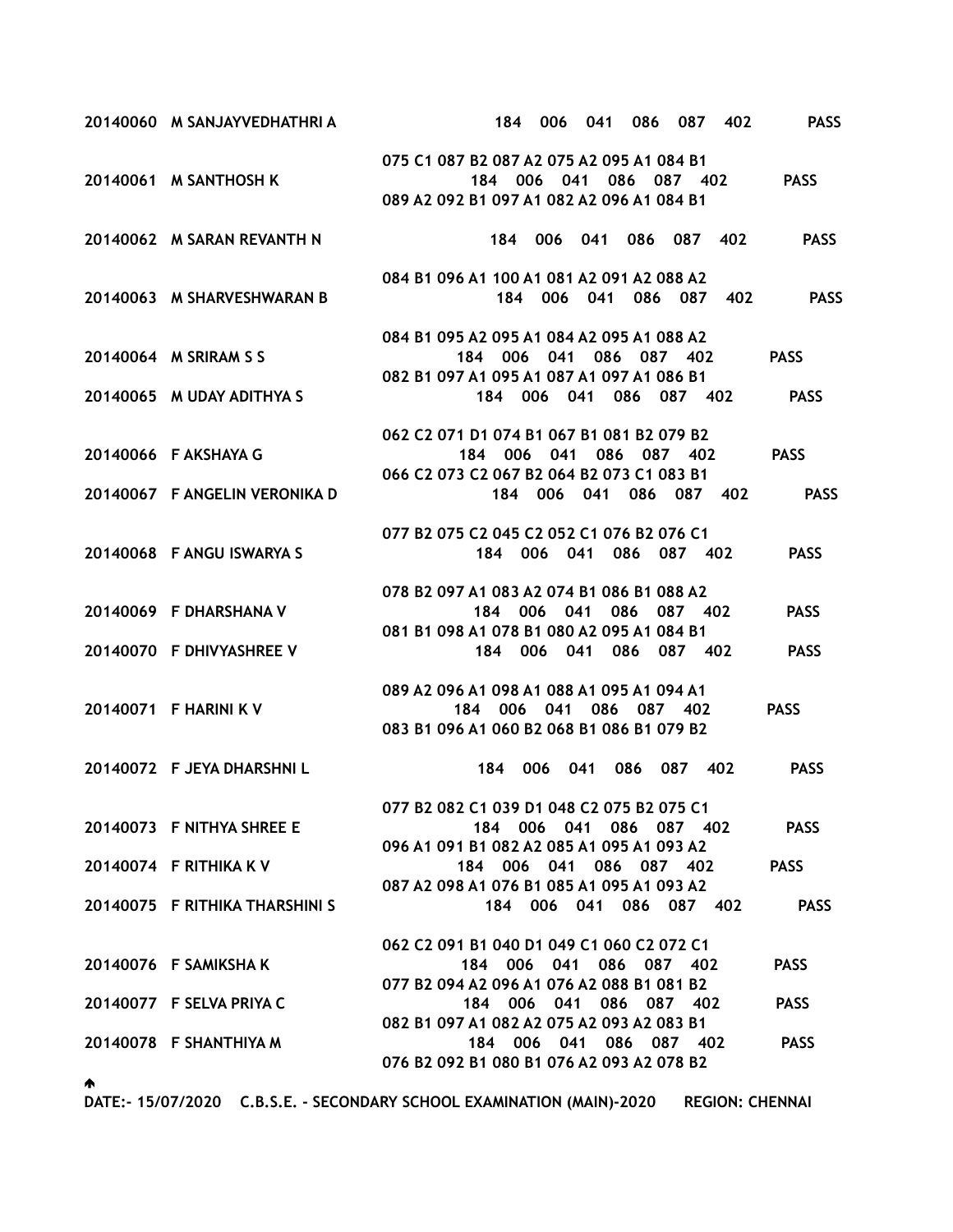PAGE:- 3

## \*\*\*\*\* (SCHOOL / ROLL NO WISE GAZETTE) \*\*\*\*\*

| ROLL F S NAME OF CANDIDATE<br><b>COMP</b> |                                                                 | -----------------SUBJECTS----------------------- RESULT |                                                                      |             |  |  |
|-------------------------------------------|-----------------------------------------------------------------|---------------------------------------------------------|----------------------------------------------------------------------|-------------|--|--|
| NO LX<br><b>SUB</b>                       |                                                                 |                                                         | SUB CD SUB CD SUB CD SUB CD SUB CD SUB CD SUB CD                     |             |  |  |
|                                           |                                                                 |                                                         | MKS GR MKS GR MKS GR MKS GR MKS GR MKS GR MKS GR                     |             |  |  |
|                                           |                                                                 |                                                         |                                                                      |             |  |  |
|                                           | SCHOOL: - 55232 AKSHAYA ACADEMY PUDUCHATRAM DINDIGUL TAMIL NADU |                                                         |                                                                      |             |  |  |
|                                           | 20140079 F SHREE DEVAMANKAI B                                   |                                                         | 184 006 041 086 087 402 PASS                                         |             |  |  |
|                                           |                                                                 |                                                         | 070 C1 095 A2 062 B2 054 C1 078 B2 085 B1                            |             |  |  |
|                                           | 20140080 F SRI SANTHIYA S                                       |                                                         | 184 006 241 086 087 402                                              | <b>PASS</b> |  |  |
|                                           | 20140081 F SUJITHA R                                            |                                                         | 070 C1 088 B2 067 B2 053 C1 068 C1 069 C2<br>184 006 041 086 087 402 | <b>PASS</b> |  |  |
|                                           |                                                                 |                                                         | 072 C1 090 B1 045 C2 041 D1 065 C2 073 C1                            |             |  |  |
|                                           | 20140082 F VARANA SREE S                                        |                                                         | 184 006 041 086 087 402<br>075 C1 086 B2 056 C1 053 C1 062 C2 082 B2 | <b>PASS</b> |  |  |
|                                           | 20140083 F VARSHINI M P                                         |                                                         | 184 006 041 086 087 402<br>078 B2 096 A1 058 C1 067 B1 088 B1 086 B1 | <b>PASS</b> |  |  |
|                                           | 20140084 M ADHITH K                                             |                                                         | 184 006 041 086 087 402<br>063 C2 087 B2 065 B2 050 C1 050 D1 073 C1 | <b>PASS</b> |  |  |
|                                           | 20140085 M AKILESH C                                            |                                                         | 184 006 041 086 087 402<br>090 A2 095 A2 096 A1 080 A2 098 A1 088 A2 | <b>PASS</b> |  |  |
|                                           | 20140086 M ARUNKUMAR N                                          |                                                         | 184 006 041 086 087 402                                              | <b>PASS</b> |  |  |
|                                           |                                                                 |                                                         | 066 C2 083 C1 040 D1 044 C2 052 D1 069 C2                            |             |  |  |
|                                           | 20140087 M DINESH G                                             |                                                         | 184 006 041 086 087 402<br>067 C2 076 C2 089 A2 071 B1 095 A1 085 B1 | <b>PASS</b> |  |  |
|                                           | 20140088 M NITIN M                                              |                                                         | 184 006 041 086 087 402                                              | <b>PASS</b> |  |  |
|                                           |                                                                 |                                                         | 082 B1 095 A2 093 A1 075 A2 095 A1 089 A2                            |             |  |  |
|                                           | 20140089 M OM SRINATH U                                         |                                                         | 184 006 041 086 087 402 PASS                                         |             |  |  |
|                                           | 20140090 M PRAVEEN KUMAR K A                                    |                                                         | 066 C2 052 D2 069 B2 044 C2 048 D2 078 B2<br>184 006 241 086 087 402 | <b>PASS</b> |  |  |
|                                           |                                                                 |                                                         | 066 C2 068 D1 068 B2 052 C1 070 C1 088 A2                            |             |  |  |
|                                           | 20140091 M SAKTHI HARIHARAN V                                   |                                                         | 184 006 241 086 087<br>402                                           | <b>PASS</b> |  |  |
|                                           |                                                                 |                                                         | 086 A2 093 A2 062 B2 060 B2 095 A1 082 B2                            |             |  |  |
|                                           | 20140092 M RAM SARAVANAN S                                      | 184                                                     | 006 041 086 087<br>402                                               | <b>PASS</b> |  |  |
|                                           |                                                                 |                                                         | 068 C2 091 B1 073 B1 063 B2 076 B2 081 B2                            |             |  |  |
|                                           | 20140093 M SIVASAKTHI KUMAR K                                   |                                                         | 184 006 041 086 087<br>402                                           | <b>PASS</b> |  |  |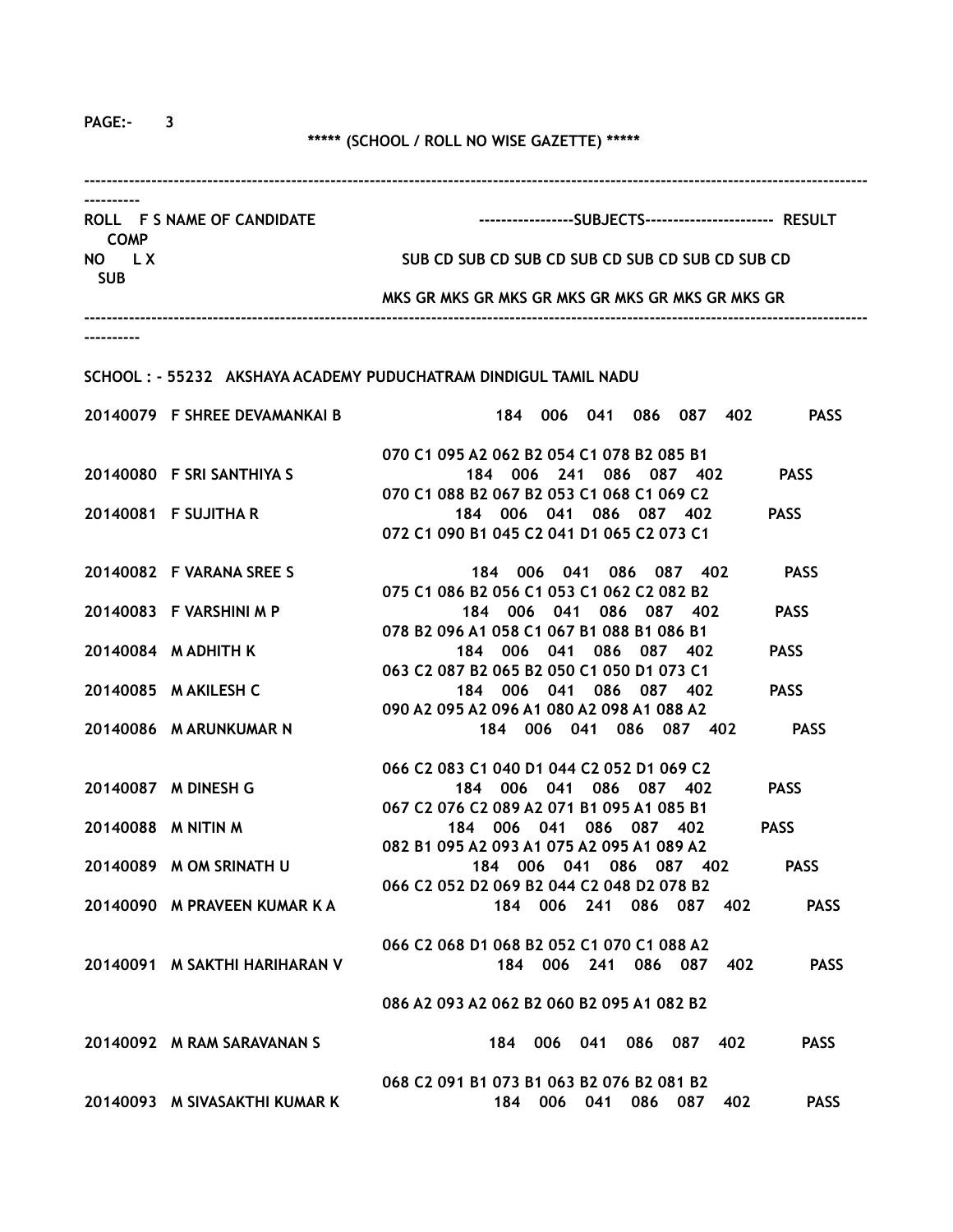|                     |                                | 085 B1 098 A1 082 A2 083 A2 095 A1 087 B1 |             |                         |             |
|---------------------|--------------------------------|-------------------------------------------|-------------|-------------------------|-------------|
|                     | 20140094 M SRI DANUSH A        | 184                                       | 006<br>041  | 086<br>087 402          | <b>PASS</b> |
|                     |                                | 057 D1 076 C2 045 C2 045 C2 060 C2 076 C1 |             |                         |             |
|                     | 20140095 M VISHNUPRIYAN V      | 184                                       | 006 041     | 086<br>087 402          | <b>PASS</b> |
|                     |                                | 073 C1 087 B2 081 A2 061 B2 062 C2 080 B2 |             |                         |             |
|                     | 20140096 M YUVARAJ TAMILAN C   | 184                                       | 006 241     | 086 -<br>087 402        | <b>PASS</b> |
|                     |                                | 050 D1 066 D1 036 D1 039 D1 067 C1 076 C1 |             |                         |             |
|                     | 20140097 F AMIRTHA SHRIYAA S V | 184                                       | 006<br>041  | 086<br>087<br>402       | <b>PASS</b> |
|                     |                                | 086 A2 095 A2 087 A2 077 A2 094 A2 081 B2 |             |                         |             |
|                     | 20140098 F DHARSHINI S         |                                           |             | 184 006 241 086 087 402 | <b>PASS</b> |
|                     |                                | 054 D1 089 B1 061 B2 051 C1 057 D1 071 C1 |             |                         |             |
|                     | 20140099 F GOPIKA DEVI M       |                                           | 184 006 241 | 086<br>087 402          | <b>PASS</b> |
|                     |                                | 077 B2 095 A2 059 C1 064 B2 083 B1 083 B1 |             |                         |             |
| 20140100 F HARINI S |                                | 184                                       | 006 041     | 086<br>087<br>402       | <b>PASS</b> |
|                     |                                | 075 C1 088 B2 042 D1 054 C1 080 B2 079 B2 |             |                         |             |
|                     | 20140101 F HARSHINI S          |                                           |             | 184 006 241 086 087 402 | <b>PASS</b> |
|                     |                                | 066 C2 096 A1 057 C1 056 C1 084 B1 076 C1 |             |                         |             |

#### ♠

DATE:- 15/07/2020 C.B.S.E. - SECONDARY SCHOOL EXAMINATION (MAIN)-2020 REGION: CHENNAI PAGE:- 4

\*\*\*\*\* (SCHOOL / ROLL NO WISE GAZETTE) \*\*\*\*\*

| ROLL F S NAME OF CANDIDATE |                                                  |
|----------------------------|--------------------------------------------------|
| <b>COMP</b>                |                                                  |
| NO.<br>LX.                 | SUB CD SUB CD SUB CD SUB CD SUB CD SUB CD SUB CD |
| <b>SUB</b>                 |                                                  |
|                            | MKS GR MKS GR MKS GR MKS GR MKS GR MKS GR MKS GR |
|                            |                                                  |

----------

## SCHOOL : - 55232 AKSHAYA ACADEMY PUDUCHATRAM DINDIGUL TAMIL NADU

| 20140102 F KARISHMA S K    | <b>PASS</b><br>086 087 402<br>006 041<br>184          |
|----------------------------|-------------------------------------------------------|
|                            | 074 C1 080 C1 037 D1 052 C1 079 B2 086 B1             |
| 20140103 F KIRUTHIKA R     | <b>PASS</b><br>184 006 241 086 087<br>-402            |
|                            | 054 D1 059 D2 036 D1 039 D1 052 D1 068 C2             |
| 20140104 F MAHIMA EVELYN J | <b>PASS</b><br>006 041<br>086 087<br>184<br>402       |
|                            |                                                       |
|                            | 086 A2 095 A2 076 B1 059 B2 095 A1 082 B2             |
| 20140105 F MITHRAA S K     | <b>PASS</b><br>006 041 086 087 402<br>184             |
|                            | 080 B2 097 A1 097 A1 077 A2 095 A1 087 B1             |
| 20140106 F MUHILA B        | <b>PASS</b><br>184 006 041 086 087<br>-402            |
|                            | 083 B1 096 A1 073 B1 069 B1 088 B1 083 B1             |
| 20140107 F NATHIYA K       | <b>PASS</b><br>086<br>402<br>006<br>041<br>087<br>184 |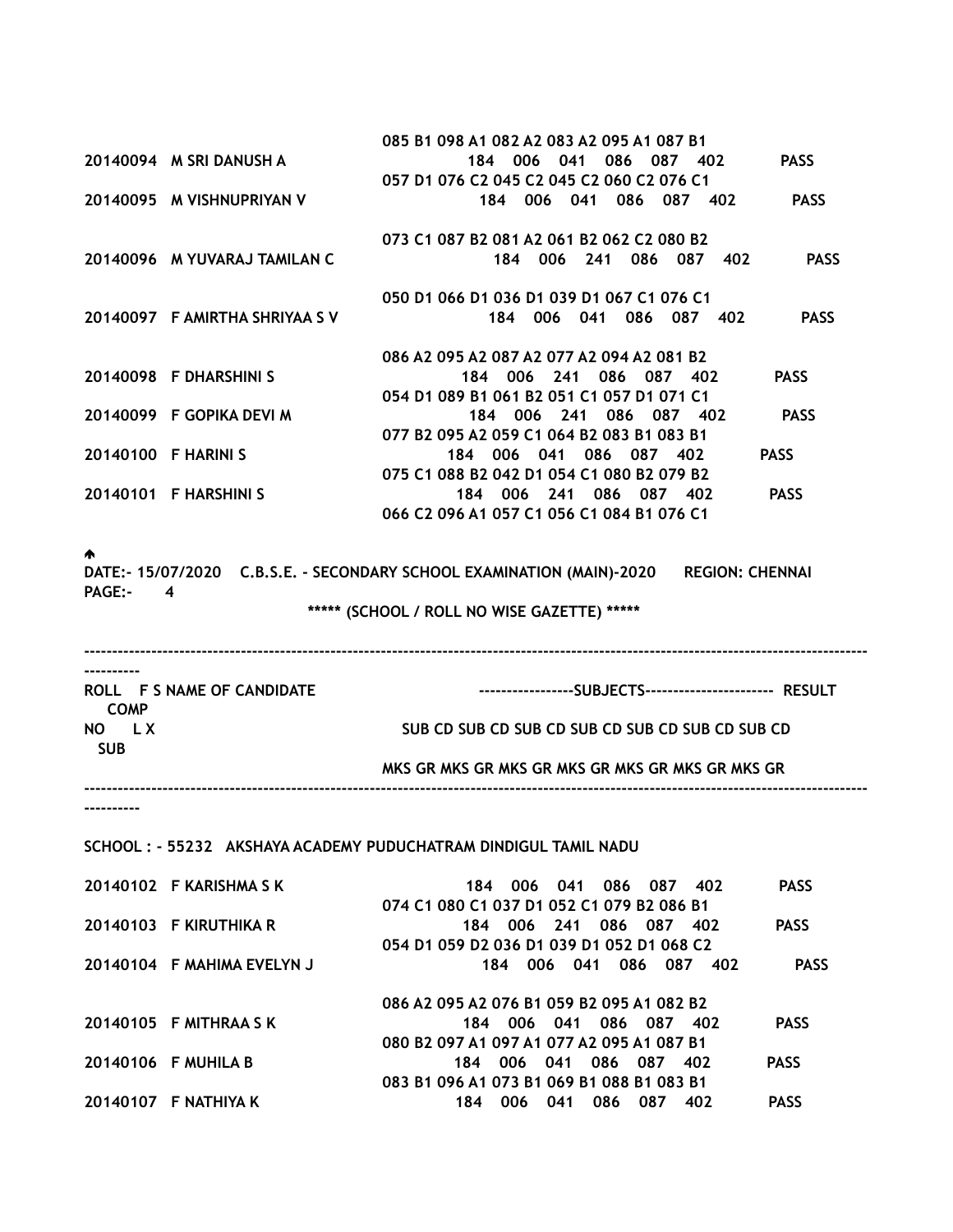|               |                                | 084 B1 090 B1 054 C1 065 B2 089 A2 083 B1                                                       |             |
|---------------|--------------------------------|-------------------------------------------------------------------------------------------------|-------------|
|               | 20140108 F PRADEEPA SHARON M   | 184 006 041 086 087 402                                                                         | <b>PASS</b> |
|               |                                | 085 B1 094 A2 096 A1 090 A1 095 A1 091 A2                                                       |             |
|               | 20140109 F SAHAANA P           | 184 006 041 086 087 402                                                                         | <b>PASS</b> |
|               |                                | 074 C1 092 B1 080 B1 073 B1 094 A2 085 B1                                                       |             |
|               | 20140110 F SOWMIYA S           | 184 006 241 086 087 402                                                                         | <b>PASS</b> |
|               |                                | 057 D1 064 D1 039 D1 040 D1 050 D1 068 C2                                                       |             |
|               | 20140111 F SHREEMATHI D        | 184 006 041 086 087 402                                                                         | <b>PASS</b> |
|               |                                | 086 A2 096 A1 080 B1 084 A2 095 A1 091 A2                                                       |             |
|               | 20140112 F THANYA VARSHINI S V | 184 006 241 086 087 402                                                                         | <b>PASS</b> |
|               |                                |                                                                                                 |             |
|               |                                | 089 A2 097 A1 087 A2 071 B1 098 A1 091 A2                                                       |             |
|               | 20140113 F THARANI M           | 184 006 041 086 087 402                                                                         | <b>PASS</b> |
|               |                                | 080 B2 094 A2 094 A1 081 A2 095 A1 087 B1                                                       |             |
|               | 20140114 F VARSHINI P J        | 184 006 041 086 087 402<br>064 C2 087 B2 057 C1 048 C2 078 B2 068 C2                            | <b>PASS</b> |
|               | 20140115 M ABINAVKARTHICK V    | 184 006 041 086 087 402                                                                         | <b>PASS</b> |
|               |                                |                                                                                                 |             |
|               |                                | 074 C1 083 C1 061 B2 067 B1 094 A2 090 A2                                                       |             |
|               | 20140116 M ASHWIN KARTHIK M    | 184 085 041 086 087 402                                                                         | <b>PASS</b> |
|               |                                |                                                                                                 |             |
|               |                                | 093 A1 084 B2 096 A1 091 A1 098 A1 093 A2                                                       |             |
|               | 20140117 M DHARANEESWARAN C    | 184 006 041 086 087 402 PASS                                                                    |             |
|               |                                | 078 B2 084 C1 048 C2 061 B2 095 A1 080 B2                                                       |             |
|               | 20140118 M GOKUL KUMAR S       | 184 006 041 086 087 402                                                                         | <b>PASS</b> |
|               |                                |                                                                                                 |             |
|               |                                | 062 C2 074 C2 038 D1 050 C1 076 B2 074 C1                                                       |             |
|               | 20140119 M HARIVARSAN K        | 184 006 041 086 087 402                                                                         | <b>PASS</b> |
|               |                                | 082 B1 092 B1 095 A1 067 B1 097 A1 094 A1                                                       |             |
|               | 20140120 M HIRTHICK ROSHAN B   | 184 006 041 086 087 402                                                                         | <b>PASS</b> |
|               |                                |                                                                                                 |             |
|               |                                | 080 B2 087 B2 040 D1 055 C1 080 B2 082 B2                                                       |             |
|               | 20140121 M JAI AADHISH M S     | 184 006 041 086 087 402                                                                         | <b>PASS</b> |
|               |                                | 082 B1 090 B1 090 A2 064 B2 089 A2 095 A1                                                       |             |
|               | 20140122 M KAWIN PRAJITH M     | 184 006 041 086 087 402                                                                         | <b>PASS</b> |
|               |                                |                                                                                                 |             |
|               |                                | 061 C2 080 C1 085 A2 070 B1 074 C1 077 B2                                                       |             |
|               | 20140123 M PRANESH T           | 184 006 241 086 087 402                                                                         | <b>PASS</b> |
|               |                                | 064 C2 064 D1 071 B1 051 C1 065 C2 072 C1                                                       |             |
|               | 20140124 M PRANESH K R         | 184 006 041 086 087 402                                                                         | <b>PASS</b> |
|               |                                | 096 A1 093 A2 100 A1 092 A1 100 A1 095 A1                                                       |             |
| А.            |                                | DATE:- 15/07/2020 C.B.S.E. - SECONDARY SCHOOL EXAMINATION (MAIN)-2020<br><b>REGION: CHENNAI</b> |             |
| <b>PAGE:-</b> | 5.                             |                                                                                                 |             |

\*\*\*\*\* (SCHOOL / ROLL NO WISE GAZETTE) \*\*\*\*\*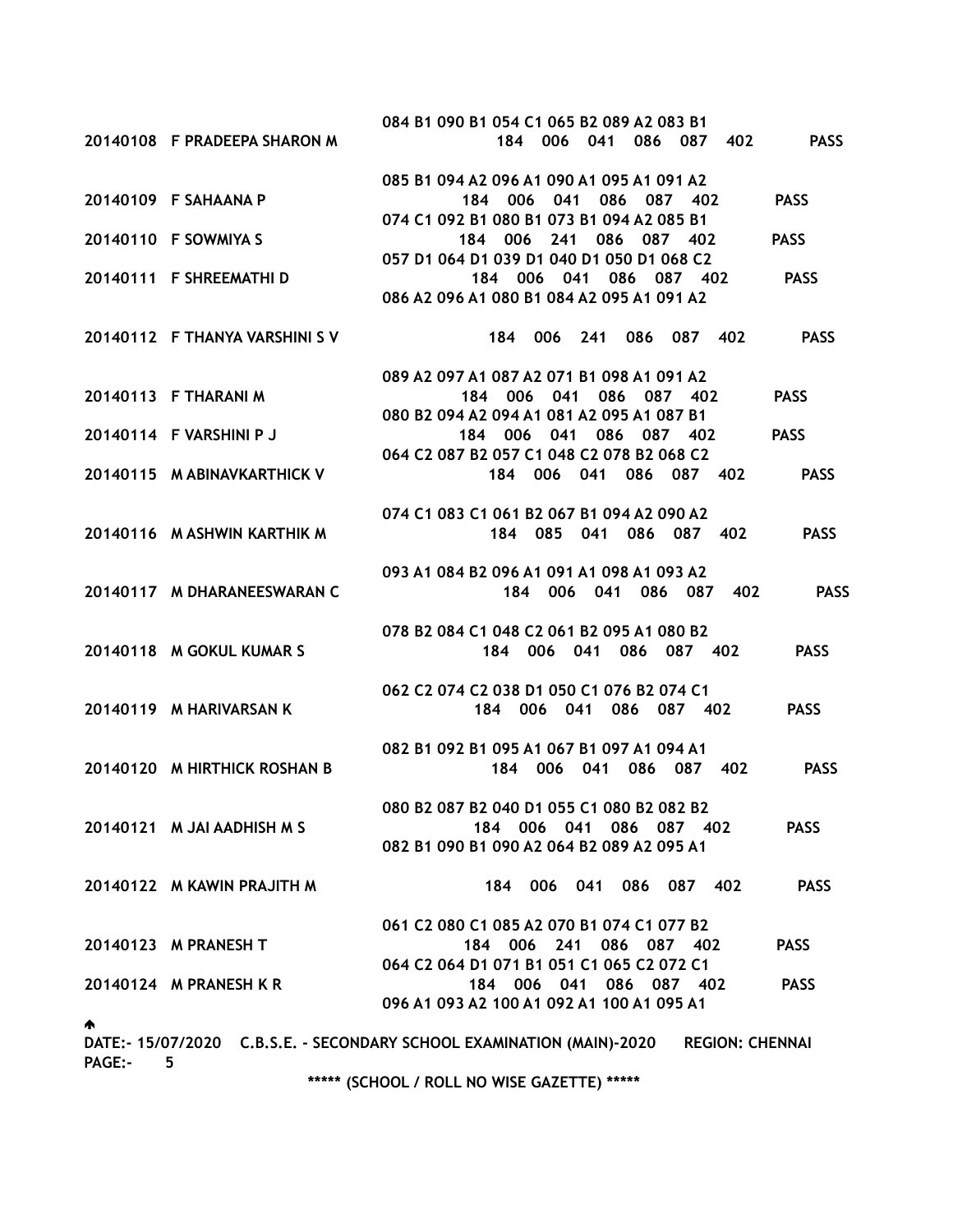| ROLL F S NAME OF CANDIDATE<br><b>COMP</b> | -----------------SUBJECTS----------------------- RESULT                             |
|-------------------------------------------|-------------------------------------------------------------------------------------|
| NO LX<br><b>SUB</b>                       | SUB CD SUB CD SUB CD SUB CD SUB CD SUB CD SUB CD                                    |
|                                           | MKS GR MKS GR MKS GR MKS GR MKS GR MKS GR MKS GR                                    |
|                                           |                                                                                     |
|                                           | SCHOOL: - 55232 AKSHAYA ACADEMY PUDUCHATRAM DINDIGUL TAMIL NADU                     |
| 20140125 M PRAVIN J                       | <b>PASS</b><br>184 006 041 086 087 402<br>089 A2 097 A1 093 A1 086 A1 095 A1 093 A2 |
| 20140126 M RISHIKESHAN K                  | <b>PASS</b><br>184 006 041 086 087 402<br>062 C2 067 D1 054 C1 038 D1 062 C2 069 C2 |
| 20140127 M SIDDHARTH T                    | <b>PASS</b><br>184 006 041 086 087 402<br>081 B1 093 A2 097 A1 067 B1 098 A1 087 B1 |
| 20140128 F ABINAYA K                      | 184 006 241 086 087 402<br><b>PASS</b><br>086 A2 095 A2 062 B2 071 B1 095 A1 088 A2 |
| 20140129 F BHAVANI M                      | 184 006 041 086 087 402<br><b>PASS</b><br>072 C1 096 A1 057 C1 067 B1 062 C2 078 B2 |
| 20140130 F DEEPIKA S                      | 184 006 041 086 087 402<br><b>PASS</b><br>085 B1 090 B1 074 B1 080 A2 093 A2 089 A2 |
| 20140131 F HARINI P                       | 184 006 041 086 087 402<br><b>PASS</b><br>086 A2 094 A2 068 B2 079 A2 095 A1 074 C1 |
| 20140132 F MAHARANI M                     | <b>PASS</b><br>184 006 041 086 087 402<br>090 A2 090 B1 069 B2 080 A2 097 A1 091 A2 |
| 20140133 F NIVETHA M                      | 184 006 041 086 087 402<br><b>PASS</b><br>086 A2 092 B1 064 B2 065 B2 095 A1 092 A2 |
| 20140134 F PAVITHRA S                     | 184 006 041 086 087 402<br><b>PASS</b>                                              |
|                                           | 079 B2 090 B1 071 B1 063 B2 078 B2 077 B2                                           |

20140136 F RAJA KEERTHANA R 184 006 241 086 087 402 PASS

20140137 F SELVI S 184 006 041 086 087 402 PASS

20140138 F YUVANTHIKA S 184 006 241 086 087 402 PASS

20140139 M AJAYBALAJI K 184 006 241 086 087 402 PASS

20140140 M ARUNBALAJI K 184 006 241 086 087 402 PASS

20140141 M BHARATH HARISH R 184 006 241 086 087 402 PASS

067 C2 081 C1 074 B1 052 C1 084 B1 081 B2

069 C1 076 C2 034 D2 041 D1 052 D1 068 C2

080 B2 091 B1 069 B2 071 B1 086 B1 085 B1

080 B2 094 A2 057 C1 067 B1 081 B2 082 B2

059 D1 073 C2 033 D2 038 D1 059 C2 077 B2

052 D1 060 D2 040 D1 038 D1 051 D1 071 C1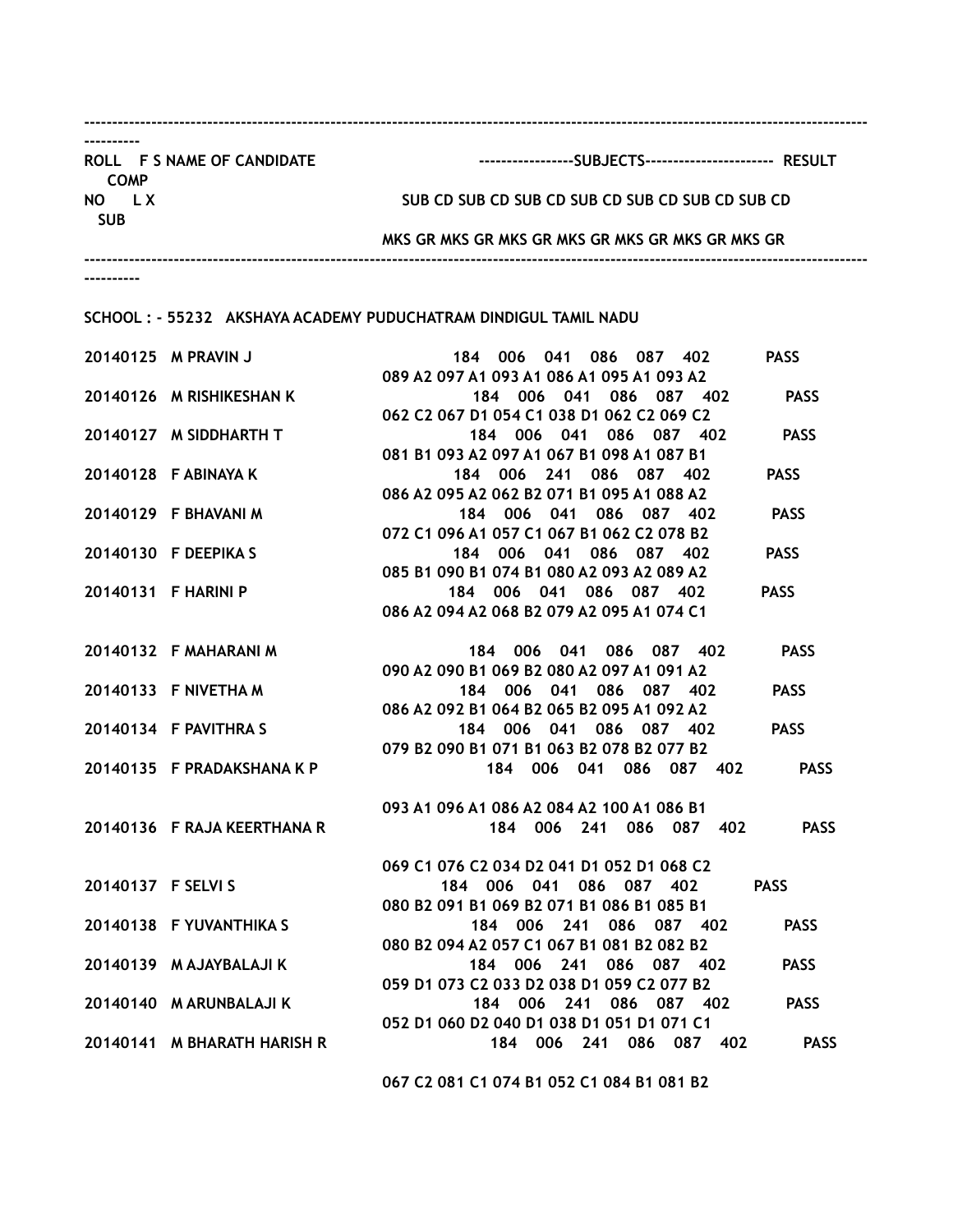|             | 20140142 M BHUVANESH T                                                                |                                                  |  | 184 006 041 086 087 402 |     | <b>PASS</b>                                             |
|-------------|---------------------------------------------------------------------------------------|--------------------------------------------------|--|-------------------------|-----|---------------------------------------------------------|
|             |                                                                                       | 088 A2 096 A1 088 A2 089 A1 098 A1 088 A2        |  |                         |     |                                                         |
|             | 20140143 M DEEPAKRAJA S                                                               |                                                  |  | 184 006 041 086 087 402 |     | <b>PASS</b>                                             |
|             |                                                                                       | 088 A2 098 A1 097 A1 075 A2 099 A1 091 A2        |  |                         |     |                                                         |
|             | 20140144 M DINESHKUMAR T                                                              |                                                  |  | 184 006 041 086 087 402 |     | <b>PASS</b>                                             |
|             |                                                                                       | 076 B2 085 B2 064 B2 062 B2 088 B1 085 B1        |  |                         |     |                                                         |
|             | 20140145 M GAUTAM E                                                                   |                                                  |  | 184 006 041 086 087 402 |     | <b>PASS</b>                                             |
|             |                                                                                       | 083 B1 085 B2 089 A2 072 B1 096 A1 084 B1        |  |                         |     |                                                         |
|             | 20140146 M KAVIPRASANNA K                                                             |                                                  |  | 184 006 041 086 087 402 |     | <b>PASS</b>                                             |
|             |                                                                                       | 093 A1 097 A1 096 A1 092 A1 097 A1 097 A1        |  |                         |     |                                                         |
|             | 20140147 M KAVIN KUMAR S                                                              |                                                  |  | 184 006 041 086 087 402 |     | <b>PASS</b>                                             |
|             |                                                                                       |                                                  |  |                         |     |                                                         |
|             |                                                                                       | 089 A2 095 A2 095 A1 076 A2 096 A1 089 A2        |  |                         |     |                                                         |
| Λ.          |                                                                                       |                                                  |  |                         |     |                                                         |
| PAGE:- 6    | DATE:- 15/07/2020 C.B.S.E. - SECONDARY SCHOOL EXAMINATION (MAIN)-2020 REGION: CHENNAI |                                                  |  |                         |     |                                                         |
|             |                                                                                       | ***** (SCHOOL / ROLL NO WISE GAZETTE) *****      |  |                         |     |                                                         |
|             |                                                                                       |                                                  |  |                         |     |                                                         |
|             |                                                                                       |                                                  |  |                         |     |                                                         |
|             | ROLL F S NAME OF CANDIDATE                                                            |                                                  |  |                         |     | -----------------SUBJECTS----------------------- RESULT |
| <b>COMP</b> |                                                                                       |                                                  |  |                         |     |                                                         |
| NO LX       |                                                                                       | SUB CD SUB CD SUB CD SUB CD SUB CD SUB CD SUB CD |  |                         |     |                                                         |
| <b>SUB</b>  |                                                                                       |                                                  |  |                         |     |                                                         |
|             |                                                                                       | MKS GR MKS GR MKS GR MKS GR MKS GR MKS GR MKS GR |  |                         |     |                                                         |
|             |                                                                                       |                                                  |  |                         |     |                                                         |
|             |                                                                                       |                                                  |  |                         |     |                                                         |
|             | SCHOOL: - 55232 AKSHAYA ACADEMY PUDUCHATRAM DINDIGUL TAMIL NADU                       |                                                  |  |                         |     |                                                         |
|             | 20140148 M MUGIL VARNAN M                                                             |                                                  |  | 184 006 041 086 087 402 |     | <b>PASS</b>                                             |
|             |                                                                                       |                                                  |  |                         |     |                                                         |
|             |                                                                                       | 090 A2 096 A1 096 A1 087 A1 099 A1 087 B1        |  |                         |     |                                                         |
|             | 20140149 M MUHILARASAN S                                                              |                                                  |  | 184 006 241 086 087 402 |     | <b>PASS</b>                                             |
|             |                                                                                       |                                                  |  |                         |     |                                                         |
|             |                                                                                       | 059 D1 081 C1 048 C2 054 C1 087 B1 082 B2        |  |                         |     |                                                         |
|             | 20140150 M NITHISH KANTH T                                                            |                                                  |  | 184 006 241 086 087 402 |     | <b>PASS</b>                                             |
|             |                                                                                       | 068 C2 077 C2 043 C2 051 C1 074 C1 082 B2        |  |                         |     |                                                         |
|             | 20140151 M NITHISH KUMAR P                                                            |                                                  |  | 184 006 241 086 087 402 |     | <b>PASS</b>                                             |
|             |                                                                                       |                                                  |  |                         |     |                                                         |
|             |                                                                                       | 056 D1 074 C2 044 C2 042 C2 072 C1 088 A2        |  |                         |     |                                                         |
|             | 20140152 M S PUGAZHENTHI                                                              |                                                  |  | 184 006 041 086 087 402 |     | <b>PASS</b>                                             |
|             |                                                                                       |                                                  |  |                         |     |                                                         |
|             |                                                                                       | 061 C2 080 C1 051 C1 048 C2 070 C1 076 C1        |  |                         |     |                                                         |
|             | 20140153 M RITHESH KUMARAN P                                                          |                                                  |  | 184 006 241 086 087     | 402 | <b>PASS</b>                                             |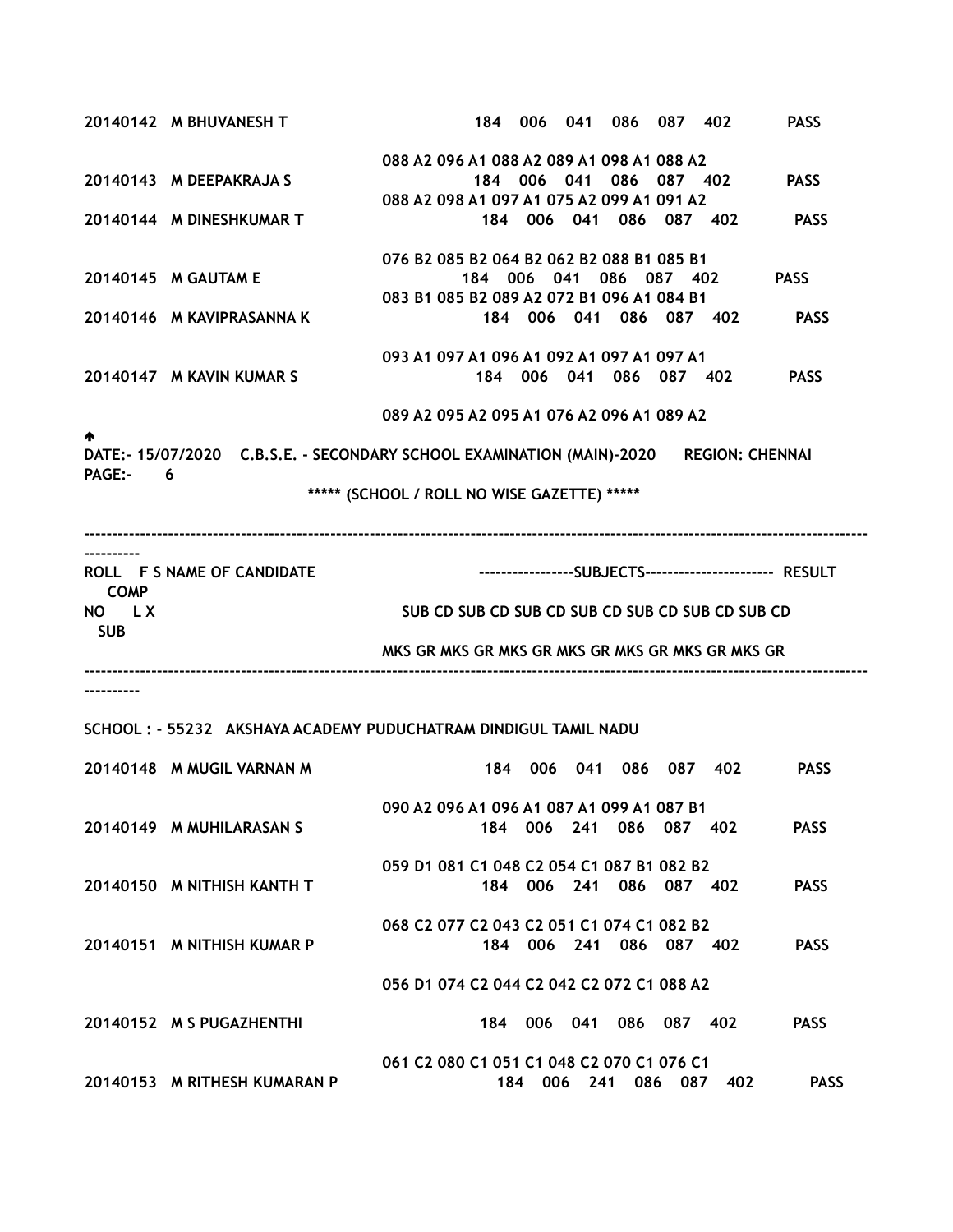|                               | 044 D2 060 D2 033 D2 038 D1 048 D2 084 B1                            |
|-------------------------------|----------------------------------------------------------------------|
| 20140154 M SOWRISH M S        | 184 006 041<br>086 087 402<br><b>PASS</b>                            |
|                               | 083 B1 093 A2 099 A1 079 A2 095 A1 091 A2                            |
| 20140155 M SRIDHARAN S        | 184 006 241 086 087 402<br><b>PASS</b>                               |
|                               | 081 B1 089 B1 051 C1 045 C2 088 B1 090 A2                            |
| 20140156 M SACHIN VENKAT T    | 184 006 241 086 087 402 PASS                                         |
|                               |                                                                      |
|                               | 052 D1 057 D2 044 C2 046 C2 058 D1 071 C1                            |
| 20140157 M SANGEETHGOWTHAM M  | <b>PASS</b><br>184 006 041 086 087 402                               |
|                               |                                                                      |
|                               | 095 A1 096 A1 093 A1 088 A1 098 A1 093 A2                            |
| 20140158 M SRI VARSHAN K      | 184 006 241 086 087 402<br><b>PASS</b>                               |
|                               | 046 D2 061 D2 050 C2 039 D1 058 D1 068 C2<br>184 006 241 086 087 402 |
| 20140159 M SURYA K            | <b>PASS</b><br>069 C1 072 D1 053 C1 052 C1 078 B2 085 B1             |
| 20140160 M S YOGESHKRISHNA    | 184 006 241 086 087 402<br><b>PASS</b>                               |
|                               |                                                                      |
|                               | 066 C2 077 C2 050 C2 047 C2 063 C2 080 B2                            |
| 20140161 M KAARTHIKEYAN A K   | 184 006 041 086 087 402<br><b>PASS</b>                               |
|                               |                                                                      |
|                               | 065 C2 085 B2 056 C1 050 C1 069 C1 080 B2                            |
|                               |                                                                      |
| 20140162 M GOKUL KUMAR S M    | 184 006 041 086 087 402<br><b>PASS</b>                               |
|                               |                                                                      |
|                               | 077 B2 089 B1 057 C1 041 D1 074 C1 072 C1                            |
| 20140163 M AADHITHYA RAJA D N | 184 006 041 086 087 402<br><b>PASS</b>                               |
|                               |                                                                      |
|                               | 081 B1 078 C2 065 B2 059 B2 088 B1 075 C1                            |
| 20140164 M SANJAY KARTHICK R  | 184 006 041 086 087 402<br><b>PASS</b>                               |
|                               | 075 C1 091 B1 086 A2 069 B1 095 A1 086 B1                            |
| 20140165 M GUHAN K            | <b>PASS</b><br>184 006 041 086 087 402                               |
|                               | 080 B2 095 A2 091 A1 084 A2 097 A1 092 A2                            |
| 20140166 F LAKSHIKA SHREE M   | 184 006 041 086 087 402<br><b>PASS</b>                               |
|                               |                                                                      |
|                               | 081 B1 095 A2 065 B2 073 B1 090 A2 086 B1                            |
| 20140167 F HEMA DHARSHINI T   | 006 241 086 087 402<br><b>PASS</b><br>184                            |
|                               |                                                                      |
|                               | 073 C1 076 C2 050 C2 052 C1 077 B2 082 B2                            |

TOTAL CANDIDATES : 135 TOTAL PASS : 135 TOTAL COMPTT. : 0 TOTAL ESSENTIAL REPEAT : 0 TOTAL ABSENT : 0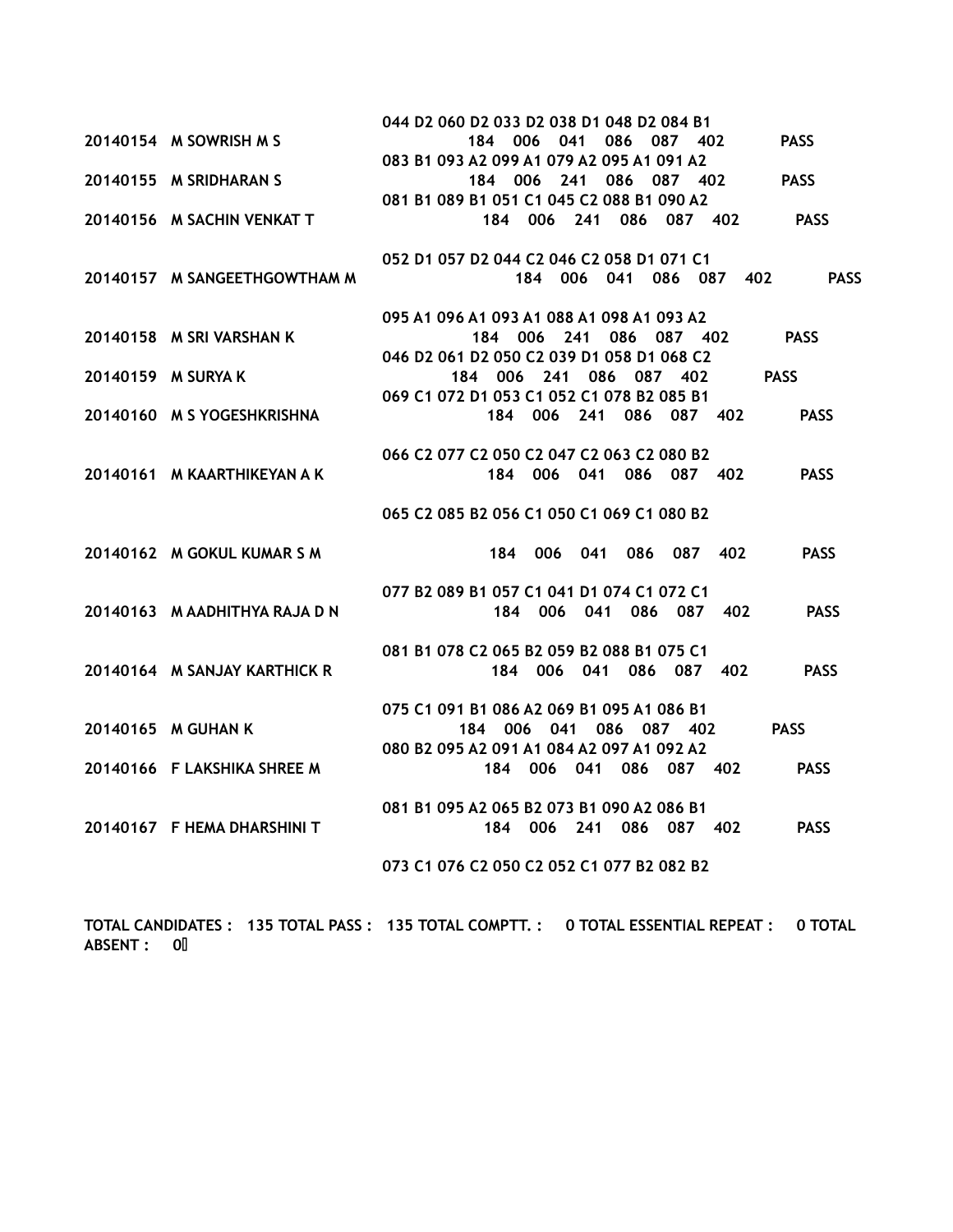DATE:26-05-2018 C.B.S.E ALL INDIA SENIOR SCHOOL CERTIFICATE EXAMINATION (MAIN)- 2018 PAGE: 1 \*\*\*\*\*\*\* (SCHOOL/ROLL NO WISE GAZETTE) \*\*\*\*\*\*

ROLL F NAME OF CANDIDATE SX --SUBJECT-- --SUBJECT-- --SUBJECT-- --SUBJECT----SUBJECT-- --SUBJECT-- INT INT INT RES COMP NO. L CD MKS GR CD MKS GR CD MKS GR CD MKS GR CD MKS GR CD MKS GR GR1 GR2 GR3 --------------------------------------------------------------------------------------------------------------------------------------------

--------------------

SCHOOL : 46013 AKSHAYA ACADEMY PUDUCHATRAM DINDIGUL TAMIL NADU

4616987 ANGATHA RAM KISAN R M 301 089 A1 041 080 B1 042 088 A2 043 076 B1 083 093 A1 A1 A1 A1 PASS 4616988 GAUTHAM J M 301 091 A1 041 046 C2 042 067 C1 043 063 C1 044 060 D1 A1 A1 A1 PASS 4616989 MANUSHMARAN S M 301 079 B1 041 042 D1 042 066 C1 043 054 D1 083 065 C2 A1 A1 A1 PASS 4616990 SHIHAB AAHIL A M 301 074 B2 041 035 D2 042 073 B2 043 062 C2 044 056 D1 A1 A1 A1 PASS 4616991 SHRIDHAR K E M 301 094 A1 041 095 A1 042 095 A1 043 093 A1 044 076 B2 A1 A1 A1 PASS 4616992 SURYA PRATHAPAN V R M 301 079 B1 041 045 D1 042 064 C1 043 062 C2 044 070 C1 A1 A1 A1 PASS 4616993 VASANTH S M 301 080 B1 041 042 D1 042 072 B2 043 055 D1 083 068 C2 A1 A1 A1 PASS 4616994 VEEJO JESU RAJ S M 301 085 A2 041 043 D1 042 070 B2 043 069 B2 044 066 C2 A1 A1 A1 PASS 4616995 VISHAL R M 301 067 C1 041 042 D1 042 067 C1 043 062 C2 083 068 C2 A1 A1 A1 PASS 4616996 HARINI GANDHI K F 301 096 A1 041 072 B2 042 095 A1 043 095 A1 044 093 A1 A1 A1 A1 PASS

B2 A1 A1 A1 PASS 061 D1 A1 A1 A1 PASS A1 A1 A1 PASS C2 A1 A1 A1 PASS C1 A1 A1 A1 PASS B2 A1 A1 A1 PASS A1 A1 A1 PASS A1 A1 A1 PASS

4616997 HARITHA MANI V F 301 089 A1 041 033 D2 042 070 B2 043 062 C2 083 078 4616998 JASMINE VALENTINA A F 301 086 A2 041 042 D1 042 068 C1 043 062 C2 044 4616999 LAVANYA J F 301 089 A1 041 033 D2 042 073 B2 043 063 C1 083 079 B2 4617000 MADHUMITHA K F 301 095 A1 041 058 C1 042 074 B2 043 063 C1 044 066 4617001 MANUNEYA S F 301 094 A1 041 042 D1 042 076 B1 043 062 C2 044 068 4617002 NIRUBAMAA D F 301 093 A1 041 074 B1 042 095 A1 043 074 B1 044 076 4617003 PREETHI P F 301 075 B2 041 061 C1 042 071 B2 043 062 C2 044 070 C1 4617004 REENA D F 301 078 B1 041 042 D1 042 064 C1 043 053 D1 044 053 D2 4617005 SAADHANA C F 301 096 A1 041 095 A1 042 095 A1 043 099 A1 044 098

♠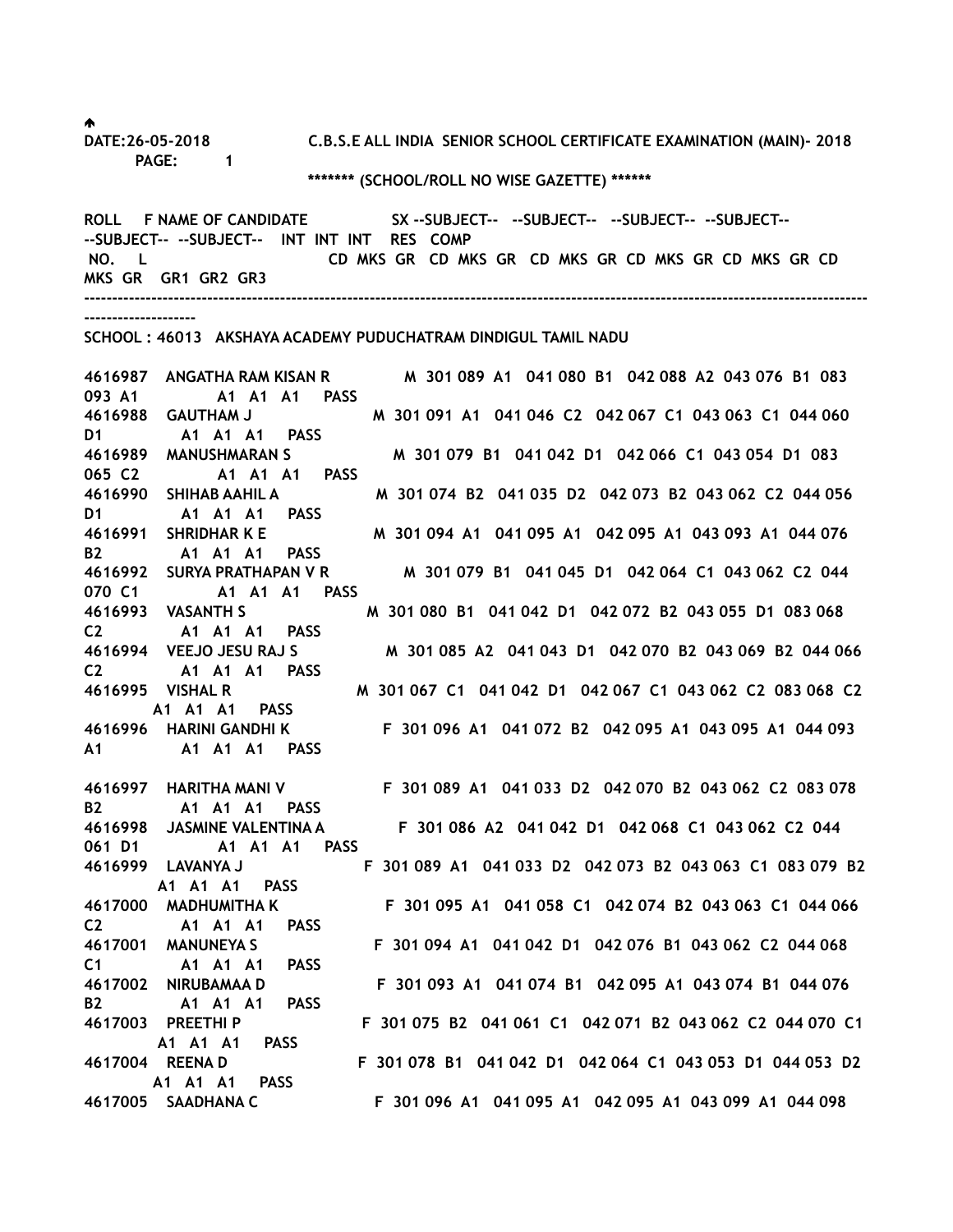A1 A1 A1 A1 PASS 4617006 SATHIYA BAMA G V F 301 056 C2 041 042 D1 042 067 C1 043 063 C1 044 056 D1 A1 A1 A1 PASS 4617007 VARSHA S F 301 081 B1 041 066 B2 042 080 B1 043 066 C1 044 077 B2 A1 A1 A1 PASS 4617008 VINOFIA S F 301 087 A2 041 057 C1 042 079 B1 043 071 B2 044 075 B2 A1 A1 A1 PASS 4617009 YUTHIKA S F 301 087 A2 041 060 C1 042 083 A2 043 072 B2 044 070 C1 A1 A1 A1 PASS 4617010 R PRADEEP M 301 080 B1 041 012 E 042 063 C2 043 053 D1 044 058 D1 A1 A1 A1 COMP 041 4617011 S GANDHI RAJAN M 301 085 A2 041 050 C2 042 078 B1 043 062 C2 083 080 B2 A1 A1 A1 PASS 4617012 M VARUN M 301 095 A1 041 059 C1 042 080 B1 043 062 C2 083 078 B2 A1 A1 A1 PASS 4617013 JAYA DURGA V F 301 094 A1 041 095 A1 042 093 A1 043 095 A1 083 097 A1 A1 A1 A1 PASS TOTAL NO. OF CANDIDATES: 27 PASS: 26 COMPARTMENT: 1 FAIL: 0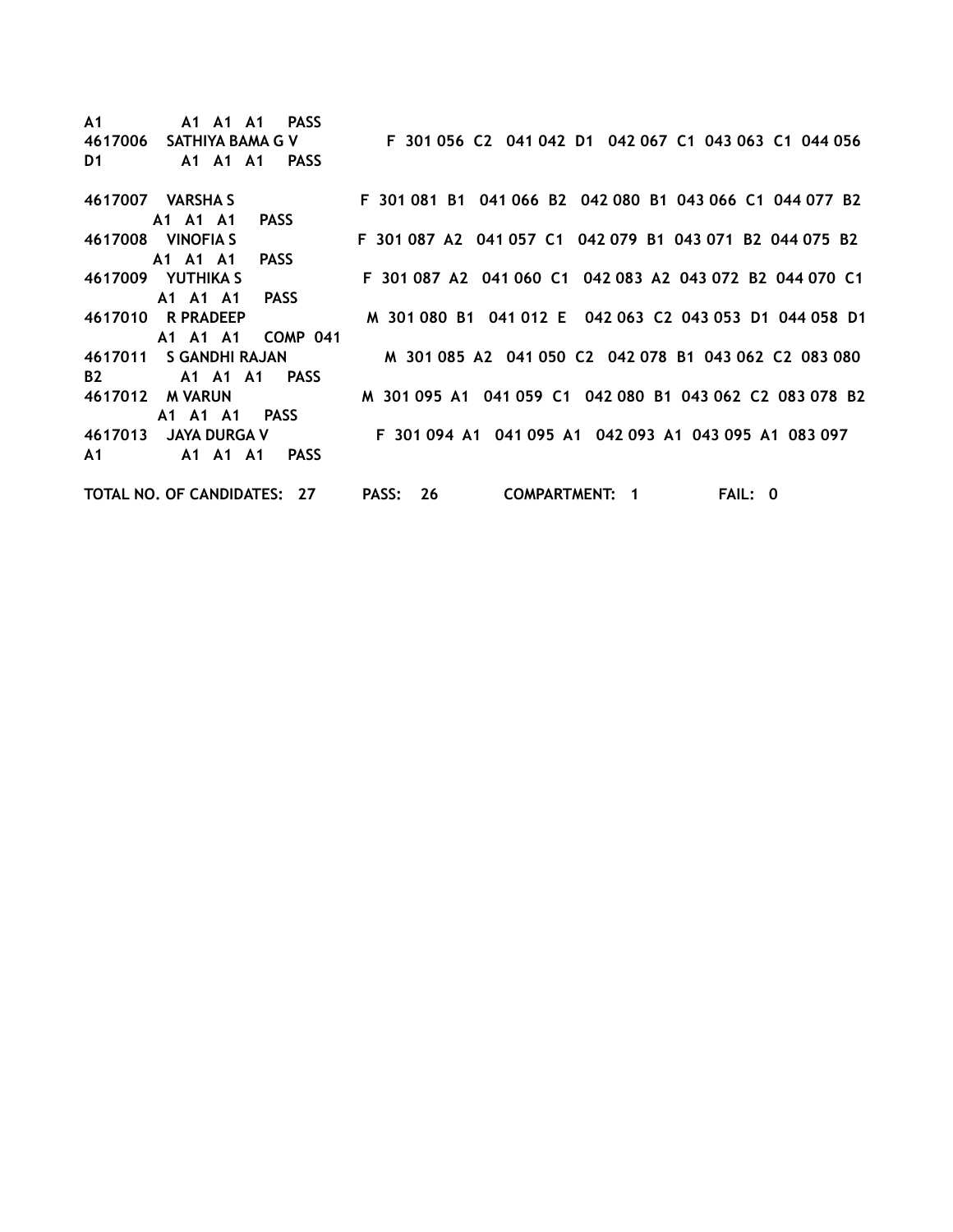♠.

DATE:- 02/05/2019 C.B.S.E. - ALL INDIA SENIOR SCHOOL CERTIFICATE EXAMINATION (MAIN)-2019 REGION: CHENNAI PAGE:- 1 \*\*\*\*\* (SCHOOL / ROLL NO WISE GAZETTE) \*\*\*\*\*

-------------------------------------------------------------------------------------------------------------------------------------------- ----- ROLL F S NAME OF CANDIDATE ---SUBJECT----SUBJECT----SUBJECT----SUBJECT----SUBJECT-----SUBJECT-- INT-SB-GRD RES COMP NO LX CD MKS GR CD MKS GR CD MKS GR CD MKS GR CD MKS GR CD MKS GR CD MKS GR CD MKS GR GR1 GR2 GR3 SUB --------------------------------------------------------------------------------------------------------------------------------------------

-----

A1 A1 A1 PASS

A1 A1 A1 PASS

SCHOOL : - 46013 AKSHAYA ACADEMY PUDUCHATRAM DINDIGUL TAMIL NADU

4622563 F C B RESHMA 301 090 A1 041 062 C1 042 095 A1 043 088 A2 044 093 A2 A1 A1 A1 PASS 4622564 F S BOOMIGA 301 084 A2 041 070 B2 042 088 A2 043 082 A2 044 091 A2 A1 A1 A1 PASS 4622565 F K A CHITTARA 301 082 B1 041 051 C2 042 091 A1 043 095 A1 044 094 A2 A1 A1 A1 PASS 4622566 F U DIVIYA VISHALINI 301 085 A2 041 009 FE 042 074 B1 043 057 D1 044 058 D1 A1 A1 A1 COMP 041 4622567 F M DURGASRI 301 081 B1 041 095 A1 042 091 A1 043 095 A1 044 095 A1 A1 A1 A1 PASS 4622568 F P ELAMATHI 301 078 B2 041 036 D1 042 070 B2 043 078 B1 044 086 B1 A1 A1 A1 PASS 4622569 F V KARTHIKA 301 089 A2 041 050 C2 042 090 A1 043 081 B1 044 093 A2 A1 A1 A1 PASS 4622570 F C KIRUTHIKA 301 087 A2 041 052 C2 042 079 B1 043 065 C1 044 095 A1 A1 A1 A1 PASS 4622571 M DEEPAN C R 301 046 D1 041 037 D1 042 065 C1 043 063 C1 044 059 D1 A1 A1 A1 PASS 4622572 F P KIRUTHIKA 301 079 B1 041 044 D1 042 089 A2 043 084 A2 044 089 A2 A1 A1 A1 PASS 4622573 M NIRANJAN M 301 078 B2 041 061 C1 042 085 A2 043 068 B2 044 089 A2 A1 A1 A1 PASS 4622574 F G MANORANJITHAM 301 078 B2 041 033 D2 042 067 C1 043 088 A2 044 082 B1 A1 A1 A1 PASS 4622575 F B MEENASHREE 301 085 A2 041 045 C2 042 086 A2 043 075 B1 044 090 A2 A1 A1 A1 PASS 4622576 F N NANDHINI 301 087 A2 041 076 B1 042 095 A1 043 092 A1 044 095 A1 A1 A1 A1 PASS

4622577 F P R PAVITHRA 301 081 B1 041 033 D2 042 065 C1 043 064 C1 044 092 A2 4622578 F PRIYANGA K 301 085 A2 041 095 A1 042 095 A1 043 095 A1 044 097 A1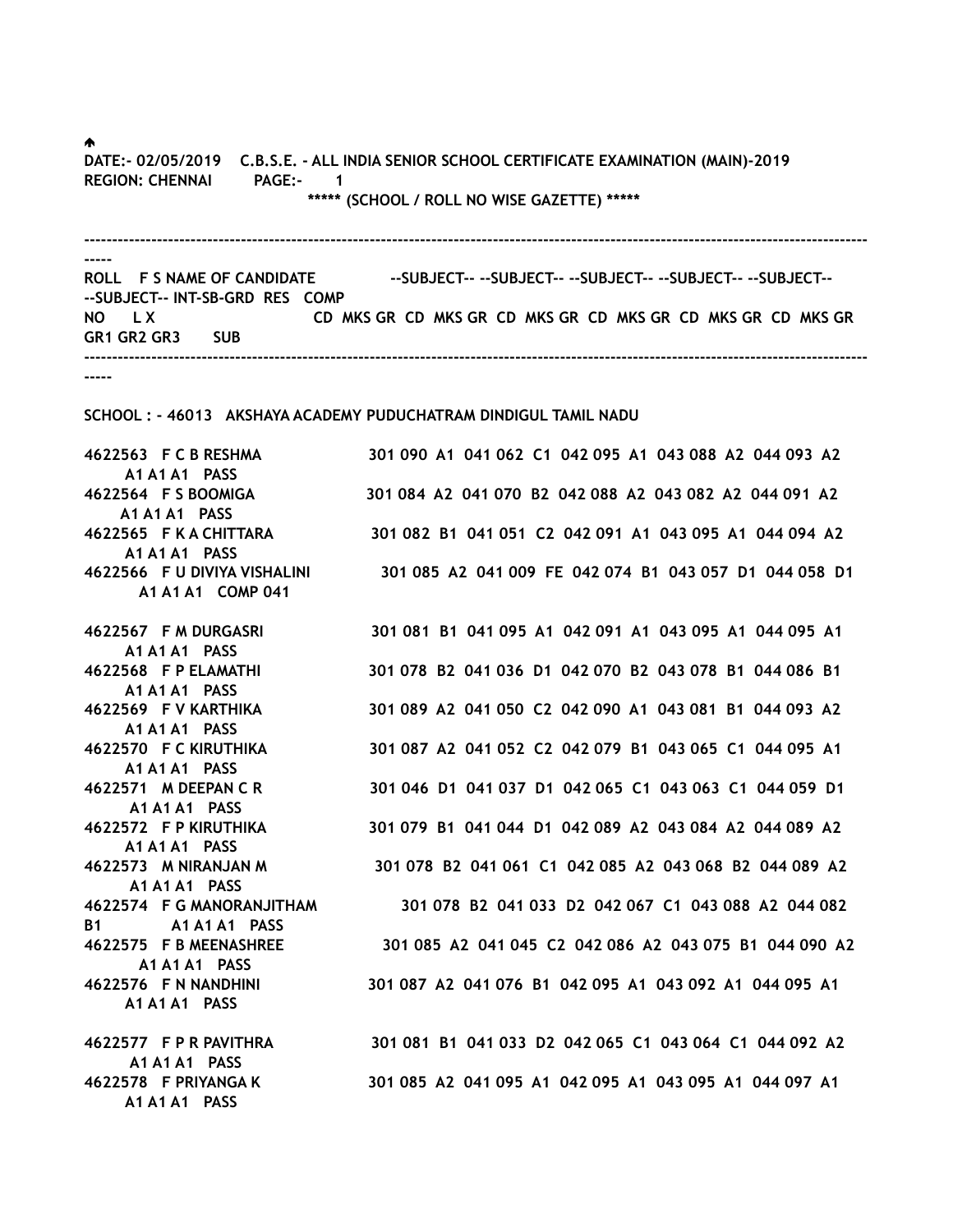A1 A1 A1 PASS A1 A1 A1 PASS A1 A1 A1 COMP 041 A1 A1 A1 PASS A1 A1 A1 PASS B<sub>2</sub> A<sub>1</sub> A<sub>1</sub> A<sub>1</sub> A<sub>1</sub> PASS D1 A1 A1 A1 PASS A1 A1 A1 PASS A1 A1 A1 PASS A1 A1 A1 COMP 041 A1 A1 A1 PASS C1 A1 A1 A1 PASS A1 A1 A1 PASS A1 A1 A1 PASS A1 A1 A1 COMP 041 C2 A1 A1 A1 PASS A1 A1 A1 PASS A1 A1 A1 PASS A1 A1 A1 PASS A1 A1 A1 COMP 041 A1 A1 A1 PASS

A1 A1 A1 PASS

A1 A1 A1 PASS

A1 A1 A1 COMP 030

4622579 F B SAMYUKTHA 301 084 A2 041 033 D2 042 071 B2 043 074 B1 044 092 A2 4622580 F P SIVA KEERTHANA 301 086 A2 041 037 D1 042 076 B1 043 080 B1 044 093 A2 4622581 F T SOWMIYA 301 086 A2 041 011 FE 042 067 C1 043 063 C1 044 064 C2 4622582 M T DHINESH KUMAR 301 080 B1 041 033 D2 042 071 B2 043 074 B1 044 077 B2 4622583 M K HARISH 301 081 B1 041 033 D2 042 064 C1 043 065 C1 044 075 B2 4622584 M B JODHIKUMARAN 301 077 B2 041 044 D1 042 072 B2 043 063 C1 044 079 4622585 M V KISHORE KUMAR 301 068 C1 041 033 D2 042 070 B2 043 067 C1 044 060 4622586 M S MAHESH KUMAR 301 088 A2 041 050 C2 042 085 A2 043 072 B2 044 095 A1

4622587 M P NISHANTH 301 071 C1 041 050 C2 042 072 B2 043 070 B2 044 068 C1 4622588 M K RAJESH 301 067 C1 041 005 FE 042 066 C1 043 069 B2 044 072 C1 4622589 M G SHAKTHIVEL 301 073 B2 041 047 C2 042 070 B2 043 053 D1 044 079 B2 4622590 M E VIJEY ARAVINDHAN 301 072 C1 041 049 C2 042 077 B1 043 065 C1 044 069 4622591 F T AMIRTHA VARSHNI 301 089 A2 041 095 A1 042 095 A1 043 095 A1 083 095 A1 4622592 F A ARUNADEVI 301 084 A2 041 095 A1 042 088 A2 043 095 A1 083 091 A2 4622593 M M ABIMANYU 301 056 D1 041 005 FE 042 064 C1 043 053 D1 083 054 D2 4622594 M V MURALIDHARAN 301 082 B1 041 044 D1 042 071 B2 043 074 B1 083 073 4622595 M K PRANAV NIVAS 301 076 B2 041 046 C2 042 074 B1 043 067 C1 083 081 B2 4622596 M T RISHIKEISH 301 084 A2 041 057 C1 042 078 B1 043 078 B1 083 087 B1

4622597 M S SATHASIVAM 301 066 C1 041 033 D2 042 068 B2 043 065 C1 083 074 C2 4622598 M K VASANTH 301 074 B2 041 014 FE 042 065 C1 043 053 D1 083 057 D2 4622599 F S GAYATHRI 301 067 C1 030 079 B1 054 090 A2 055 063 B2 065 067 D1 4622600 F A R KAVIYA 301 062 C2 030 059 C2 054 076 B1 055 071 B1 065 062 D1 4622601 F S SANTHIYA 301 062 C2 030 027 FTE 054 087 A2 055 066 B2 065 061 D1 4622602 F S VINODHA 301 076 B2 030 095 A1 054 095 A1 055 080 A2 065 090 B1 4622603 M N RAJESH KANNAN 301 049 D1 030 054 C2 054 072 B2 055 069 B1 065 075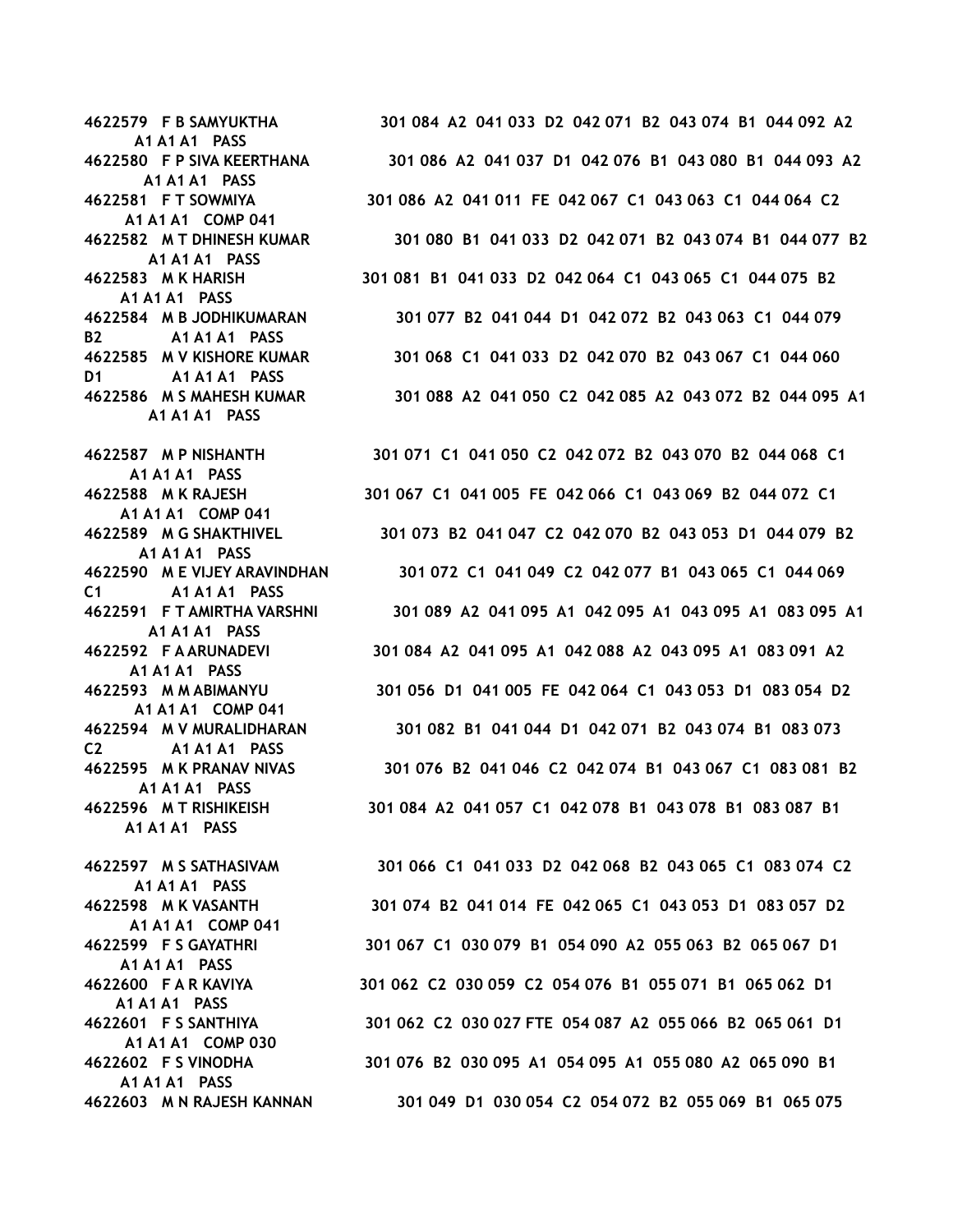C2 A1 A1 A1 PASS 4622604 F J SINDHUJAA 301 092 A1 041 081 B1 042 091 A1 043 087 A2 083 092 A2 A1 A1 A1 PASS 4622605 F K SUPRETHA 301 086 A2 041 089 A2 042 095 A1 043 095 A1 083 092 A2 A1 A1 A1 PASS 4622606 M M AATHISH 301 088 A2 041 080 B1 042 086 A2 043 088 A2 083 094 A2 A1 A1 A1 PASS 4622607 M R BALA VIGNESH 301 089 A2 041 095 A1 042 095 A1 043 095 A1 083 096 A1 A1 A1 A1 PASS ♠ DATE:- 02/05/2019 C.B.S.E. - ALL INDIA SENIOR SCHOOL CERTIFICATE EXAMINATION (MAIN)-2019 REGION: CHENNAI PAGE:- 2 \*\*\*\*\* (SCHOOL / ROLL NO WISE GAZETTE) \*\*\*\*\* -------------------------------------------------------------------------------------------------------------------------------------------- ----- ROLL F S NAME OF CANDIDATE ---SUBJECT----SUBJECT----SUBJECT----SUBJECT----SUBJECT-----SUBJECT-- INT-SB-GRD RES COMP

NO L X CD MKS GR CD MKS GR CD MKS GR CD MKS GR CD MKS GR CD MKS GR GR1 GR2 GR3 SUB --------------------------------------------------------------------------------------------------------------------------------------------

-----

SCHOOL : - 46013 AKSHAYA ACADEMY PUDUCHATRAM DINDIGUL TAMIL NADU

4622608 M R HARISH 301 082 B1 041 033 D2 042 065 C1 043 053 D1 083 082 B2 A1 A1 A1 PASS 4622609 M S MOUNEESWARAN 301 081 B1 041 033 D2 042 066 C1 043 063 C1 083 081 B2 A1 A1 A1 PASS 4622610 M G MUKESHKUMAR 301 085 A2 041 067 B2 042 081 A2 043 072 B2 083 089 B1 A1 A1 A1 PASS 4622611 M KS NIRUNJAN KUMAR 301 087 A2 041 051 C2 042 077 B1 043 057 D1 083 077 C1 A1 A1 A1 PASS 4622612 M B NOWFAL MOHAMMED DHEEN 301 075 B2 041 076 B1 042 077 B1 043 085 A2 083 086 B2 A1 A1 A1 PASS 4622613 M G S PREJEESH 301 075 B2 041 033 D2 042 064 C1 043 058 C2 083 062 D1 A1 A1 A1 PASS 4622614 M M ROHINKUMAR 301 082 B1 041 033 D2 042 067 C1 043 063 C1 083 066 D1 A1 A1 A1 PASS 4622615 M R SACHIN 301 084 A2 041 033 D2 042 064 C1 043 063 C1 083 075 C1 A1 A1 A1 PASS 4622616 M M SHEEYAM 301 078 B2 041 053 C2 042 083 A2 043 088 A2 083 085 B2 A1 A1 A1 PASS 4622617 M R SREENIVAS 301 088 A2 041 095 A1 042 093 A1 043 088 A2 083 092 A2 A1 A1 A1 PASS 4622618 F M S ANUPHAMASHREE 301 090 A1 041 084 A2 042 095 A1 043 093 A1 044 095 A1 A1 A1 A1 PASS 4622619 F P ASHMITHA 301 083 B1 041 044 D1 042 087 A2 043 080 B1 044 080 B2 A1 A1 A1 PASS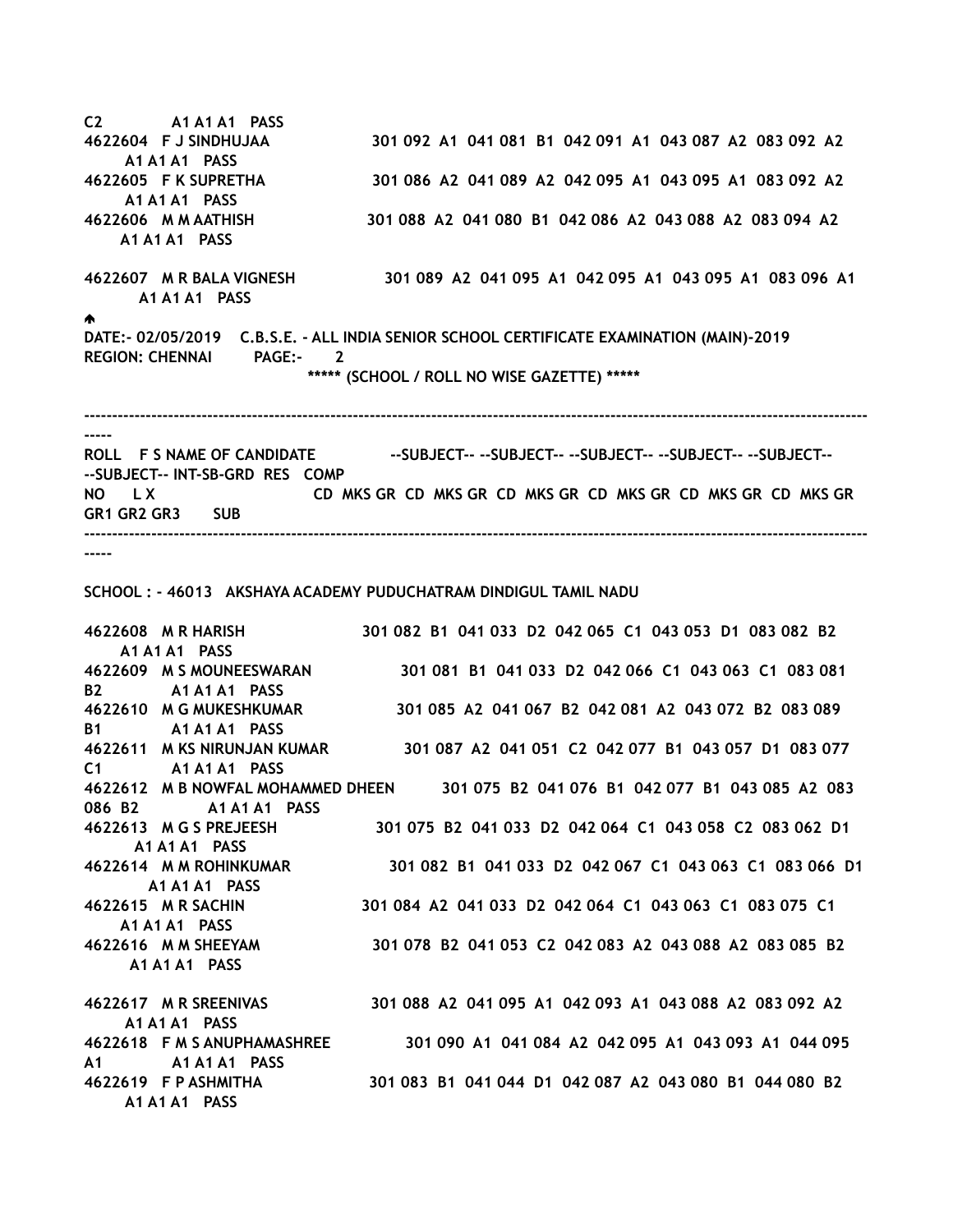A1 A1 A1 PASS A1 A1 A1 PASS A1 A1 A1 PASS A1 A1 A1 PASS A1 A1 A1 PASS A1 A1 A1 PASS A1 A1 A1 PASS

A2 A1 A1 A1 PASS A1 A1 A1 PASS A1 A1 A1 PASS A1 A1 A1 PASS A1 A1 A1 PASS A1 A1 A1 PASS A1 A1 A1 PASS A1 A1 A1 PASS A1 A1 A1 PASS A1 A1 A1 PASS

 A1 A1 A1 PASS A1 A1 A1 COMP 041 A1 A1 A1 PASS A1 A1 A1 PASS A1 A1 A1 PASS A1 A1 A1 PASS B2 A1 A1 A1 PASS

4622620 F R S BAVITHIRA 301 089 A2 041 078 B1 042 088 A2 043 086 A2 044 089 A2 4622621 F R DARSHANA 301 077 B2 041 033 D2 042 065 C1 043 064 C1 044 058 D1 4622622 F L K ESHASREE 301 080 B1 041 033 D2 042 090 A1 043 081 B1 044 088 A2 4622623 F M HARINI 301 092 A1 041 093 A2 042 095 A1 043 093 A1 044 093 A2 4622624 F R HARSHA VARDHINI 301 085 A2 041 049 C2 042 075 B1 043 084 A2 044 077 B2 4622625 F E MADHUMATHI 301 082 B1 041 044 D1 042 086 A2 043 086 A2 044 083 B1 4622626 F R MEENACHI 301 076 B2 041 044 D1 042 071 B2 043 070 B2 044 075 B2

4622627 F T MUTHU PRIYA DHARSHINI 301 081 B1 041 059 C1 042 094 A1 043 095 A1 044 091 4622628 F M NIVEDHA 301 087 A2 041 073 B1 042 090 A1 043 087 A2 044 090 A2 4622629 F T SHREEMATHI 301 083 B1 041 044 D1 042 077 B1 043 080 B1 044 086 B1 4622630 F P SIVA DHARSHINI 301 085 A2 041 059 C1 042 089 A2 043 080 B1 044 077 B2 4622631 F R SIVA DHARSHINI 301 080 B1 041 033 D2 042 070 B2 043 064 C1 044 059 D1 4622632 M A ARUN 301 070 C1 041 033 D2 042 069 B2 043 064 C1 044 063 C2 4622633 M M ASHIK 301 079 B1 041 033 D2 042 073 B2 043 075 B1 044 076 B2 4622634 M D DAVIS ASHFORD 301 081 B1 041 070 B2 042 095 A1 043 092 A1 044 091 A2 4622635 M C HIRTHIK SUNDER 301 094 A1 041 072 B2 042 077 B1 043 076 B1 044 077 B2 4622636 M S JEEVITH KUMAR 301 081 B1 041 061 C1 042 087 A2 043 079 B1 044 078 B2

4622637 M B JEYASURIYAN 301 075 B2 041 044 D1 042 073 B2 043 071 B2 044 066 C2 4622638 M G KANDHAVEL 301 056 D1 041 009 FE 042 068 B2 043 074 B1 044 053 D2 4622639 M S LOHIT 301 090 A1 041 080 B1 042 095 A1 043 095 A1 044 095 A1 4622640 M S PRADHATCHAN 301 076 B2 041 057 C1 042 088 A2 043 084 A2 044 090 A2 4622641 M S PRATHEESH 301 082 B1 041 070 B2 042 084 A2 043 088 A2 044 095 A1 4622642 M M SANTHANU 301 086 A2 041 044 D1 042 075 B1 043 088 A2 044 082 B1 4622643 M G S SANTHOSH GOPINATH 301 069 C1 041 044 D1 042 083 A2 043 093 A1 044 077 4622644 M A SUDHAKARAN 301 084 A2 041 033 D2 042 064 C1 043 077 B1 044 076 B2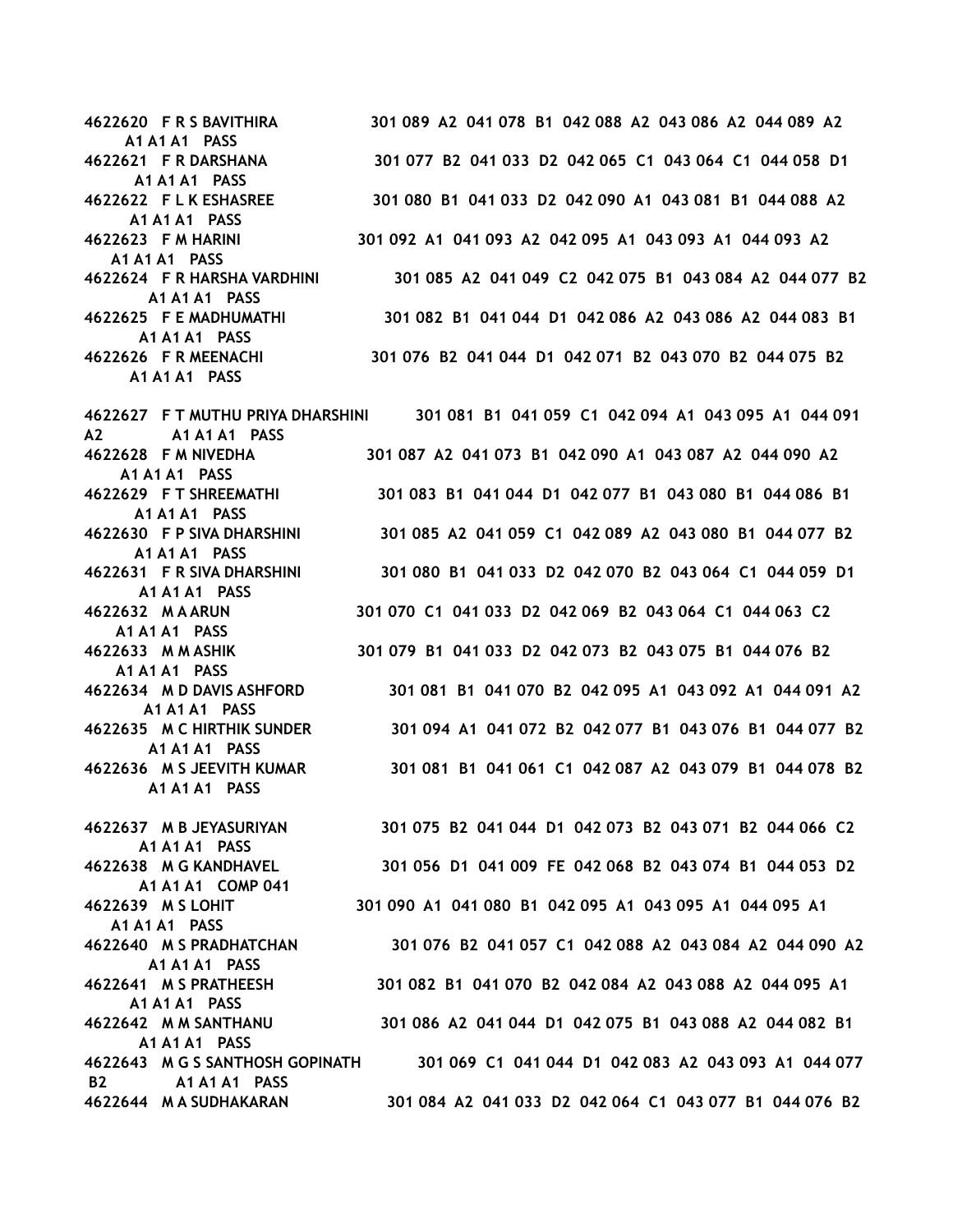A1 A1 A1 PASS A1 A1 A1 PASS A1 A1 A1 PASS A1 A1 A1 PASS A1 A1 A1 PASS A1 A1 A1 PASS

A1 A1 A1 PASS

4622645 M S SURYA 301 095 A1 041 097 A1 042 096 A1 043 095 A1 044 096 A1 4622646 M J YOSHUVA 301 075 B2 041 063 B2 042 092 A1 043 095 A1 044 091 A2

4622647 F L NIVETHA 301 056 D1 030 052 D1 054 066 C1 055 069 B1 065 060 D2 4622648 M K HARIVIGNESH 301 067 C1 030 093 A2 054 096 A1 055 078 A2 065 061 D1 4622649 M T R KRISHNAN 301 087 A2 030 098 A1 054 098 A1 055 095 A1 065 095 A2 4622650 M L DEEPAK 301 089 A2 030 090 A2 054 093 A1 055 084 A2 065 089 B1

TOTAL CANDIDATES : 88 TOTAL PASS : 81 TOTAL COMPTT. : 7 TOTAL FAIL : 0 TOTAL ABSENT : 0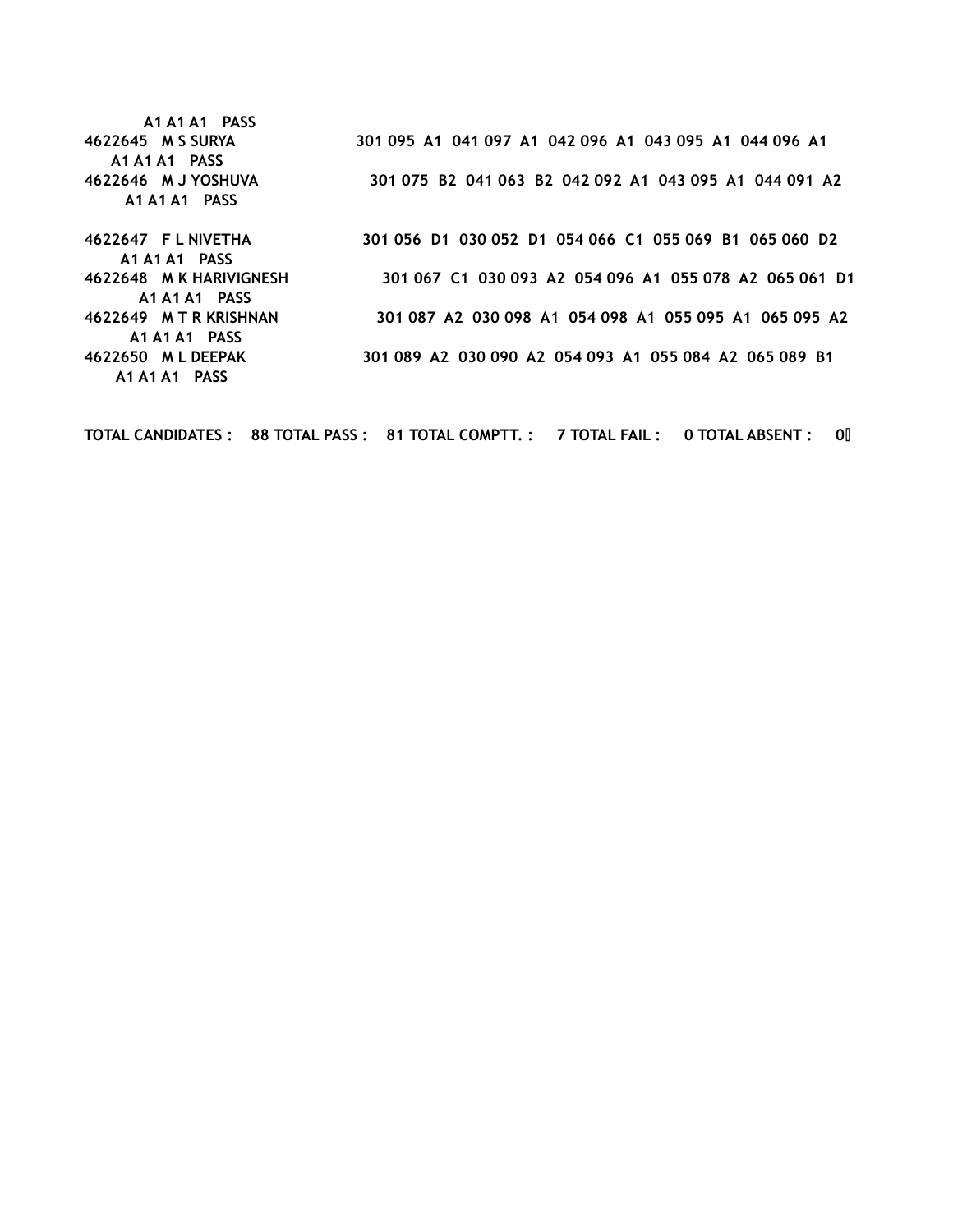♠. DATE:- 13/07/2020 C.B.S.E. - SENIOR SCHOOL CERTIFICATE EXAMINATION (MAIN)-2020 REGION: CHENNAI PAGE:- 1 \*\*\*\*\* (SCHOOL / ROLL NO WISE GAZETTE) \*\*\*\*\* -------------------------------------------------------------------------------------------------------------------------------------------- ---------- ROLL F S NAME OF CANDIDATE -----------------------------SUBJECTS----------------- INT-SB-GRD RES COMP NO LX SUB CD SUB CD SUB CD SUB CD SUB CD SUB CD SUB CD SUB CD GR1 GR2 GR3 SUB MKS GR MKS GR MKS GR MKS GR MKS GR MKS GR -------------------------------------------------------------------------------------------------------------------------------------------- ---------- SCHOOL : - 55232 AKSHAYA ACADEMY PUDUCHATRAM DINDIGUL TAMIL NADU 20626276 F AGALYA P 301 041 042 043 044 A1 A1 A1 PASS 088 B1 088 A2 095 A1 095 A1 096 A1 20626277 F ATHITHYA A T 301 041 042 043 044 A1 A1 A1 PASS 085 B2 072 B2 084 B1 080 B1 087 B1 20626278 F BHUVANESHWARI P 301 041 042 043 044 A1 A1 A1 **PASS**  090 A2 064 C1 073 B2 079 B1 080 B2 20626279 F DEEPIKA G 301 041 042 043 044 A1 A1 A1 **PASS**  075 C2 085 B1 091 A2 085 B1 089 B1 20626280 F GAYATHRI S 301 041 042 043 044 A1 A1 A1 **PASS**  071 C2 055 D1 072 C1 071 C1 082 B2 20626281 F HARSHINI SRI C 301 041 042 043 044 A1 A1 A1 PASS 095 A1 069 C1 070 C1 078 B2 077 C1 20626282 F HEMA VARSHINI K 301 041 042 043 044 ABST 20626283 F JANANI T 301 041 042 043 044 A1 A1 A1 **PASS**  087 B1 075 B2 095 A1 091 A2 094 A2 20626284 F KAVISRI M 301 041 042 043 044 A1 A1 A1 PASS 094 A1 081 B1 095 A1 095 A1 095 A1 20626285 F MATHANKI J 301 041 042 043 044 A1 A1 A1 PASS 080 C1 052 D1 079 B1 073 B2 064 D1 20626286 F NANDHINI C 301 041 042 043 044 A1 A1 A1 **PASS**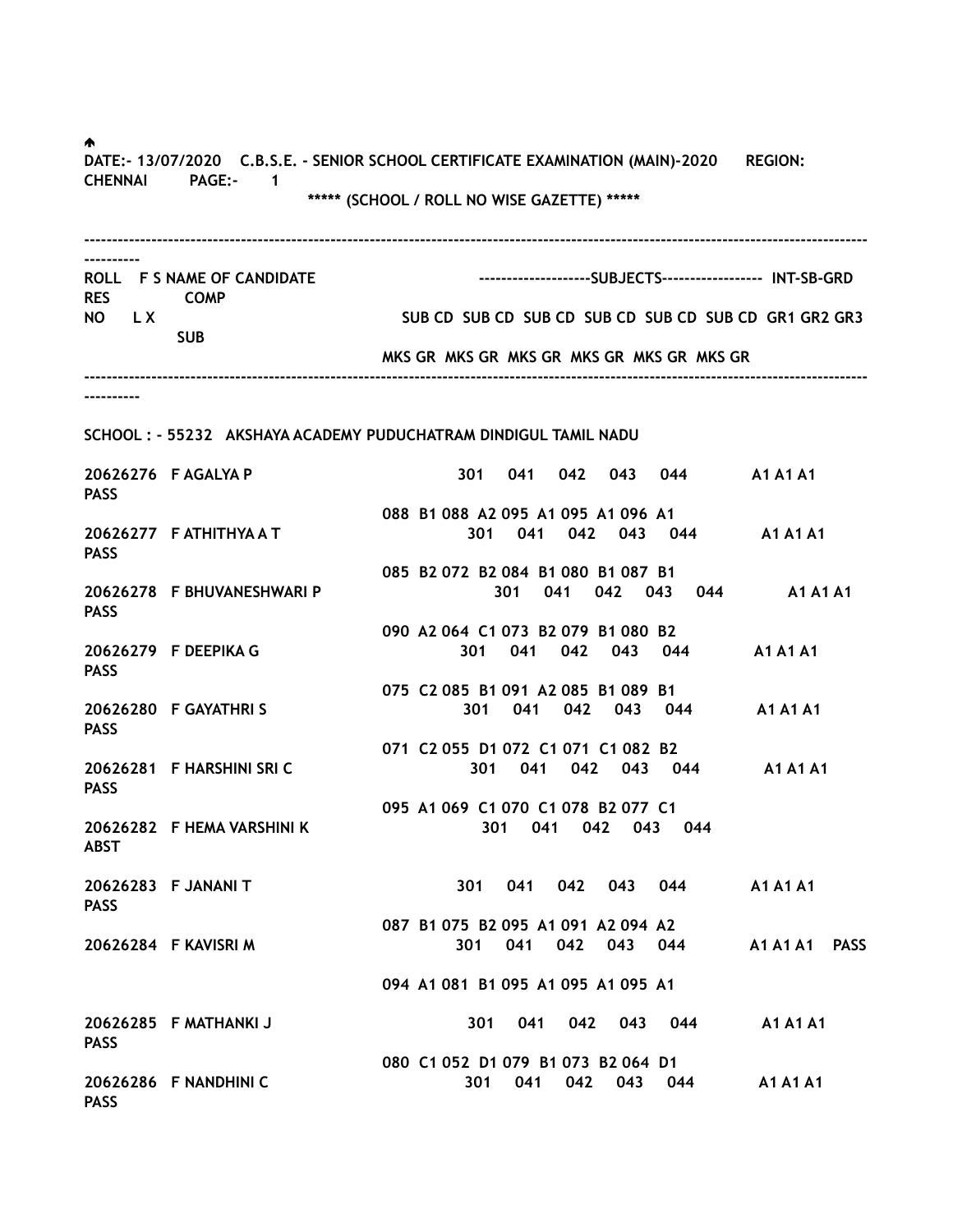091 A2 071 B2 091 A2 094 A2 095 A1 20626287 F NAVEENA S 301 041 042 043 044 A1 A1 A1 PASS 076 C2 051 D1 071 C1 070 C1 067 C2 20626288 F PUSHPA HARINI S 301 041 042 043 044 A1 A1 A1 **PASS**  094 A1 064 C1 094 A1 084 B1 092 A2 20626289 F SARITHRA P 301 041 042 043 044 A1 A1 A1 PASS 095 A1 080 B1 095 A1 095 A1 095 A1 20626290 F SOUNDHARYA LAKSHMI J 301 041 042 043 044 A1 A1 A1 PASS 087 B1 062 C2 082 B1 079 B1 086 B1 20626291 F R G M VIJEYAAMRISHA 301 041 042 043 044 A1 A1 A1 **PASS**  086 B1 082 B1 093 A2 078 B2 095 A1 20626292 M MADHAN PRASATH S M 301 041 042 043 044 A1 A1 A1 PASS 077 C1 053 D1 068 C1 076 B2 075 C1 20626293 M ARVIND KUMAR S 301 041 042 043 044 A1 A1 A1 **PASS**  074 C2 064 C1 068 C1 073 B2 081 B2 20626294 M GOWTHAMAN G 301 041 042 043 044 A1 A1 A1 PASS 064 D1 060 C2 067 C2 079 B1 077 C1 20626295 M KAVIARASAN C 301 041 042 043 044 A1 A1 A1 PASS 059 D2 053 D1 071 C1 066 C2 070 C2 20626296 M KUMARAN B 301 041 042 043 044 A1 A1 A1 PASS 074 C2 078 B1 082 B1 095 A1 087 B1 20626297 M LOGAMITHIRAN C R 301 041 042 043 044 A1 A1 A1 **PASS**  074 C2 059 C2 079 B1 080 B1 081 B2 20626298 M MUTHU R 301 041 042 043 044 A1 A1 A1 **PASS**  064 D1 051 D1 076 B2 074 B2 080 B2 ♠. DATE:- 13/07/2020 C.B.S.E. - SENIOR SCHOOL CERTIFICATE EXAMINATION (MAIN)-2020 REGION: CHENNAI PAGE:- 2 \*\*\*\*\* (SCHOOL / ROLL NO WISE GAZETTE) \*\*\*\*\* -------------------------------------------------------------------------------------------------------------------------------------------- ---------- ROLL F S NAME OF CANDIDATE ---------------------------SUBJECTS------------------ INT-SB-GRD RES COMP NO LX SUB CD SUB CD SUB CD SUB CD SUB CD SUB CD SUB CD SUB CD SUB CD GR1 GR2 GR3 SUB MKS GR MKS GR MKS GR MKS GR MKS GR MKS GR --------------------------------------------------------------------------------------------------------------------------------------------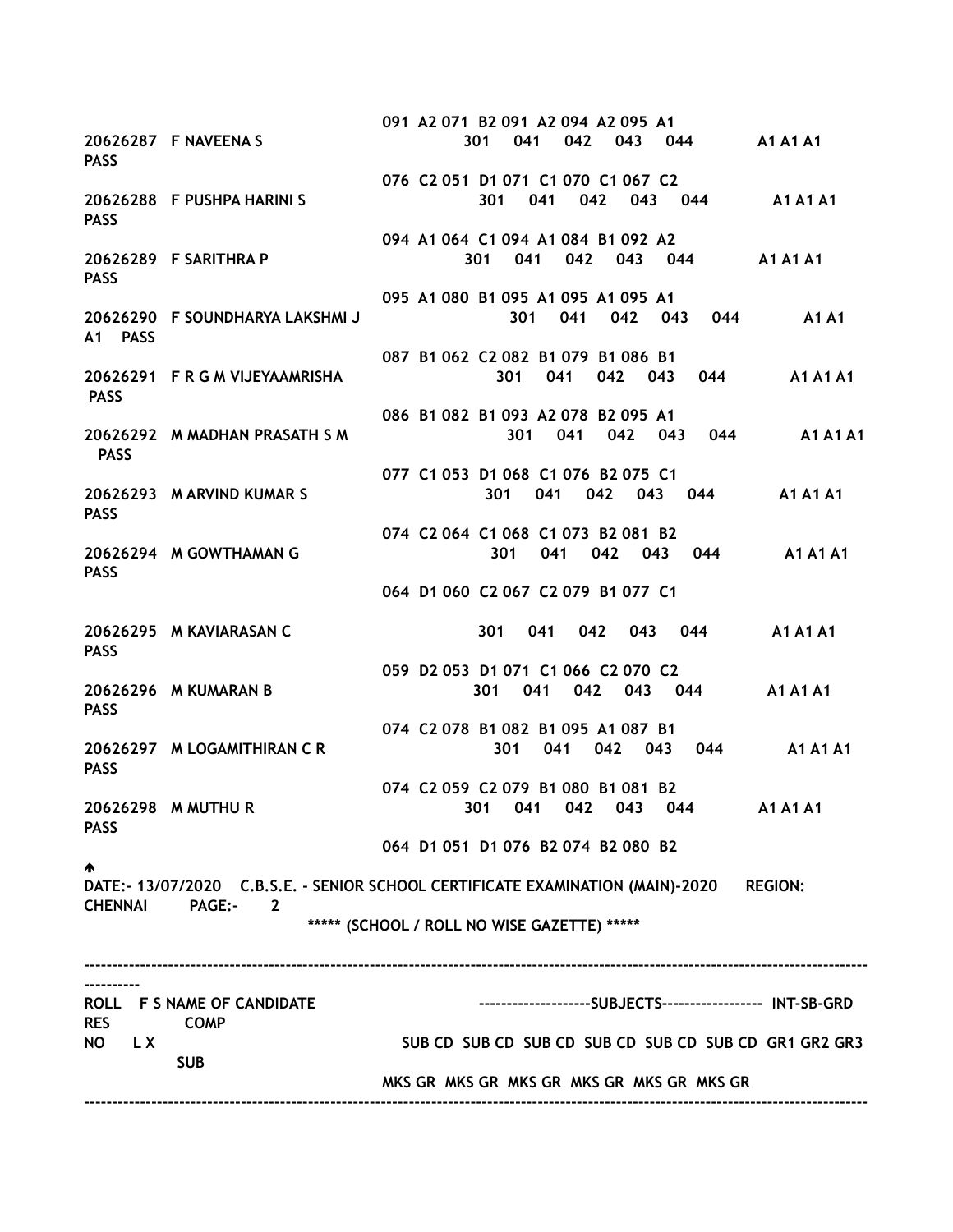----------

## SCHOOL : - 55232 AKSHAYA ACADEMY PUDUCHATRAM DINDIGUL TAMIL NADU

| <b>PASS</b> | 20626299 M NAGASABAREESH T      | 044<br>301<br>041<br>042<br>043                                       | <b>A1 A1 A1</b> |
|-------------|---------------------------------|-----------------------------------------------------------------------|-----------------|
| <b>PASS</b> | 20626300 M M P NITHIN           | 079 C1 057 C2 084 B1 079 B1 081 B2<br>041 042 043 044<br>301          | <b>A1 A1 A1</b> |
| <b>PASS</b> | 20626301 M NITHISH KUMAR P      | 088 B1 095 A1 095 A1 095 A1 095 A1<br>301<br>041 042<br>043<br>044    | <b>A1 A1 A1</b> |
| <b>COMP</b> | 20626302 M PRITHEESH K V<br>041 | 080 C1 095 A1 095 A1 095 A1 097 A1<br>041<br>042<br>043 044<br>301 —  | <b>A1 A1 A1</b> |
| <b>PASS</b> | 20626303 M M RITHICK RAJ        | 082 B2 040 E 067 C2 068 C1 063 D1<br>301<br>041<br>042 043<br>044     | <b>A1 A1 A1</b> |
| <b>PASS</b> | 20626304 M SARANRAJ R           | 086 B1 075 B2 095 A1 095 A1 095 A1<br>042<br>301<br>041<br>043<br>044 | <b>A1 A1 A1</b> |
|             |                                 | 086 B1 053 D1 080 B1 090 A2 093 A2                                    |                 |
| <b>PASS</b> | 20626305 M K SELVA KUMAR        | 041 042<br>044<br>301<br>043                                          | <b>A1 A1 A1</b> |
| <b>PASS</b> | 20626306 M SELWIN MATHEW S      | 082 B2 077 B2 077 B2 077 B2 071 C2<br>041<br>301<br>042 043 044       | <b>A1 A1 A1</b> |
| <b>PASS</b> | 20626307 M SIDDHARTH S          | 076 C2 061 C2 080 B1 084 B1 084 B2<br>301<br>041<br>042<br>043 044    | <b>A1 A1 A1</b> |
| <b>PASS</b> | 20626308 M THILAK RAJ K         | 084 B2 092 A2 095 A1 098 A1 094 A2<br>301<br>041<br>042 043 044       | <b>A1 A1 A1</b> |
| <b>PASS</b> | 20626309 M VIGNESH S            | 092 A2 053 D1 084 B1 092 A2 086 B1<br>041<br>042<br>301<br>043 044    | <b>A1 A1 A1</b> |
| <b>PASS</b> | 20626310 M VIGNESH KUMAR P      | 057 D2 055 D1 069 C1 068 C1 062 D1<br>041<br>301<br>042 043<br>044    | <b>A1 A1 A1</b> |
| <b>PASS</b> | 20626311 M VIKASH KUMARAN K     | 074 C2 060 C2 078 B1 095 A1 089 B1<br>301 041<br>042 043 044          | A1 A1 A1        |
|             | 20626312 M M P VIPIN            | 088 B1 059 C2 076 B2 087 A2 079 B2<br>041<br>042<br>043 044<br>301    | A1 A1 A1 PASS   |
| <b>PASS</b> | 20626313 F ABINAYA U            | 091 A2 085 B1 098 A1 095 A1 095 A1<br>042 043 044 283<br>301          | A1 A1 A1        |
|             | 20626314 F JESSI FLARANCE J     | 086 B1 070 C1 076 B2 077 C1 080 C2<br>042<br>301<br>043<br>044 283    | <b>A1 A1 A1</b> |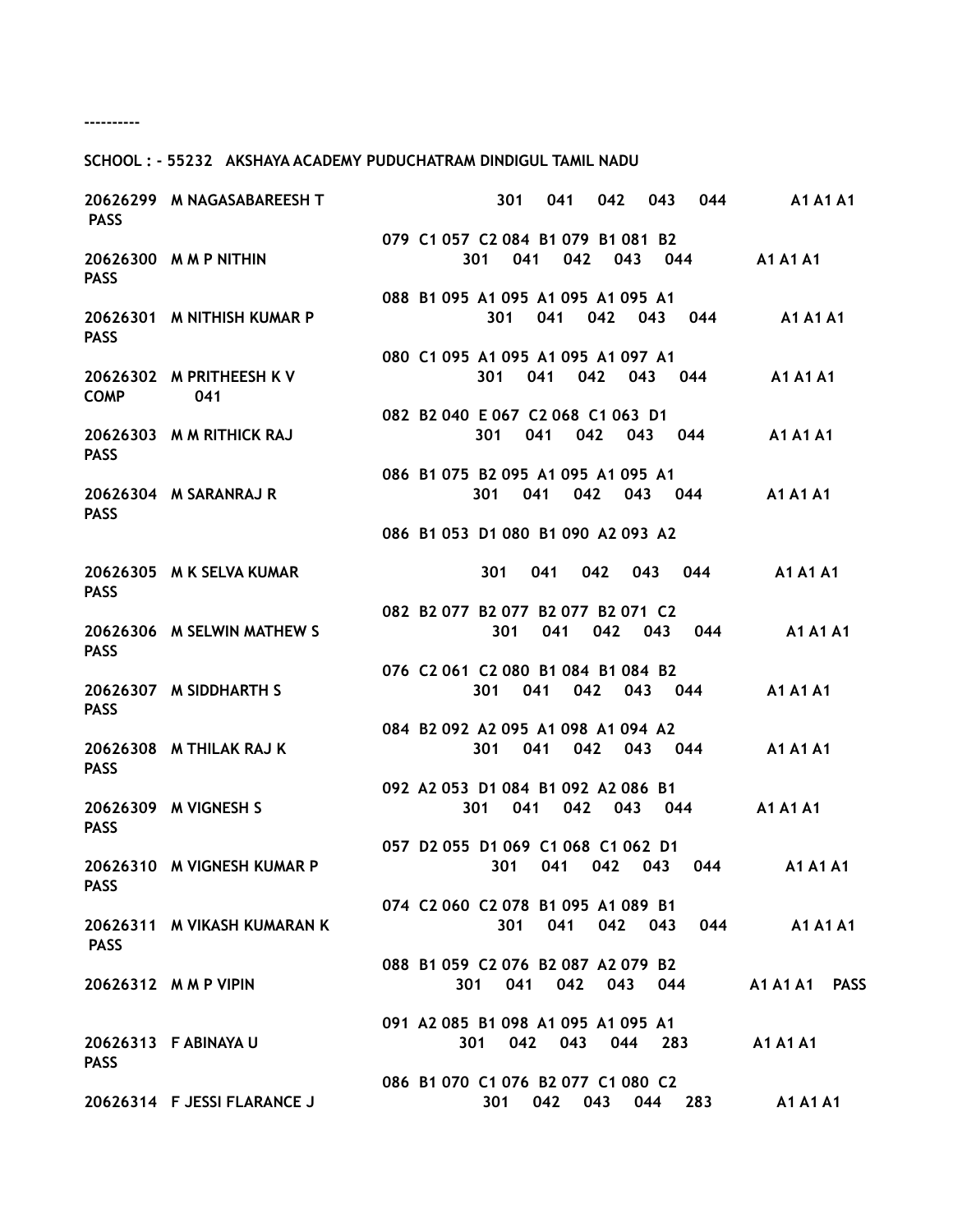085 B2 069 C1 077 B2 066 C2 078 C2

|                 | 20626315 F S KAVIYA                                                                                                                                         |                                    |  | 301 |                                    |     |             |         |                                           | 042 043 044 283 A1A1A1 PASS                               |  |
|-----------------|-------------------------------------------------------------------------------------------------------------------------------------------------------------|------------------------------------|--|-----|------------------------------------|-----|-------------|---------|-------------------------------------------|-----------------------------------------------------------|--|
| <b>PASS</b>     | 20626316 F KAVIYARATHI R                                                                                                                                    |                                    |  |     | 070 C2 068 C1 067 C2 057 D2 070 D1 |     |             |         |                                           | 301 042 043 044 283 A1A1A1                                |  |
| <b>PASS</b>     | 20626317 F ROSHINI V S                                                                                                                                      | 078 C1 067 C2 074 B2 071 C2 076 C2 |  | 301 |                                    |     |             |         | 042 043 044 283                           | <b>A1 A1 A1</b>                                           |  |
| <b>PASS</b>     | 20626318 M ABHINESH A                                                                                                                                       |                                    |  |     | 088 B1 073 B2 066 C2 067 C2 076 C2 |     |             |         |                                           | 301 042 043 044 283 A1A1A1                                |  |
| <b>PASS</b>     | 20626319 M KARTHIK M                                                                                                                                        | 055 D2 067 C2 067 C2 064 D1 066 D2 |  | 301 |                                    |     | 042 043     | 044 283 |                                           | <b>A1 A1 A1</b>                                           |  |
| <b>PASS</b>     | 20626320 M VARUN KUMAR V                                                                                                                                    | 072 C2 067 C2 067 C2 067 C2 070 D1 |  |     | 301                                |     | 042 043 044 |         |                                           | 283 A1 A1 A1                                              |  |
| <b>PASS</b>     | 20626321 M WINI FRED J                                                                                                                                      | 072 C2 068 C1 066 C2 059 D1 070 D1 |  |     |                                    |     |             |         |                                           | 301 042 043 044 283 A1A1A1                                |  |
| <b>CHENNAI</b>  | DATE:- 13/07/2020 C.B.S.E. - SENIOR SCHOOL CERTIFICATE EXAMINATION (MAIN)-2020 REGION:<br><b>PAGE:-</b><br>3<br>***** (SCHOOL / ROLL NO WISE GAZETTE) ***** | 066 D1 075 B2 066 C2 073 C1 073 D1 |  |     |                                    |     |             |         |                                           |                                                           |  |
| .<br><b>RES</b> | ROLL F S NAME OF CANDIDATE<br><b>COMP</b>                                                                                                                   |                                    |  |     |                                    |     |             |         |                                           | --------------------SUBJECTS------------------ INT-SB-GRD |  |
| NO LX           | <b>SUB</b>                                                                                                                                                  |                                    |  |     |                                    |     |             |         | MKS GR MKS GR MKS GR MKS GR MKS GR MKS GR | SUB CD SUB CD SUB CD SUB CD SUB CD SUB CD GR1 GR2 GR3     |  |
|                 |                                                                                                                                                             |                                    |  |     |                                    |     |             |         |                                           |                                                           |  |
|                 | SCHOOL: - 55232 AKSHAYA ACADEMY PUDUCHATRAM DINDIGUL TAMIL NADU                                                                                             |                                    |  |     |                                    |     |             |         |                                           |                                                           |  |
| <b>PASS</b>     | 20626322 F BALA SOUNDARYA T                                                                                                                                 |                                    |  |     | 301                                |     | 041         | 042 043 | 283                                       | <b>A1 A1 A1</b>                                           |  |
| <b>PASS</b>     | 20626323 F JAYAPRIYA NA                                                                                                                                     |                                    |  | 301 | 083 B2 087 A2 089 A2 094 A2 090 B1 | 041 | 042         | 043     | 283                                       | <b>A1 A1 A1</b>                                           |  |
| <b>PASS</b>     | 20626324 F PAVITHRA C M                                                                                                                                     |                                    |  | 301 | 095 A1 060 C2 091 A2 091 A2 092 B1 | 041 | 042         | 043     | 283                                       | A1 A1 A1                                                  |  |

088 B1 067 C1 094 A1 091 A2 092 B1

PASS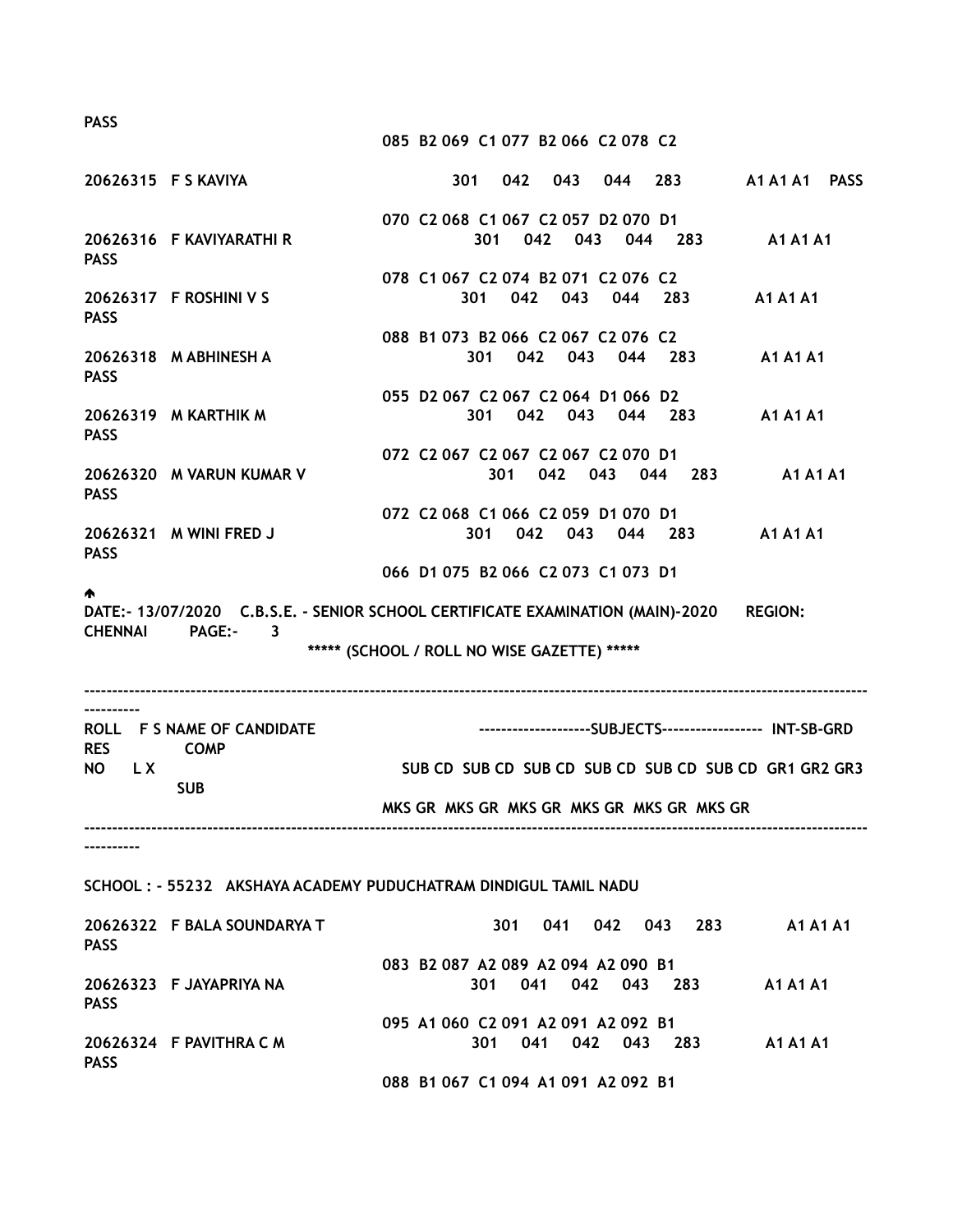|                    | 20626325 M BALAJI J          | 301                                       |     | 041 |     | 042 | 043 |     | 283     |     | A1 A1 A1        | <b>PASS</b>     |
|--------------------|------------------------------|-------------------------------------------|-----|-----|-----|-----|-----|-----|---------|-----|-----------------|-----------------|
| <b>PASS</b>        | 20626326 M DEEPAK KUMAR M    | 067 D1 059 C2 069 C1 075 B2 072 D1        |     | 301 | 041 |     |     |     | 042 043 | 283 | <b>A1 A1 A1</b> |                 |
| <b>PASS</b>        | 20626327 M GOKUL D           | 073 C2 095 A1 091 A2 083 B1 090 B1        | 301 | 041 |     | 042 |     | 043 | 283     |     | <b>A1 A1 A1</b> |                 |
| <b>PASS</b>        | 20626328 M MOHAN RAJ P       | 074 C2 072 B2 078 B1 082 B1 079 C2        | 301 |     | 041 |     | 042 | 043 | 283     |     | <b>A1 A1 A1</b> |                 |
| <b>PASS</b>        | 20626329 M NAVEEN P          | 079 C1 058 C2 072 C1 069 C1 074 D1        | 301 | 041 |     | 042 |     |     | 043 283 |     | <b>A1 A1 A1</b> |                 |
| <b>PASS</b>        | 20626330 M P PRADEEP         | 093 A2 095 A1 093 A2 089 A2 094 A2        | 301 | 041 |     | 042 |     | 043 | 283     |     | <b>A1 A1 A1</b> |                 |
| <b>PASS</b>        | 20626331 M RANJITH V         | 067 D1 065 C1 080 B1 079 B1 077 C2        | 301 |     | 041 | 042 |     | 043 | 283     |     | A1 A1 A1        |                 |
| <b>PASS</b>        | 20626332 M T SANTHOSH KUMAR  | 076 C2 060 C2 071 C1 089 A2 080 C2        |     | 301 |     | 041 | 042 |     | 043     | 283 |                 | <b>A1 A1 A1</b> |
| <b>PASS</b>        | 20626333 M SRIDHARAN R       | 084 B2 095 A1 074 B2 080 B1 087 B2        | 301 |     | 041 |     | 042 |     | 043 283 |     | <b>A1 A1 A1</b> |                 |
| <b>PASS</b>        | 20626334 M SUBHASH P         | 060 D2 077 B2 082 B1 075 B2 079 C2        | 301 | 041 |     | 042 |     |     | 043 283 |     | <b>A1 A1 A1</b> |                 |
|                    |                              | 079 C1 093 A2 076 B2 070 C1 084 C1        |     |     |     |     |     |     |         |     |                 |                 |
| <b>PASS</b>        | 20626335 F DEEPIKA T         | 301                                       |     | 030 |     | 054 |     | 055 | 283     |     | <b>A1 A1 A1</b> |                 |
| 20626336 F DIVYA P |                              | 093 A2 097 A1 097 A1 097 A1 097 A1<br>301 |     | 030 |     | 054 | 055 |     | 283     |     | <b>A1 A1 A1</b> | <b>PASS</b>     |
| <b>PASS</b>        | 20626337 F DIVYA DHARSHINI S | 081 C1 081 B1 088 A2 095 A1 090 B1        | 301 |     | 030 |     | 054 | 055 |         | 283 | <b>A1 A1 A1</b> |                 |
| <b>PASS</b>        | 20626338 F JANARANJANI M     | 054 D2 057 C2 072 C1 087 A2 076 C2        | 301 |     | 030 |     | 054 | 055 |         | 283 | <b>A1 A1 A1</b> |                 |
| <b>PASS</b>        | 20626339 F JASVANTHINI S     | 084 B2 073 B2 086 B1 087 A2 087 B2        | 301 |     | 030 | 054 |     | 055 |         | 283 | A1 A1 A1        |                 |
| <b>PASS</b>        | 20626340 F JAYA LAKSHMI B    | 088 B1 091 A1 094 A1 097 A1 095 A1        | 301 |     | 030 |     | 054 | 055 |         | 283 | <b>A1 A1 A1</b> |                 |
| <b>PASS</b>        | 20626341 F JEYA KEERTHIKHA V | 070 C2 054 D1 083 B1 095 A1 085 B2        |     | 301 | 030 |     | 054 |     | 055     | 283 | <b>A1 A1 A1</b> |                 |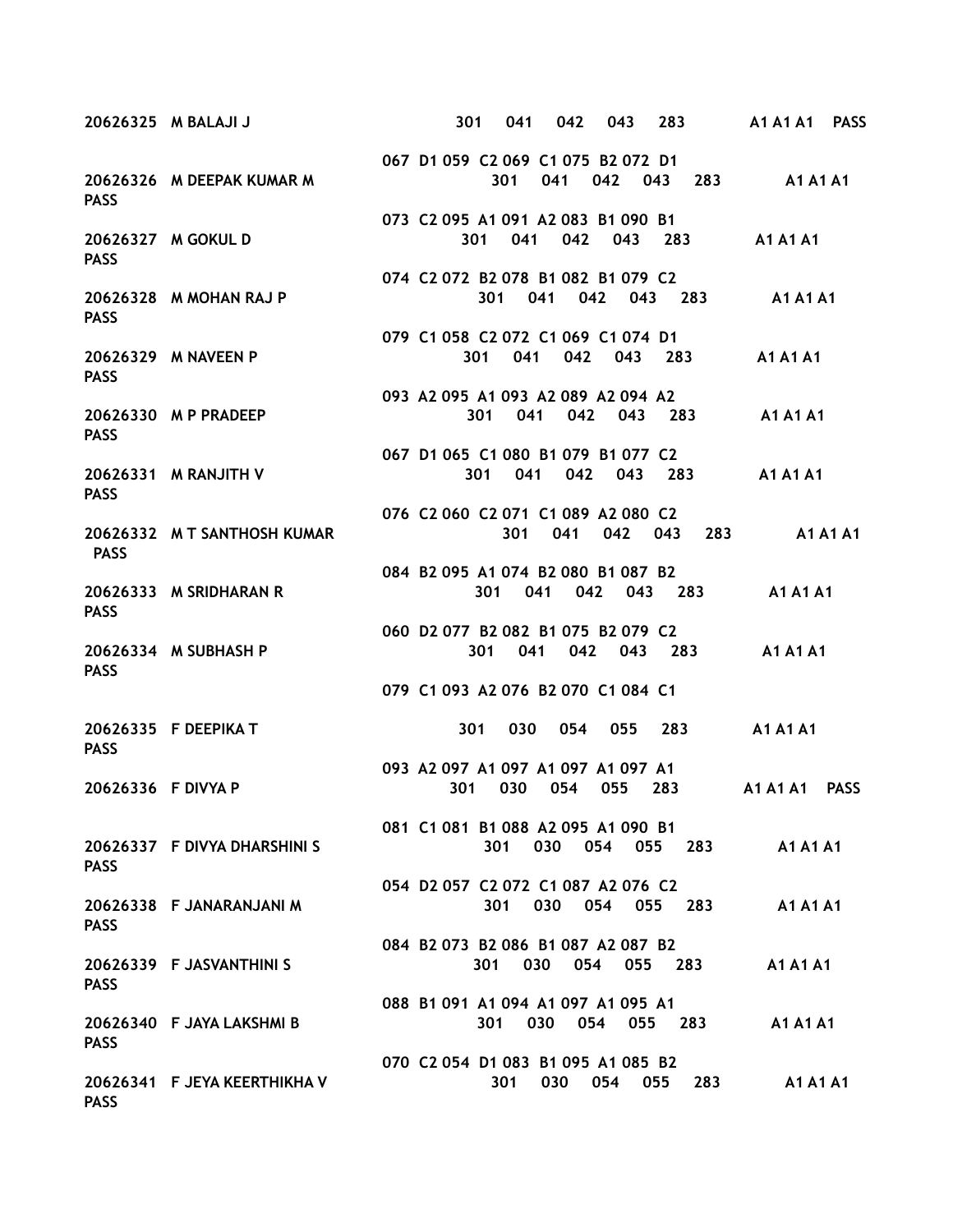088 B1 081 B1 092 A2 095 A1 093 A2 20626342 F KAVIYA LAKSHMI A 301 030 054 055 283 A1 A1 A1 PASS 083 B2 094 A1 095 A1 095 A1 096 A1 20626343 F R KUNGUMA PREETHI 301 030 054 055 283 A1 A1 A1 **PASS**  078 C1 064 C1 086 B1 092 A1 087 B2 20626344 F G PRAVEENA 301 030 054 055 283 A1 A1 A1 PASS 078 C1 063 C2 076 C1 073 B1 079 C2 ♠. DATE:- 13/07/2020 C.B.S.E. - SENIOR SCHOOL CERTIFICATE EXAMINATION (MAIN)-2020 REGION: CHENNAI PAGE:- 4 \*\*\*\*\* (SCHOOL / ROLL NO WISE GAZETTE) \*\*\*\*\* -------------------------------------------------------------------------------------------------------------------------------------------- ---------- ROLL F S NAME OF CANDIDATE --------------------------SUBJECTS------------------ INT-SB-GRD RES COMP NO LX SUB CD SUB CD SUB CD SUB CD SUB CD SUB CD SUB CD SUB CD SUB CD GR1 GR2 GR3 SUB MKS GR MKS GR MKS GR MKS GR MKS GR MKS GR -------------------------------------------------------------------------------------------------------------------------------------------- ---------- SCHOOL : - 55232 AKSHAYA ACADEMY PUDUCHATRAM DINDIGUL TAMIL NADU 20626345 F RAHINI G M 301 030 041 054 055 A1 A1 A1 PASS 086 B1 095 A1 083 B1 093 A1 096 A1 20626346 F SHINY JOTHINA S H 301 030 054 055 283 A1 A1 A1 PASS 085 B2 069 C1 088 A2 091 A2 090 B1 20626347 F SELVA NANDHINI S 301 030 054 055 283 A1 A1 A1 **PASS**  092 A2 091 A1 094 A1 095 A1 094 A2 20626348 F G SHRUTHI 301 030 054 055 283 A1 A1 A1 PASS 080 C1 083 B1 090 A2 095 A1 091 B1 20626349 F SUDHEKSHA K 301 030 054 055 283 A1 A1 A1 **PASS**  070 C2 057 C2 075 C1 080 B1 078 C2 20626350 F VAISHNAVI M 301 030 054 055 283 A1 A1 A1 PASS 079 C1 075 B2 086 B1 092 A1 087 B2 20626351 F VIDHYA DHARANI K 301 030 054 055 283 A1 A1 A1 PASS 084 B2 082 B1 090 A2 095 A1 091 B1 20626352 M MURUGANANTHAM S P 301 030 054 055 283 A1 A1 A1 PASS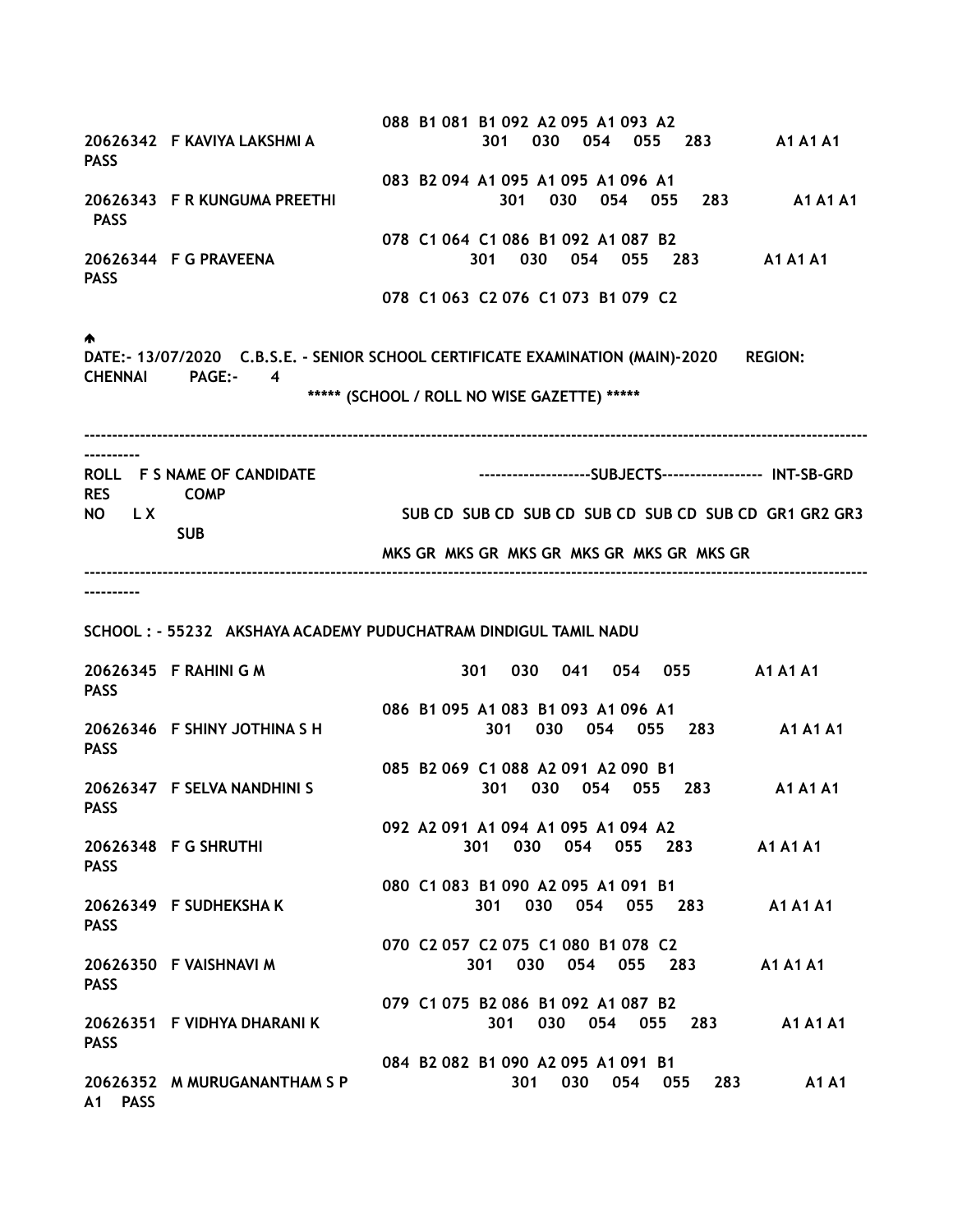063 D1 055 D1 079 B2 095 A1 082 C1 20626353 M PARTHASARATHI M 301 030 054 055 283 A1 A1 A1 PASS 082 B2 067 C1 087 A2 092 A1 089 B1 20626354 M PRAGADISH M 301 030 054 055 283 A1 A1 A1 **PASS**  057 D2 048 D2 072 C1 087 A2 076 C2 20626355 M PRANESH K J 301 030 054 055 283 A1 A1 A1 **PASS**  060 D2 048 D2 064 D1 067 B2 069 D2 20626356 M SHREE YOGASABARI B 301 030 054 055 283 A1 A1 A1 PASS 082 B2 054 D1 086 B1 088 A2 087 B2 20626357 M ABDUL HAMEED M 301 041 042 043 283 A1 A1 A1 **PASS**  073 C2 059 C2 067 C2 094 A2 079 C2 20626358 M DHARSAN S 301 041 042 043 283 A1 A1 A1 **PASS**  095 A1 085 B1 095 A1 095 A1 095 A1 20626359 M GNANAGURU S 301 041 042 043 283 A1 A1 A1 **PASS**  086 B1 085 B1 084 B1 095 A1 090 B1 20626360 M LALITH KISHORE P 301 041 042 043 283 A1 A1 A1 **PASS**  084 B2 081 B1 079 B1 095 A1 088 B2 20626361 M NAVEEN KUMAR R 301 041 042 043 283 A1 A1 A1 PASS 082 B2 095 A1 095 A1 094 A2 095 A1 20626362 M SACHIN K S 301 030 054 055 283 A1 A1 A1 **PASS**  094 A1 082 B1 095 A1 095 A1 096 A1 20626363 M SHIVABALAN S R 301 041 042 043 283 A1 A1 A1 **PASS**  089 B1 058 C2 071 C1 080 B1 080 C2 20626364 M VENKATESH M 301 041 042 043 283 A1 A1 A1 **PASS**  091 A2 096 A1 095 A1 095 A1 096 A1 20626365 M VIMAL KUMAR S 301 041 042 043 283 A1 A1 A1 **PASS**  089 B1 062 C2 091 A2 091 A2 091 B1 20626366 M MOULIDHARAN S 301 041 042 043 283 A1 A1 A1 PASS 077 C1 080 B1 082 B1 095 A1 087 B2 20626367 F ABIYA ESTHER J 301 041 042 043 044 A1 A1 A1 **PASS**  083 B2 065 C1 079 B1 085 B1 085 B2 ♠. DATE:- 13/07/2020 C.B.S.E. - SENIOR SCHOOL CERTIFICATE EXAMINATION (MAIN)-2020 REGION:

CHENNAI PAGE:- 5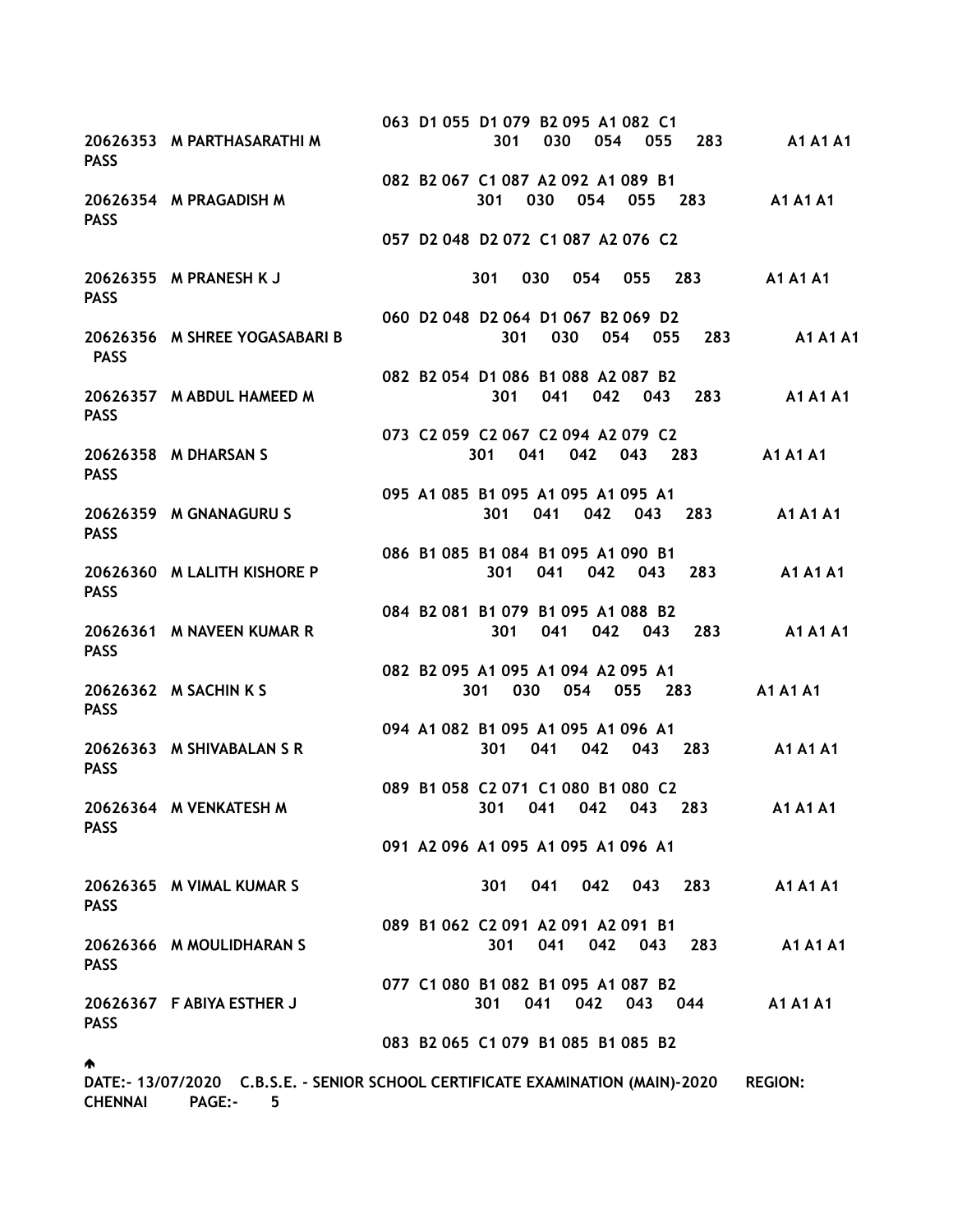# \*\*\*\*\* (SCHOOL / ROLL NO WISE GAZETTE) \*\*\*\*\*

| <b>RES</b>  | ROLL F S NAME OF CANDIDATE<br><b>COMP</b>                       |                                                       |                                           |     |         |  |             |  |             |     |             | ---------------------SUBJECTS------------------- INT-SB-GRD |  |  |  |
|-------------|-----------------------------------------------------------------|-------------------------------------------------------|-------------------------------------------|-----|---------|--|-------------|--|-------------|-----|-------------|-------------------------------------------------------------|--|--|--|
| NO LX       |                                                                 | SUB CD SUB CD SUB CD SUB CD SUB CD SUB CD GR1 GR2 GR3 |                                           |     |         |  |             |  |             |     |             |                                                             |  |  |  |
|             | <b>SUB</b>                                                      | MKS GR MKS GR MKS GR MKS GR MKS GR MKS GR             |                                           |     |         |  |             |  |             |     |             |                                                             |  |  |  |
|             |                                                                 |                                                       |                                           |     |         |  |             |  |             |     |             |                                                             |  |  |  |
|             | SCHOOL: - 55232 AKSHAYA ACADEMY PUDUCHATRAM DINDIGUL TAMIL NADU |                                                       |                                           |     |         |  |             |  |             |     |             |                                                             |  |  |  |
| <b>PASS</b> | 20626368 F AYISHA HASILIN FATHIMA A                             |                                                       |                                           |     |         |  |             |  |             |     |             | 301 041 042 043 044 A1A1A1                                  |  |  |  |
|             | 20626369 F HARINI M                                             |                                                       | 091 A2 068 C1 080 B1 091 A2 083 B2<br>301 |     | 041     |  | 042         |  |             |     |             | 043 044 A1 A1 A1 PASS                                       |  |  |  |
| <b>PASS</b> | 20626370 F KANNIGA DEVI S                                       |                                                       | 077 C1 050 D1 069 C1 072 C1 067 C2        | 301 |         |  |             |  |             |     |             | 041 042 043 044 A1A1A1                                      |  |  |  |
| <b>PASS</b> | 20626371 F MITHRA SHREE R                                       |                                                       | 083 B2 093 A2 095 A1 095 A1 095 A1        |     |         |  |             |  |             |     |             | 301 041 042 043 044 A1A1A1                                  |  |  |  |
| <b>PASS</b> | 20626372 F RAJALAKSHMIT                                         |                                                       | 081 C1 049 D1 076 B2 068 C1 071 C2        |     | 301     |  |             |  |             |     |             | 041  042  043  044  A1  A1  A1                              |  |  |  |
| <b>PASS</b> | 20626373 F SAMYUKTHA C                                          |                                                       | 086 B1 059 C2 076 B2 081 B1 080 B2        |     |         |  | 301 041 042 |  |             |     |             | 043 044 A1 A1 A1                                            |  |  |  |
| <b>PASS</b> | 20626374 F SOWMIYA S                                            |                                                       | 090 A2 054 D1 070 C1 085 B1 086 B1        | 301 | 041     |  |             |  |             |     | 042 043 044 | <b>A1 A1 A1</b>                                             |  |  |  |
|             |                                                                 |                                                       | 091 A2 059 C2 085 A2 094 A2 090 B1        |     |         |  |             |  |             |     |             |                                                             |  |  |  |
| <b>PASS</b> | 20626375 F SUBASRI P                                            |                                                       | 301                                       |     | 041     |  | 042         |  | 043         |     |             | <b>A1 A1 A1</b>                                             |  |  |  |
| <b>PASS</b> | 20626376 F THIRISHAA M                                          |                                                       | 085 B2 089 A2 084 B1 095 A1 095 A1        |     |         |  | 301 041 042 |  |             |     | 043 044     | <b>A1 A1 A1</b>                                             |  |  |  |
| <b>PASS</b> | 20626377 F UTHRA R S                                            |                                                       | 077 C1 054 D1 071 C1 055 D2 058 D2        | 301 | 041     |  |             |  | 042 043 044 |     |             | <b>A1 A1 A1</b>                                             |  |  |  |
| <b>PASS</b> | 20626378 F VEERA HARINI S                                       |                                                       | 093 A2 084 B1 095 A1 095 A1 095 A1        |     | 301 041 |  |             |  | 042 043 044 |     |             | <b>A1 A1 A1</b>                                             |  |  |  |
| <b>PASS</b> | 20626379 M ABDUL RASHEED K                                      |                                                       | 075 C2 072 B2 078 B1 091 A2 095 A1        |     | 301     |  | 041         |  | 042         | 043 | 044         | <b>A1 A1 A1</b>                                             |  |  |  |
|             |                                                                 |                                                       | 080 C1 050 D1 069 C1 070 C1 083 B2        |     |         |  |             |  |             |     |             |                                                             |  |  |  |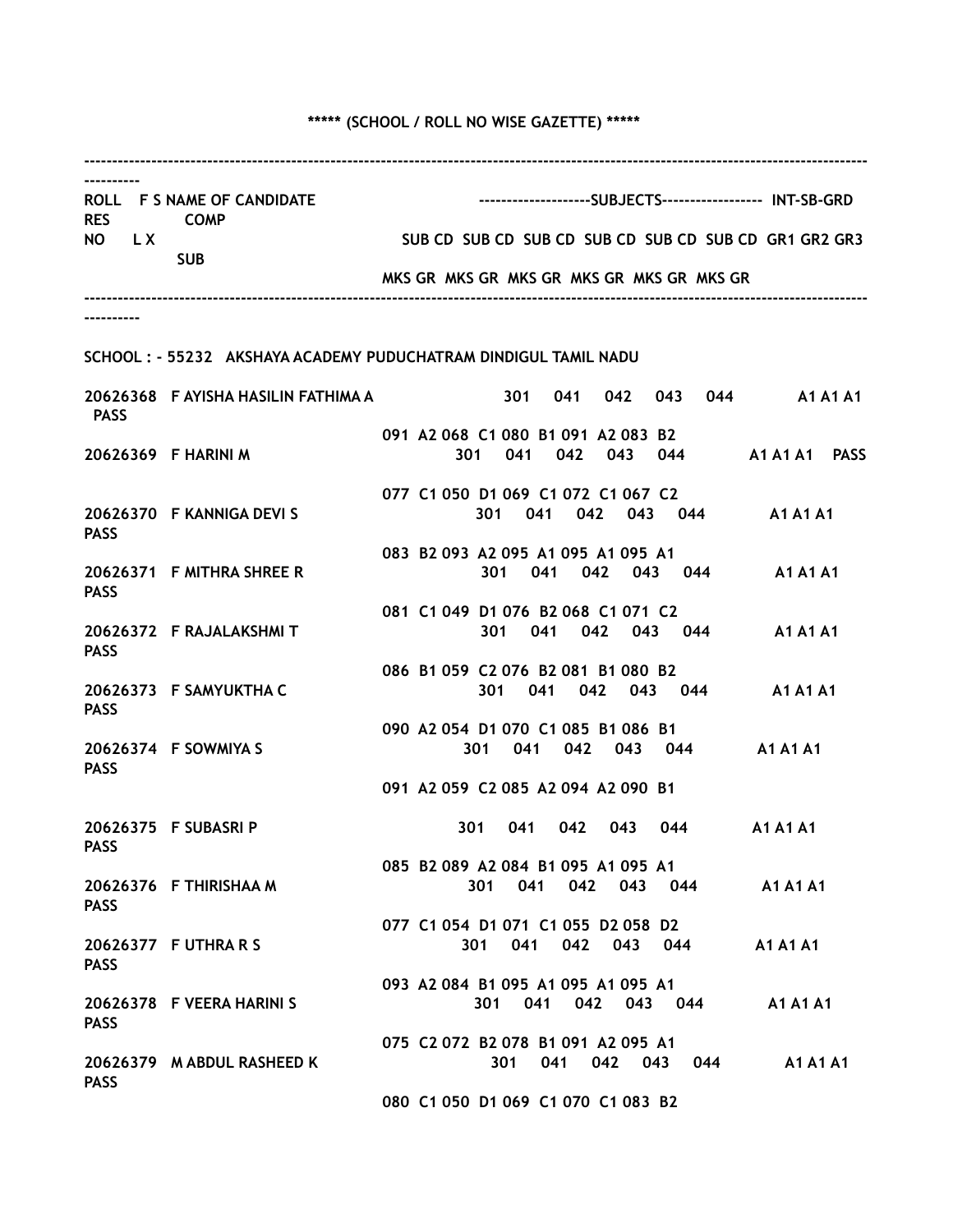20626380 M ARUN B S 301 041 042 043 044 A1 A1 A1 **PASS**  079 C1 052 D1 070 C1 084 B1 087 B1 20626381 M DHIVAGARAN T M 301 041 042 043 044 A1 A1 A1 PASS 087 B1 079 B1 095 A1 095 A1 095 A1 20626382 M KARTHIC KUMAR S 301 041 042 043 044 A1 A1 A1 PASS 071 C2 077 B2 080 B1 089 A2 094 A2 20626383 M KATHIRESAN RM 301 041 042 043 044 A1 A1 A1 PASS 067 D1 083 B1 080 B1 089 A2 077 C1 20626384 M MOHAMED HASAN IKRAM R 301 041 042 043 044 A1 A1 A1 PASS 090 A2 094 A2 095 A1 095 A1 095 A1 20626385 M SASHI KIRAN K R 301 041 042 043 044 A1 A1 A1 PASS 064 D1 060 C2 072 C1 075 B2 078 C1 20626386 M SRIDHAR M 301 041 042 043 044 A1 A1 A1 **PASS**  077 C1 056 D1 076 B2 068 C1 077 C1 20626387 M SUJITH KUMAR R 301 041 042 043 044 A1 A1 A1 PASS 080 C1 048 D2 071 C1 079 B1 089 B1 20626388 M SURESH KRISHNAN P 301 041 042 043 044 A1 A1 A1 PASS 081 C1 058 C2 071 C1 074 B2 087 B1 20626389 M VISHWAHARIHARAN C R 301 041 042 043 044 A1 A1 A1 PASS 091 A2 065 C1 072 C1 080 B1 082 B2 20626390 F AKSHARA I 301 030 054 055 283 A1 A1 A1 PASS 066 D1 073 B2 084 B1 095 A1 086 B2 ♠ DATE:- 13/07/2020 C.B.S.E. - SENIOR SCHOOL CERTIFICATE EXAMINATION (MAIN)-2020 REGION: CHENNAI PAGE:- 6 \*\*\*\*\* (SCHOOL / ROLL NO WISE GAZETTE) \*\*\*\*\* -------------------------------------------------------------------------------------------------------------------------------------------- ---------- ROLL F S NAME OF CANDIDATE ---------------------------SUBJECTS------------------ INT-SB-GRD RES COMP NO LX SUB CD SUB CD SUB CD SUB CD SUB CD SUB CD SUB CD SUB CD SUB CD GR1 GR2 GR3 SUB MKS GR MKS GR MKS GR MKS GR MKS GR MKS GR -------------------------------------------------------------------------------------------------------------------------------------------- ----------

SCHOOL : - 55232 AKSHAYA ACADEMY PUDUCHATRAM DINDIGUL TAMIL NADU